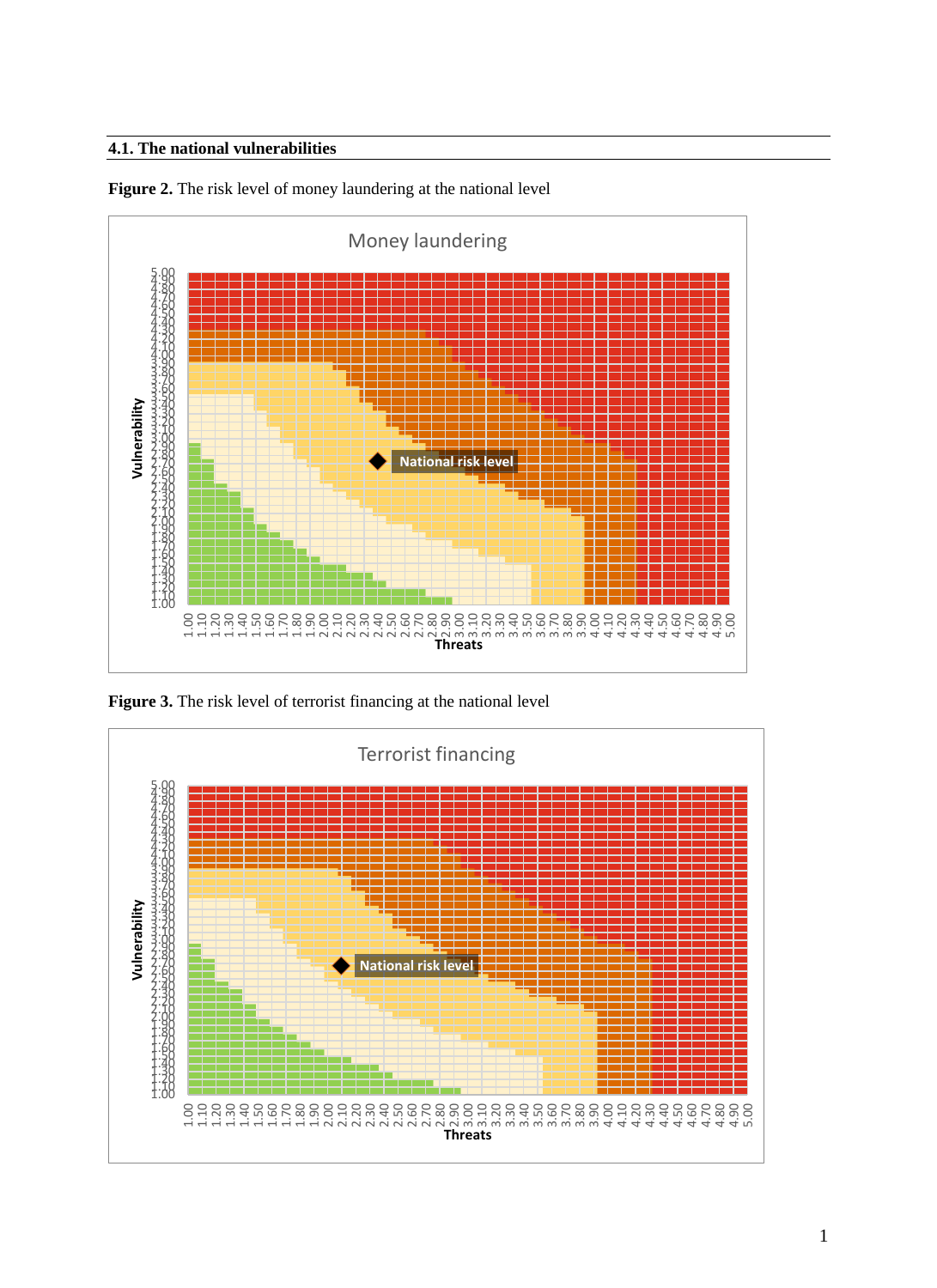#### **4.1.1. National money laundering vulnerabilities**

#### **1. Policymaking and application**

The aim of the state is for the policies, coordination, and cooperation to decrease the risks of money laundering and terrorist financing. The Money Laundering and Terrorist Financing Prevention Act which entered into force in 2017 establishes the general framework, including the activities of obliged entities, the cooperation and coordination within the state – with the preparation of the National Risk Assessment at its fore.

As there is a clear legal obligation to draw up a risk assessment, including with consideration to the results of the European supra-national risk assessment, a governmental committee has been formed to resolve all coordination and cooperation issues. The obliged entities also have a statutory duty to take the published results of the National Risk Assessment into account<sup>1</sup>; the organizational framework of policymaking and application has been regulated at the legislative level, transparent, in compliance with international standards and EU law, and the application thereof is also easy to monitor. The aforementioned points have a definite alleviating influence on the vulnerability of the state and have a major impact on the vulnerability assessment of this aspect.

The political will and support to fighting money laundering is apparent in the statements of the top state officials, the wording of the coalition agreement, as well as the decisions made during the negotiations of the state budget – additional resources have been directed into reinforcing the prevention of money laundering in 2019, 2020 as well as 2021. At the same time, there is no common approach across political parties, nor a consensus regarding the importance and prioritization of the issue, therefore it would be arbitrary to conclude that such a political will and support would always be ensured unconditionally and in every situation. Therefore, the existence of certain vulnerabilities regarding political will and support cannot be entirely ruled out, negatively influencing the assessment of these aspects.

The national strategy and policy of money laundering prevention<sup>2</sup> are not currently clearly worded nor updated. To a notable extent, national development plans (for example the internal security development plan<sup>3</sup>) also contain references to the areas of money laundering prevention, but not across all aspects and not specifically. The lack of such a strategic and/or political document has a certain negative impact on the vulnerability of the state. The results of this National Risk Assessment shall be considered as a nationwide strategic and political document, as an action plan containing specific activities and goals will also be created on the basis of this National Risk Assessment.

For the reasons listed above, the overall assessment of the vulnerability pertaining to money laundering policy and coordination activities is low (1.4).

#### **2. International cooperation in criminal matters**

As a result of the analysis conducted when drawing up this National Risk Assessment, it was concluded that an adequate legal framework has been established in Estonia, creating the foundation for productive international cooperation. Productive international cooperation is possible first and foremost via mutual legal assistance requests and European Investigative Orders, and Estonia is an active user of both of these channels. The existing legal framework also allows for coordination of activities with colleagues from other countries via the option of forming international investigation teams. There is active<sup>4</sup> use of such

<sup>1</sup> MLTFPA §§ 11, 12, and 13.

<sup>&</sup>lt;sup>2</sup> Due to the NRA 2020 methodology, money laundering and terrorist financing are also addressed separately in this chapter in order to highlight the differences in assessed vulnerabilities. This does not indicate a conclusion that it would be prudent to handle the issues of money laundering and terrorist financing separately in practice. Any aspects supporting such a conclusion were not identified in Estonia.

<sup>3</sup> https://www.siseministeerium.ee/et/STAK2030

<sup>4</sup> Enquiries of Europol, Interpol (incl. Sirene data) via PPA that contain a reference to proceedings related to money laundering: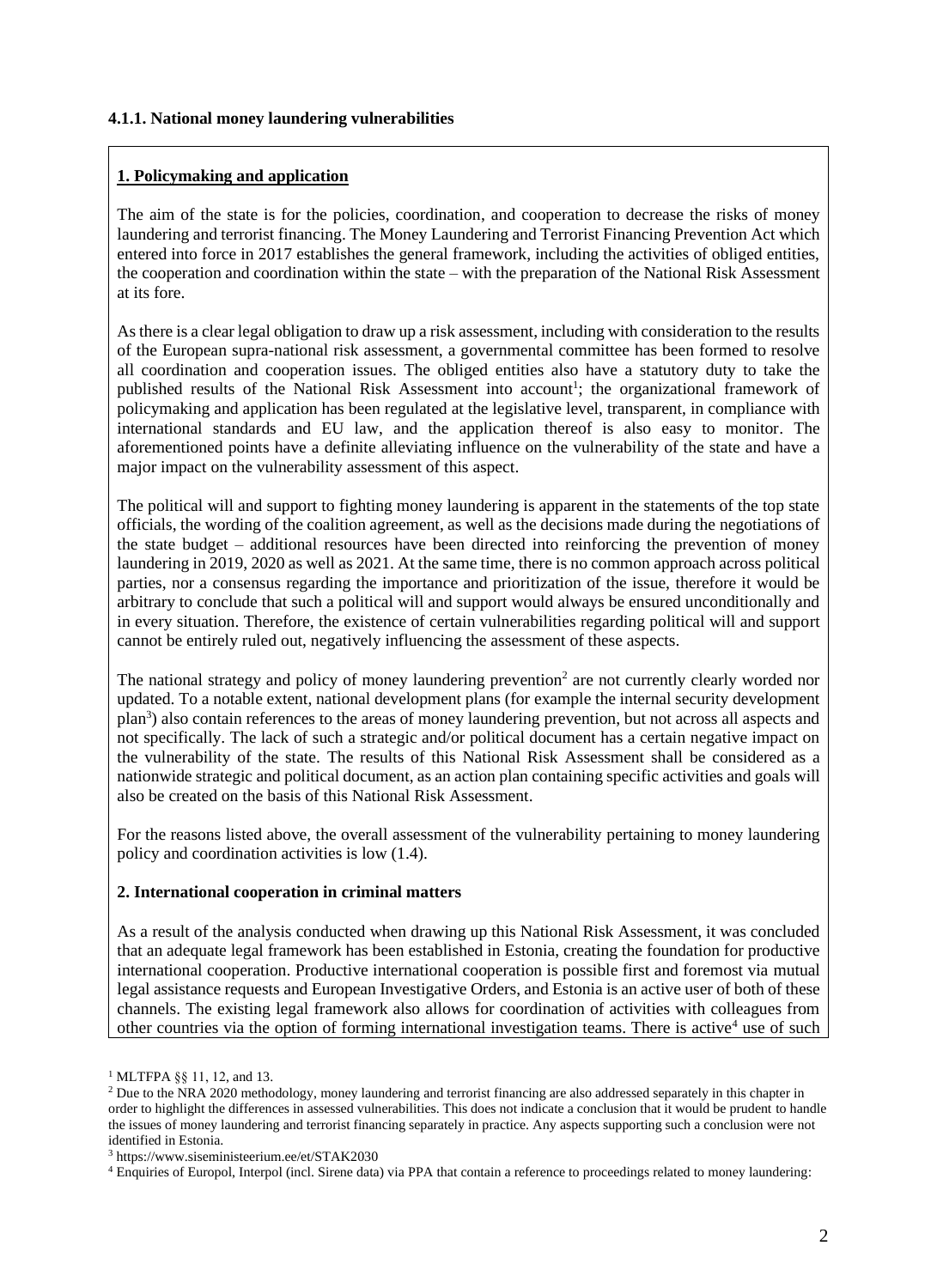international law enforcement networks as Egmont<sup>5</sup>, Interpol, Europol, Sirene, Eurojust, and the police also have their own communication channels for cooperation (SIENA – for sharing intelligence). Also, there is active cooperation with the communications officers of the law enforcement units of partner states. In addition, we use CARIN, an EU and global network of offices for identifying criminal proceeds. Cooperation always occurs when it is for the benefit of the proceedings and there is a need to cooperate with foreign law enforcement facilities in order to gather proof of a criminal offence or identify the movement of assets<sup>6</sup>.

European Investigative Orders (EIO) and mutual legal assistance requests (MLA) drawn up in the Republic of Estonia and issued to the Republic of Estonia in relation to proceedings regarding money laundering crimes between 2017-2019:

|      | Received by the Republic of Estonia |                | Sent by the Republic of Estonia |            |  |
|------|-------------------------------------|----------------|---------------------------------|------------|--|
|      | EIO                                 | <b>MLA</b>     | EIO                             | <b>MLA</b> |  |
| 2017 | 12                                  | 55             | 1                               | 15         |  |
| 2018 | 35                                  | $\overline{2}$ | 11                              | 2          |  |
| 2019 | 65                                  | 3              | 39                              | 22         |  |

**Table 9.** Statistics on EIOs and MLAs related to money laundering proceedings in 2017-2019

The statistics of European Investigative Orders and mutual legal assistance requests show that the primary partners in international cooperation use the EIO framework, wherein the number of MLAs sent from Estonia is roughly equal to the number of EIOs sent from Estonia in 2019. Therefore, Estonia is seeking for active cooperation outside of the European Union, while the primary interest in information held by Estonian law enforcement entities when talking about proceedings in money laundering offences is within the European Union. Refusals to cooperate internationally occur only in justified cases, an overview of which is in the following table:

**Table 10.** Statistics of cases of refusal in international cooperation

|      | Estonia refused |            | The<br>refused | executing  | state Average due date of<br>execution (in days) |            |
|------|-----------------|------------|----------------|------------|--------------------------------------------------|------------|
|      | EIO             | <b>MLA</b> | EIO            | <b>MLA</b> |                                                  |            |
|      |                 |            |                |            | EIO                                              | <b>MLA</b> |
| 2017 |                 |            |                |            | 80                                               | 46         |
| 2018 |                 |            |                |            | 42                                               |            |

|                  | 2019 | 2018 | 2017 |
|------------------|------|------|------|
| To Estonia   946 |      | 713  | 523  |
| From<br>Estonia  | 471  | 504  | 327  |

<sup>5</sup> Egmont Secure Web is a tool of the FIU, more information about the FIU's cooperation with other countries is available in the FIU's Yearbooks: https://www.fiu.ee/aastaraamatud-ja-uuringud/aastaraamatud

<sup>6</sup> The Tax and Customs Board is also involved in international cooperation, including in criminal matters – there is no statistical data regarding the types of crime from this unit but 90% of all enquiries are concerned with tax crimes.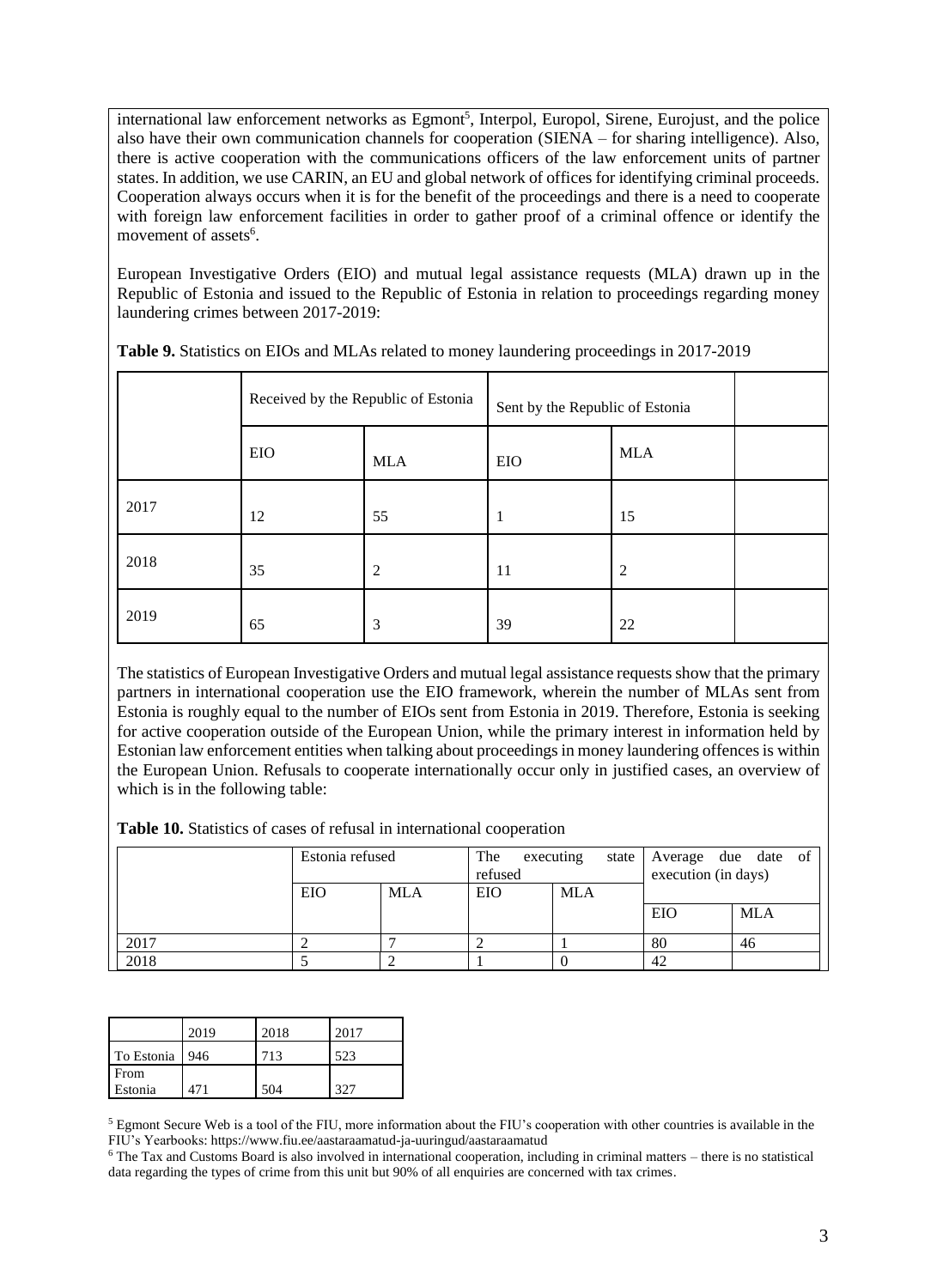| N<br>$\lambda$<br>N<br>w<br>ZU<br>YÆ<br>$\cdots$<br>. .<br>the contract of the contract of the contract of<br>the contract of the contract of<br>the contract of the contract of the |  |
|--------------------------------------------------------------------------------------------------------------------------------------------------------------------------------------|--|
|--------------------------------------------------------------------------------------------------------------------------------------------------------------------------------------|--|

The Republic of Estonia has refused to execute the EIOs and MLAs of foreign countries for different reasons (i.e. the applying country does not reply to additional questions within a year; the translation cannot be understood; the person regarding whom the execution of proceedings is requested is not in the Republic of Estonia or is in a state of mental incompetence; the requesting country has used the wrong instrument, such as it should have used an European Arrest Warrant; the due date of the requested proceedings was impossible to adhere to). In case of basis for refusal, the Office of the Prosecutor General first initiates consultations with the requesting country for rectifying the issues and upon refusal to comply with MLAs or EIOs, the document stating the grounds of refusal is also always sent to the requesting country.

The implementation became obsolete in two MLAs drawn up in the Republic of Estonia in 2017 due to the entry into force of a court judgment, thus Estonia sent a relevant notice to the implementing country. The other case where implementation became obsolete regarding an MLA, a joint investigation team (JIT) was formed with the implementing country. In 2018, an implementing country refused to execute an EIO sent by the Republic of Estonia due to the fact that another country had already sent information regarding the same issue. The remaining MLAs and EIOs were all executed.

The internal coordination mechanisms of international cooperation and the enforcement thereof are efficient and allow Estonia to offer substantial and valued cooperation to international partners, therefore the level of international cooperation has an impact decreasing the overall national vulnerability. There were no legislative issues identified as the law provides for sufficient measures to carry out international cooperation. Obviously, effective cooperation also requires the application of similar principles and measures by the international partners, so that the cooperation would also bear the desired fruit in practice. The inevitable complexity and difficulty of international cooperation is largely down to factual circumstances. In practice, problems arise in international cooperation due to the fact that sending and responding to MLA requests is a time-consuming process. Receiving information about circumstances requested in the first MLA request is often the basis from which to ask additional information from the requesting country. As international cooperation with other countries is already time-consuming by nature, sending consecutive letters extends this process even more. Money laundering proceedings are often very large and the initial focus on the proceedings of another country also takes resources in order to figure out what kind of information the other country wants. Another problem arises with politically sensitive proceedings, namely that countries may want to keep certain information to themselves and are not always willing to cooperate in a transparent manner. As money laundering is a severe covert crime by nature, international cooperation is complicated by the fact that criminals are attempting to hide all information that is of interest to law enforcement authorities. What also has caused problems in practice are cases where the investigated predicate offence is not criminalized in the other country which therefore refuses to cooperate.

When assessing the vulnerability of cooperation mechanisms from the point of view of the Estonian legal framework and the organizational side of authorities, the overall assessment of vulnerability is low (0.6).

Issues arising from the cooperation mechanisms of other countries cannot be influenced by improving further the Estonian cooperation mechanisms, therefore it is proposed to amend the Penal Code with a separate clause providing for a punishment for violation of duties related to money laundering prevention in order to decrease the impact of vulnerabilities arising from the problems described above, by establishing a criminal liability for failure of an obliged entity to knowingly apply measures of due diligence and rules of procedure. This measure also allows to mitigate vulnerabilities related to the capabilities of supervisory authorities (see the next section of this chapter).

 $7$  At present, 12 LRs and 28 EIOs of those drawn up in the Republic of Estonia in 2019 have been executed. As international cooperation in criminal matters is often time-consuming, more responses may still arrive.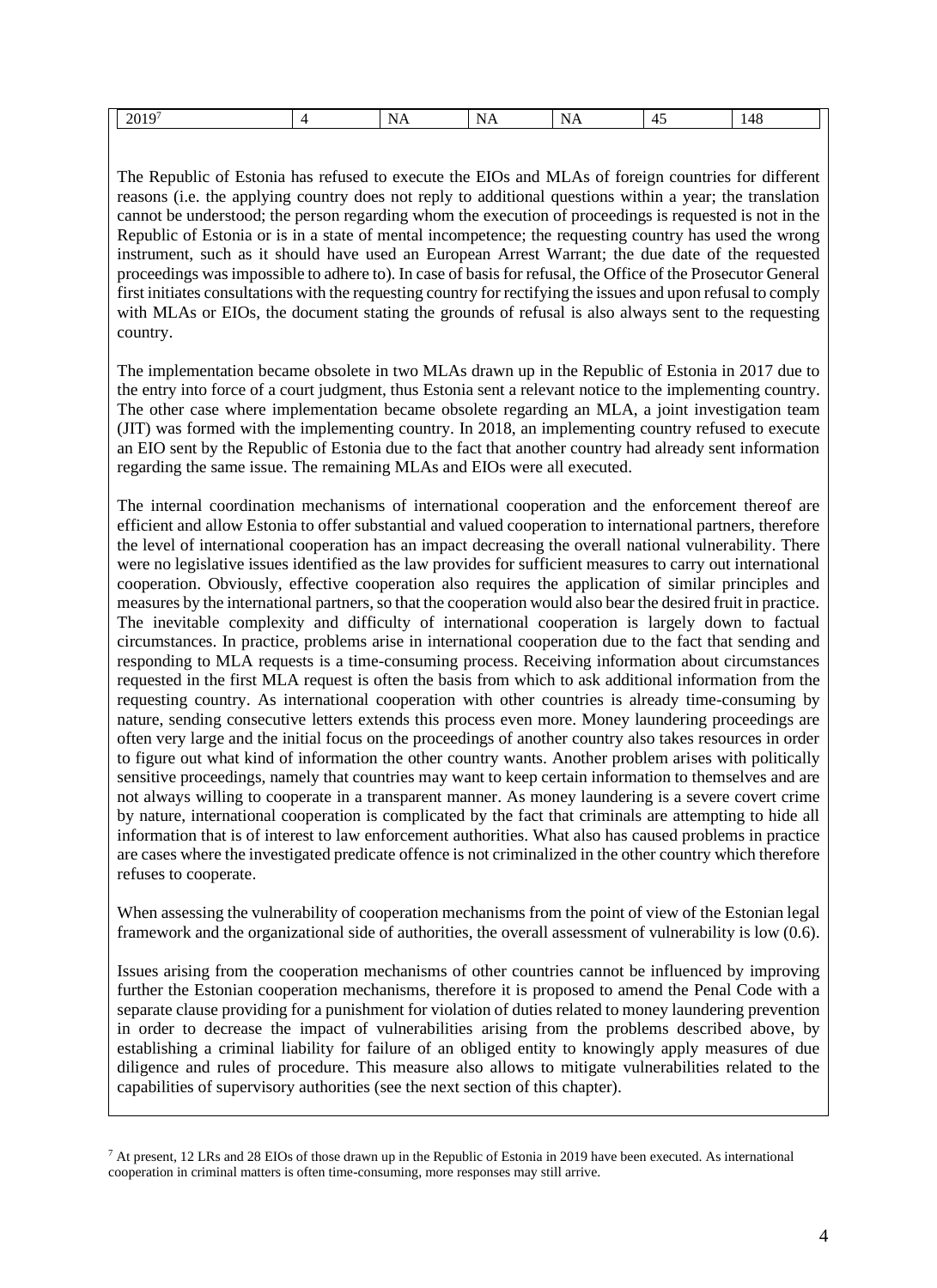#### **3. Capability of supervisory authorities**

Pursuant to the MLTFPA, supervision over the performance of requirements established in the MLTFPA and acts established on the basis thereof is exercised by the Financial Intelligence Unit (FIU), the Financial Supervision Authority, the Board of the Estonian Bar Association, and the Ministry of Justice, which has delegated supervision to the Chamber of Notaries pursuant to Notaries Act  $\S 44 (1) 1<sup>1</sup>$  and (2) 3 1 ). The Financial Intelligence Unit supervises the subjects that have been granted an activity licence by the FIU. The Bar Association supervises the professional activities and the performance of requirements of professional ethics of the members of the association and foreign attorneys operating in Estonia. The Chamber of Notaries supervises the performance of requirements established in the MLTFPA and legislation established thereunder by notaries. The Financial Supervision Authority performs state financial supervision of banks, life insurance companies, insurance brokers providing life insurance, investment associations, fund managers, investment and pension funds, payment institutions, e-currency institutions, creditors, and credit intermediaries, and the central securities depository, which have received an activity licence from the Financial Supervision Authority. Branches of banks, creditors, insurance companies, and investment associations are supervised across the group by the supervisory authorities of the country of location of that bank, insurance company, or investment association. Supervision of money laundering and terrorist financing prevention over structural units in another member state is efficient, as evidenced by the invalidation of the operating licences of the Estonian branch of Danske Bank A/S and Versobank AS (due to their branch operating in Latvia partly illegally). In order to ensure that the money laundering and terrorist financing prevention requirements are followed, in addition to day-to-day communication with the supervisory authorities of other countries, the Financial Supervision Authority has concluded several cooperation agreements for supervisory cooperation over banking groups. For example, the cooperation agreement between Nordic countries: *Memorandum of Understanding on Cooperation and Coordination on cross-border financial stability between relevant Ministries, Central Banks, Financial Supervisory Authorities and Resolution Authorities of Denmark, Estonia, Finland, Iceland, Latvia, Lithuania, Norway and Sweden*. The Financial Supervision Authority is a permanent member of various colleges of foreign credit institutions with Estonian branches.

The Financial Supervision Authority, the Board of the Bar Association, the Ministry of Justice, and the Chamber of Notaries cooperate with the Financial Intelligence Unit, sharing information both at an operative and at a strategic level. The Financial Intelligence Unit and the Chamber of Notaries also exchange information about reports forwarded by notaries. An overview of the reports made is currently provided annually. The Financial Intelligence Unit and the Financial Supervision Authority also cooperate with other competent authorities such as the Police and Border Guard Board, the Tax and Customs Board, the Internal Security Service, and the Prosecutor's Office.

The supervisory authorities have identified risks related to money laundering and terrorist financing in sectors which they supervise: the instruction materials and training of the Financial Intelligence Unit highlight a risk-based approach and solutions for execution<sup>8</sup>. The instructions of the Chamber of Notaries specify the principles of risk assessment which the notaries can utilize in their work. The Financial Supervision Authority has developed a set of recommendations on the *Organizational solution for credit and financing institutions and preventive measures for the prevention of money laundering and terrorist financing*, which address the identified risks of money laundering and terrorist financing and provide for the necessary preventive measures.

In general, the activities carried out, guidance developed and the preventive work done by supervisory authorities have been efficient and in proportion with the tasks and responsibilities of the authorities. However, handling the changing conditions has been challenging – both the increased number of subjects of supervision and the changing legal environment. It has been necessary to increase the number of officials performing supervision in order to ensure it. For example, the supervisory resources of the Financial Intelligence Unit have grown from three to ten employees over two years (2017-2019)<sup>9</sup>. The

<sup>&</sup>lt;sup>8</sup> The guidance issued by the Financial Intelligence Unit: https://fiu.ee/oigusaktid-ja-juhendid/juhendid

<sup>&</sup>lt;sup>9</sup> The number of supervision subjects of the FIU cannot be uniformly assessed as several types of obliged entities qualify as subjects based on transactions (i.e., when handling a certain amount of cash). As of 31 December 2019, there are approximately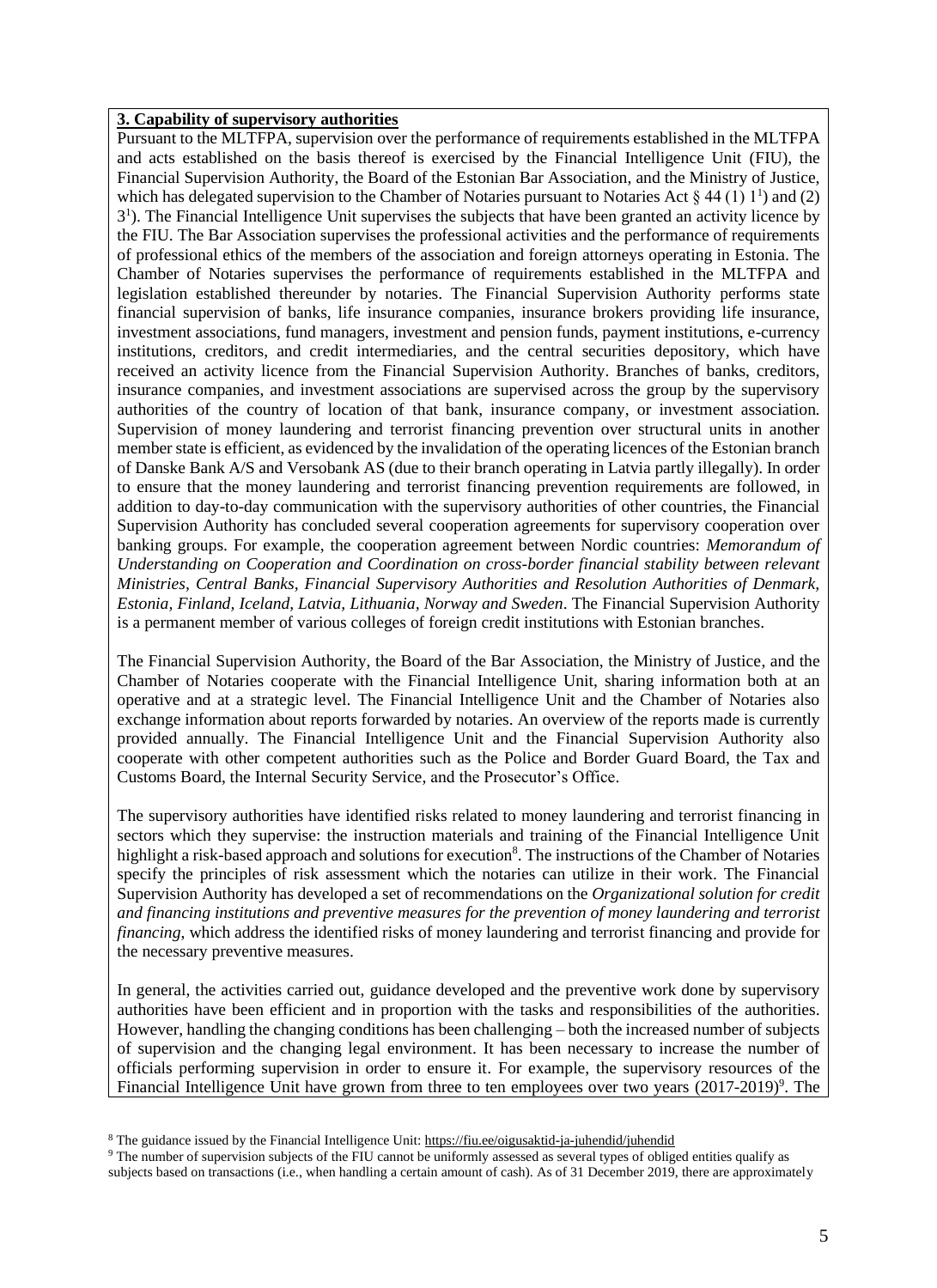Bar Association deploys 1.3 positions for money laundering and terrorist financing prevention supervision<sup>10</sup>, the Chamber of Notaries has 1 dedicated position since 2019<sup>11</sup>. On 1 January 2021, the Financial Intelligence Unit was moved under the Ministry of Finance as an autonomous authority so that the planned budget of 2021 of the Financial Intelligence Unit without the expenses of the IT department is 3.1 million euros, thereby more than doubling the budget of the authority in comparison with the year before. The Financial Intelligence Unit used to hold 32 positions, which grew to 47 in the new year, meaning that the number of employees will also grow by nearly a half.<sup>12</sup> In 2018, a strategic analysis unit was created within the structure of the Financial Intelligence Unit, based on which a strategic analysis department is being formed in 2021. At present, the Financial Intelligence Unit uses the RABIS<sup>13</sup> database in its daily operation, which is efficient in terms of managing received reports, although still in need of development. Significant information system developments are also planned for 2021. As the function of strategic analysis is developed, the IT resources of the Financial Intelligence Unit are equipped with relevant technological solutions.

The Financial Supervision Authority had 3 positions allocated to money laundering and terrorist financing prevention supervision in 2017, 4 positions in 2018 (as at 31 December 2018, the Financial Supervision Authority employed 91 people). In 2019, a separate department was formed in the Financial Supervision Authority for improved supervision of money laundering, at which 7 persons worked at the end of the year (as at 31 December 2019, the Financial Supervision Authority employed 100 people). In addition, other structural units have been involved in money laundering prevention in the Financial Supervision Authority, including the legal department (fit-and-proper assessment, second opinion, withdrawal of an activity licence), capital supervision department (assessing operating risks, carrying out SREPs) and the enforcement department. The budget of the Financial Supervision Authority has also been growing steadily (from 6,675,000 euros in 2017 to 7,286,000 euros in 2019).

In money laundering and terrorist financing prevention supervision, the Financial Supervision Authority uses internally developed risk analysis solutions as well as a technological solution created on the basis of the SAP software to monitor risks. The Bar Association has 1.3 positions allocated to the topics of money laundering and terrorist financing prevention supervision in 2019. The Ministry of Justice has 2 supervisory officials. The Chamber of Notaries has 1 supervisory official, the dedicated position of money laundering and terrorist financing supervision was created in 2019.

An additional 1.6 million euros was allocated to the field of money laundering and terrorist financing prevention in the state budget of 2019, used to improve the efficiency of the PBGB's economic crimes unit (a separate financial investigation unit), criminal proceeds identification unit, and to recruit additional FIU officials.

Even though the lack of resources of supervisory authorities could be criticised at the start of the period under scrutiny (2017 and earlier), the significant increase in resources allocated in recent years has remarkably improved the situation and the increase of resources, incl. hiring additional officials is intended to continue in the coming years. In summary, the capability of supervisory authorities has increased in recent years and it can be said that supervisory authorities monitor, control and regulate the operation of credit and financing institutions and non-financial institutions and professions to their capacity, in order to ensure their compliance with the requirements of money laundering and terrorist financing prevention. Even though the growth of human as well as other resources has been significant and Estonian supervisory authorities have taken a large step forward in the process of increasing capability, the further growth of resources as well as (IT) development activities must continue for even more efficient supervision. Continued attention must be paid to the application of risk-based supervision

<sup>66,063</sup> natural and legal persons subject to the supervision of FIU.

<sup>&</sup>lt;sup>10</sup> The number of supervision subjects as at 1 October 2020 was 219 law firms with 1095 attorneys in Estonia and one operating attorney per 1,545 residents.

<sup>&</sup>lt;sup>11</sup> The number of supervision subjects is stable:  $2017 - 91$  notaries,  $2020 - 89$  notaries.

<sup>12</sup> https://www.rahandusministeerium.ee/et/uudised/rahapesu-andmeburood-ootab-2021-aastal-ees-kiire-kasv

<sup>&</sup>lt;sup>13</sup> The FIU information system RABIS, adopted in May 2019, allowed to switch to completely digitized report processing in the work of the FIU. A system development is undergoing in 2021, granting more modern tools to the analyst for more efficient proceedings.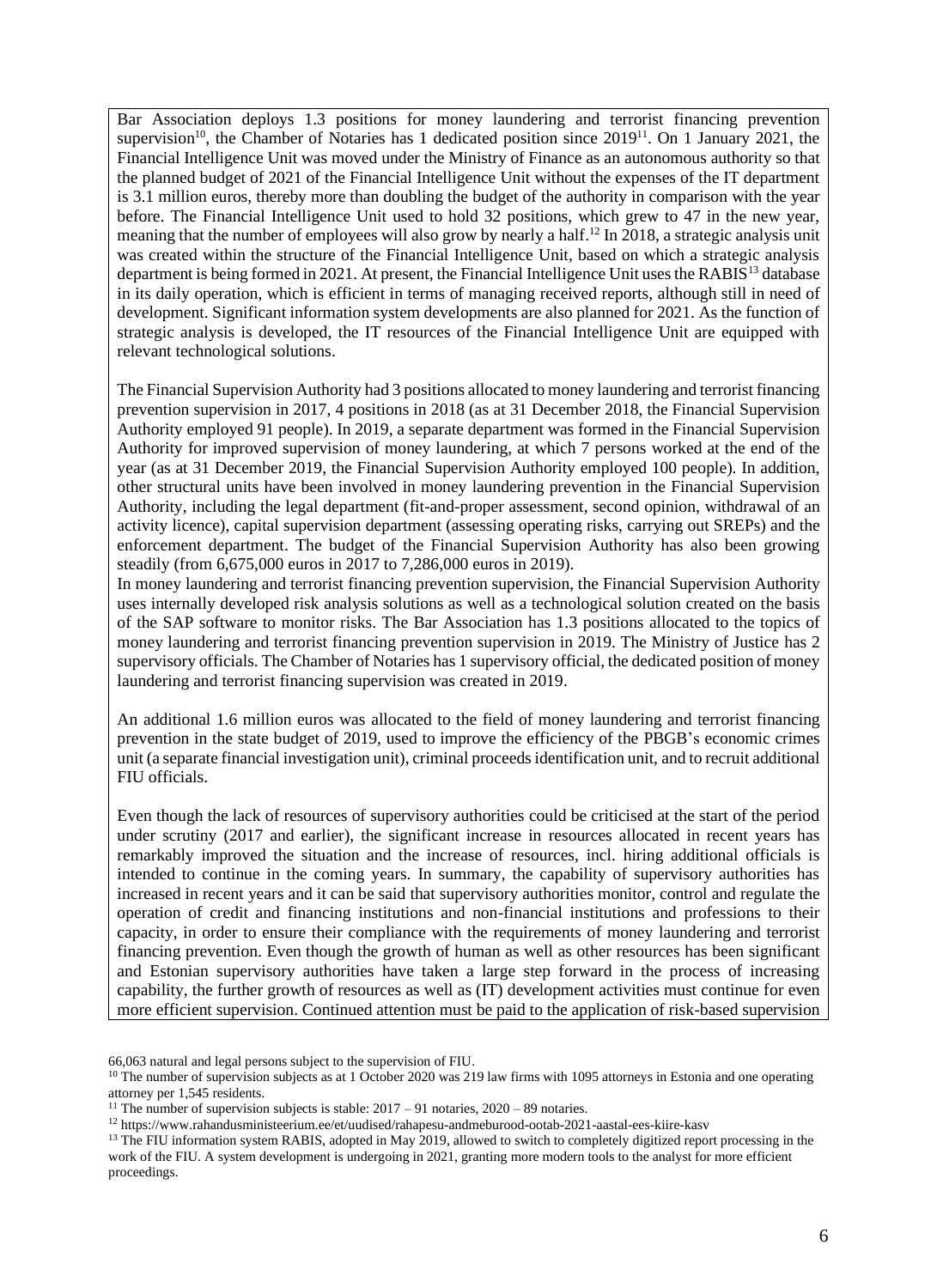principle by supervisory authorities, except for the Financial Supervision Authority (which already fully applies risk based supervision): the present NRA assessment is also a part of it. From the previous statements, the sector of virtual currencies stands out as problematic, as both the legal environment and the organization of supervision are currently in a state of development and progress, and which is significantly increasing Estonia's vulnerability to money laundering in its existing form from the aspect of the capability of supervisory authorities.

The sanctioning options for discovered violations also influence the capability of supervisory authorities, wherein the complexity of addressing misdemeanours in practice is considered to increase vulnerability. Various proposals have been made in 2019-2020 to address this issue<sup>14</sup>. The necessary amendments must be entered into force to decrease national vulnerability.

Law enforcement authorities have, for instance, information about persons who are probably offering money laundering services (e.g., offering the service of founding and managing companies and the use of transit accounts). The amounts of money received abroad, accepted and used for transactions, often indicate at least suspicious origin, but Estonia has no information about predicate offences where the money might come from. At present, persons offering such business cannot be convicted based on existing penal norms, as law enforcement authorities cannot indicate which criminal activities the money originates from. At the same time, the activities of such persons endanger the national economic and internal security environment. Therefore, the Penal Code should be amended with a separate clause punishing for violating obligations related to money laundering, establishing a liability for knowing disregard of an obliged entity to exercise due diligence measures and procedural rules.

The overall assessment of vulnerability arising from the capabilities of supervisory authorities is low (1.5), except in the context of the vulnerability arising from the supervisory capability of the virtual currency sector, which calls for immediate application of concrete counter measures.

### **4. Reporting suspicious transactions and use of preventive measures**

§§ 49 and 50 of the MLTFPA place a reporting duty on all obliged entities specified in § 2 of the MLTFPA in case of suspicion of money laundering. The reporting duty can be performed electronically via an online form or the X-Road service. If the person has no such options, they can also send an e-mail to the Financial Intelligence Unit as a last measure and the information received is registered as a report. There are also instructions regarding the format and filling of the report issued by the Financial Intelligence Unit<sup>15</sup> and the website of the Financial Intelligence Unit contains guidelines on indicators of suspicious transactions, helping an obliged entity in submitting a report. 16

As preventive measures for money laundering, the MLTFPA specifies the management of risks related to money laundering and terrorist financing (chapter 2) and the application of due diligence measures (chapter 3).

One vulnerability is low awareness of various sectors<sup>17</sup> of requirements for the prevention of money laundering. Not all obliged entities have a proper organisational set-up and insufficient resources are directed into applying these requirements.

The largest risk is the sector of virtual currency service providers, where the performance of the reporting obligation is lacking in comparison with potential transaction volumes in this sector. According to a survey conducted by the Financial Intelligence Unit in 2019<sup>18</sup>, the turnover of this sector has grown from

https://eelnoud.valitsus.ee/main/mount/docList/e0350345-d819-4adc-bc56-37594d5f815f

<sup>&</sup>lt;sup>14</sup> Drafts being processed by the Parliament: 111SE (reform of misdemeanour punishment in the field of finance); 94SE (amendments to the Penal Code, fines pursuant to EU law); the draft of the Administrative Fine Proceedings Act:

<sup>15</sup> https://www.riigiteataja.ee/akt/112022020019;

<sup>16</sup> https://fiu.ee/oigusaktid-ja-juhendid/juhendid

<sup>&</sup>lt;sup>17</sup> Also see chapters on sectors where the awareness of sectors is addressed separately.

<sup>18</sup> https://www.politsei.ee/files/Rahapesu/virtuaalvaeaeringu-teenuse-pakkujate-uuring.pdf?9fd7e5611b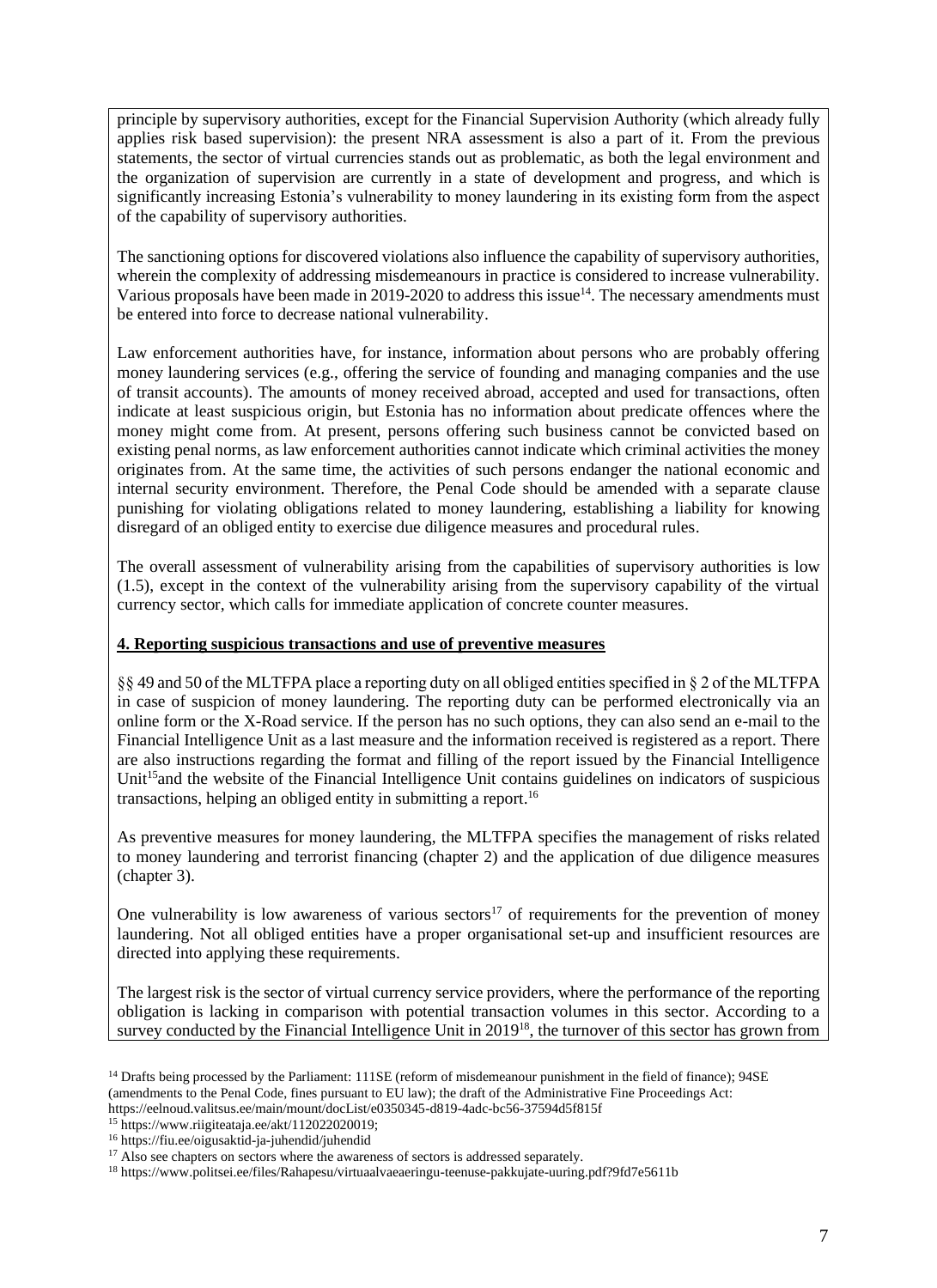the 590 million euros in 2018 to 1.2 billion euros in the first half of 2019. At the same time, the number of employees who should be involved in applying preventive measures has only grown from 102 to 152 employees during this period. The total number of market participants has dropped from 1234 in 2019 to 353 (as at August 2020), but is still significant. In 2018-2019, this sector sent reports primarily from three companies and most of them are related to refusal to engage in a client relationship. In 2020, reports on suspicious transactions have also been added but the volumes are not large. At the same time, the number of reports has increased to 492 in 2020 (as at 14 December 2020, 8 in 2018, 400 in 2019) and some new market participants have started to send reports. However, in comparison with the turnover volumes and number of obliged entities in this sector, the reporting level is low and information about potential suspicious transactions may not reach the Financial Intelligence Unit<sup>19</sup>.

Another sector where more reports could be expected from the number of obliged entities and turnovers is the real estate companies, via which non-resident money has also been invested in Estonia, and which may have included funds with suspicious or at least unclear origin. The real estate sector has very vague outlines because there is no obligatory procedure to follow before entering the market. In the Commercial Register, 2578 undertakings are registered as real estate firms, 1800 undertakings have registered real estate as their main area of activity, an online search results in roughly 160 undertakings operating in the sector. The sector itself does not perceive the actual risks present in the sector adequately and considers the statutory due diligence measures as excessive. Thus, the conclusion that the sector is not sufficiently involved in the money laundering prevention system. 20

The third sector is providers of company services, whose services are directed at creating new companies. Here, companies sold particularly to non-residents, including e-residents are at risk, by easily being used to carry out suspicious transactions, as the basis for applying due diligence measures is not very uniformly established in the law. In order to ensure money laundering and terrorist financing prevention and considering the increased risk, the application of due diligence measures should be mandatory not only when forming a business relationship, but also when the transaction amount is below 10,000 euros<sup>21</sup>. It is common for the companies of e-residents to use the providers of company services with and without activity licences. 8% of the companies of e-residents have or have had connections with service providers without activity licences according to the Commercial Register. In practice, the providers of trust and company services (both those operating with a licence and those without) offer similar services, namely, the use of the address of the service provider and offering a service of contact persons for the entrepreneurs. The vulnerability analysis related to e-residency is in section 3 of this chapter.

The legal framework which regulates the reporting obligation and risk assessments is in compliance with international standards and EU law. The duties of obliged entities on identifying the risks, applying relevant mitigation measures, and reporting suspicious transactions are clear and understandable in the MLTFPA.

Financial institutions and designated non-financial businesses and professions apply relevant measures for money laundering and terrorist financing prevention, the extent of which generally complies with their risks, and they report suspicious transactions, but insufficiently at times (to an unjustifiably small extent) and/or at an insufficient level (the content and quality of the report is inadequate). Financial institutions and designated non-financial businesses and professions have established operating principles, management mechanisms, and actions that allow them to manage and mitigate the identified risks; these operating principles, management mechanisms, and actions are regularly updated, there is a clear legal framework for this purpose (MLTFPA § 14, but also 13, 15, 17) and guidance by supervisory authorities. However, the statutory basis for applying due diligence measures is not clear enough for a riskier-than-average sector – company service providers –, thereby necessitating amendments of the law.

The consolidated assessment of vulnerability arising from the reporting duty and the application of

<sup>&</sup>lt;sup>19</sup> Read more about the sector of providers of virtual currency services in chapter 7 of this Report.

<sup>&</sup>lt;sup>20</sup> Read more about the real estate sector in chapter 6 of this Report.

<sup>&</sup>lt;sup>21</sup> Read more about the sector of company service providers in chapter 11.7 of this Report.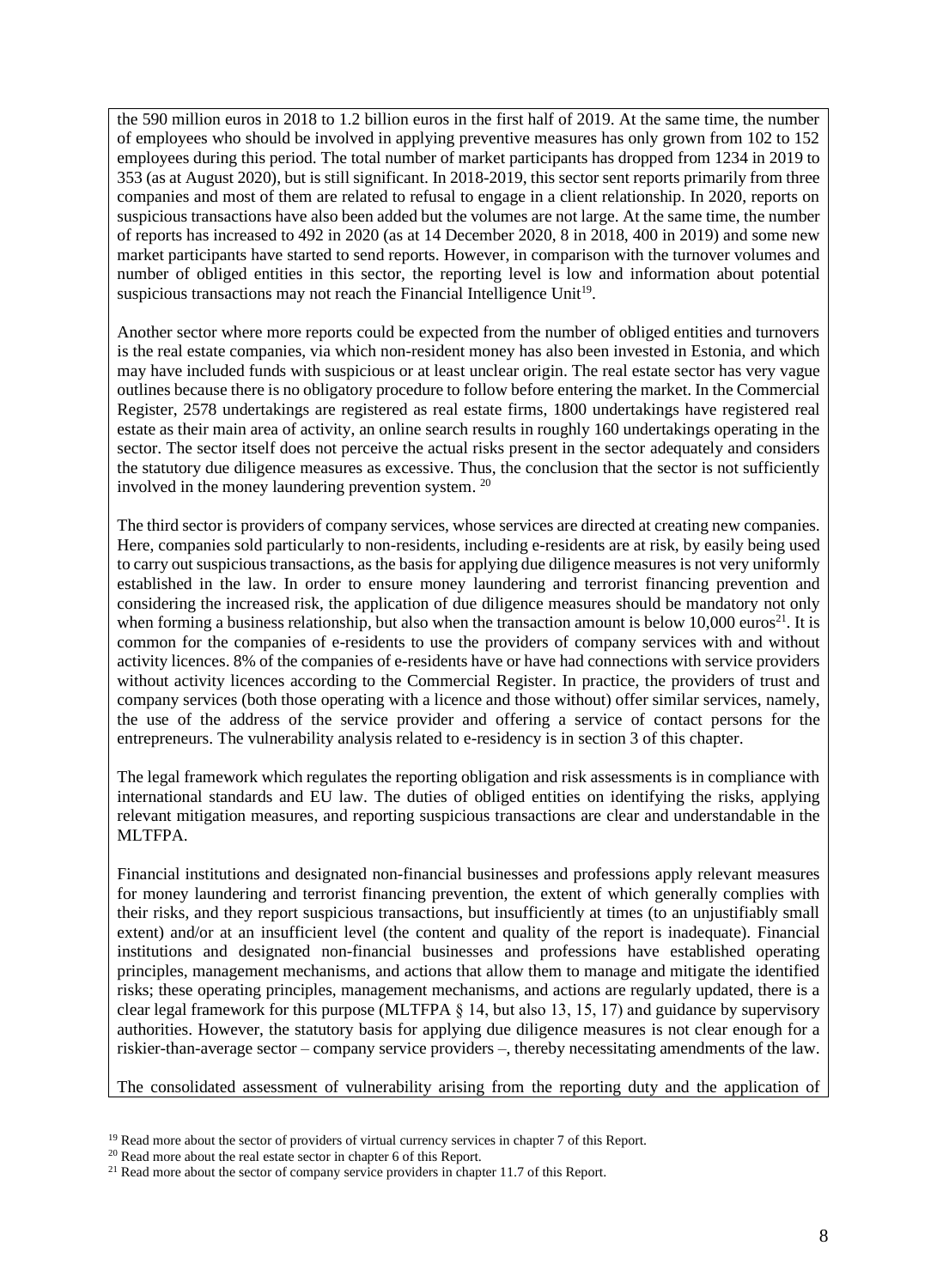preventive measures is average-low (2).

### **5. Opportunities of using legal persons**

There are no measures and centrally coordinated activities at the national level that would clearly be directed against the abuse of legal persons and legal units for the purpose of money laundering or terrorist financing. Information on beneficial owners is organized with the Commercial Register, but these are not entries of legal meaning in the Commercial Register (court register), therefore the quality of the data has been severely criticized. These shortcomings have already been partially addressed with the amendments adopted in summer 2020 (creating a separate database of beneficial owners). Information on actual beneficial owners is available to competent authorities via the commercial register application. At the same time, activities must continue to increase the quality of data on beneficial owners.

A more detailed analysis of using legal persons is in section 2 of this chapter.

Vulnerability arising from opportunities of using legal persons is average (2.75).

## **6. Supervisory authorities' access to information**

#### Financial Intelligence Unit

The right and timeliness of the Financial Intelligence Unit in accessing information is ensured by law across sectors and uniformly from the aspect of money laundering and terrorist financing prevention. § 58 of the MLTFPA specifies the rights of the Financial Intelligence Unit in collecting information, the general principle being that to perform the duties arising from law, the Financial Intelligence Unit has the right to receive information from the competent supervisory authorities, other state authorities, and municipal agencies, and, based on a precept, from obliged entities and third parties by the deadline set by the Financial Intelligence Unit. The law ensures access for the Financial Intelligence Unit to bank and business secrets as well as data collected during surveillance. Pursuant to § 58 (4) of the MLTFPA, the right to request information does not apply to an attorney, except if the attorney provides the services specified in § 2 (2) of the MLTFPA or the report issued by the attorney to the Financial Intelligence Unit does not meet the established requirements, is not accompanied by the required documents or is accompanied by documents that do not meet the requirements. The overall opportunity of receiving information is good from the basis of the legal framework, as the rights are ensured and practice shows that in general, responses are sent within 5–10 days. In the case of urgent information requests, the Financial Intelligence Unit can also receive information faster and in the case of large information requests, a longer deadline is granted for performing the request. The Financial Intelligence Unit has access to the primary state registers and information systems, in which the Financial Intelligence Unit can access information without delay, incl. concerning requests about transactions taken place on bank accounts, the majority of credit institutions and investigative authorities use the electronic system of information inquiries and arrest mediation (e-Arrest)<sup>22</sup> since September 2020, where information can be obtained immediately $^{23}$ .

The only vulnerability is the opportunity and speed of gaining access to information in a situation where persons have given incorrect contact information. For example, the MLTFPA, adopted in late 2017, established the term of providers of virtual currency service, to whom activity licences were granted on the basis of passing a list of control items, which was the prerequisite of relatively quick authorisation. This resulted in a situation where many authorized companies were only linked to Estonia via the company and authorisation, but the company was not operating here, there were no clients in Estonia, services were not provided here, and the company was managed and represented from abroad. This vulnerability has been attempted to be mitigated with an amendment of the MLTFPA which entered into force on 10 March 2020, establishing a statutory requirement on the providers of virtual currency services

<sup>22</sup> <https://www.rik.ee/et/muud-teenused/e-arest>

 $^{23}$  Further development activities of the electronic system of information inquiries and arrests are planned for 2024, which will further expand the opportunities of information mediated via the system.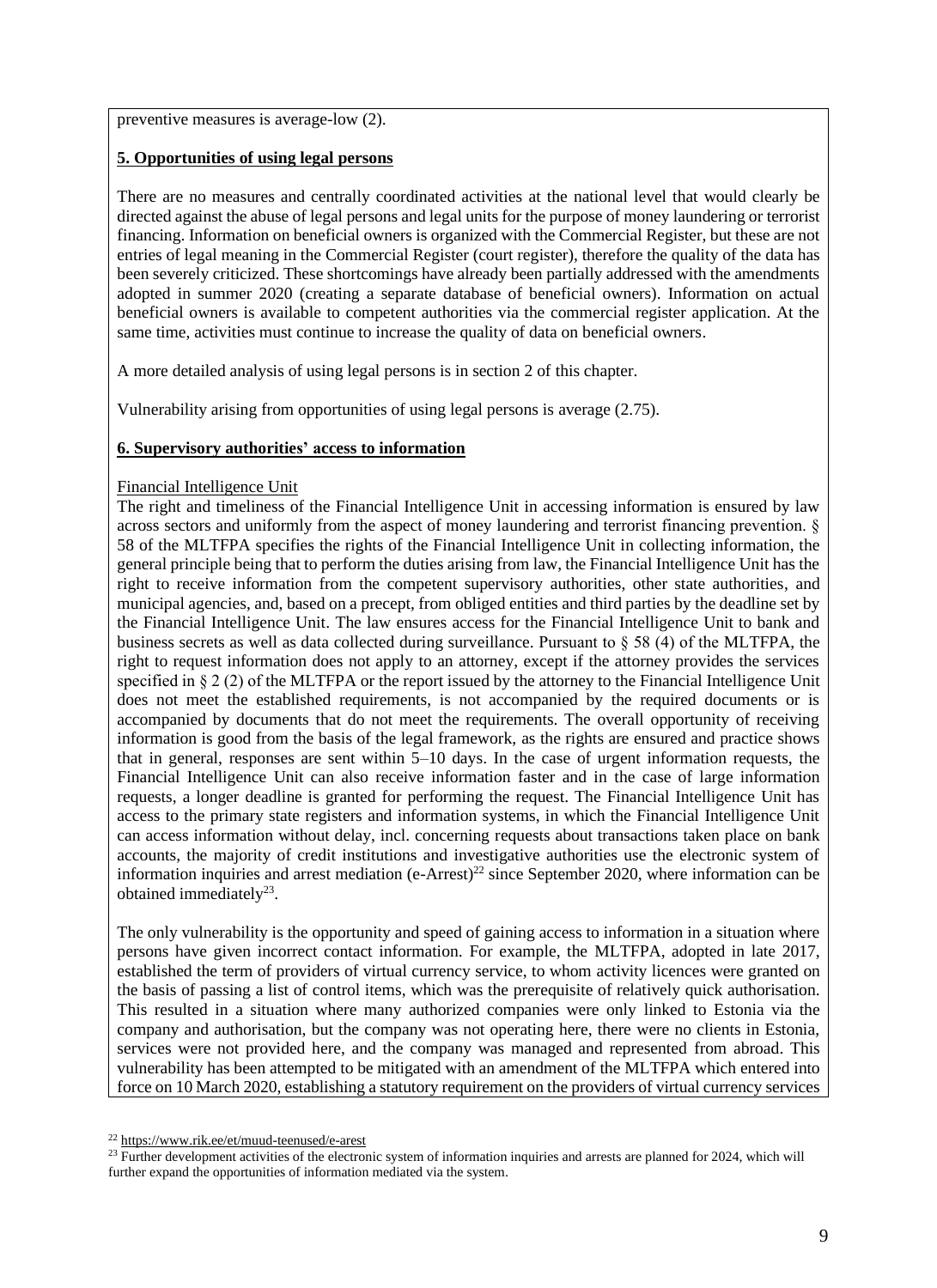to operate in and have a management board in Estonia, which decreased in practice the opportunities of the risks materialising due to abuse of this specific vulnerability, but the current additional measures have turned out to be still insufficient in decreasing the overall vulnerabilities of this specific sector<sup>24</sup>.

#### The Financial Supervision Authority

In order to supervise the field of money laundering prevention, the Financial Supervision Authority collects information from market participants directly via on-site inspections, annual remote inspections as well as thematic inquiries. Special acts (the Credit Institutions Act, the Creditors and Credit Intermediaries Act, the Payment Institutions and E-money Institutions Act, the Insurance Activities Act, the Investment Funds Act, the Securities Market Act) have set a reporting duty on the market participants to the Bank of Estonia (Eesti Pank) and the Financial Supervision Authority. The Financial Supervision Authority uses the data collected in reporting for monitoring money laundering risks on an ongoing basis, both quarterly and monthly (e.g., deposit data, data on foreign payments). There is a mutual cooperation and information exchange between the Financial Supervision Authority and the Financial Intelligence Unit. The cooperation agreement between the Financial Supervision Authority, the PBGB, and the Prosecutor's Office was concluded in 2009. Cooperation control is exercised via discussions, setting of priorities, and regular meetings.

#### The Chamber of Notaries

Supervision over the performance of the requirements established in the Money Laundering and Terrorist Financing Prevention Act and the laws established thereunder by the notaries is exercised by the Chamber of Notaries as ordinary and extraordinary inspections and remote supervision.

Supervision is exercised pursuant to § 5 of the Notaries Act, chapter 10 of the Notaries' Regulation, and the Articles of Association and Supervisory Procedure of the Chamber of Notaries. Ordinary inspection is exercised regularly over all notaries. Extraordinary inspection is carried out when the Chamber of Notaries has learned of a potential violation in performing the requirements of the Money Laundering and Terrorist Financing Prevention Act and the acts and instructions issued thereunder, or if the Financial Intelligence Unit has issued a relevant petition to the Chamber of Notaries. Remote supervision takes place periodically or as *ad hoc* inspections for all notaries via electronic means of communication. If the supervision results in the Chamber of Notaries finding shortcomings in the notary's work, it is brought to the notary's attention. If any shortcomings are common in the practice of many notaries or no uniform legal practice has been developed in this regard, the Chamber of Notaries brings it to the notaries' attention and provides guidance for harmonizing the practice<sup>25</sup>. If supervision results in identifying a situation indicating the suspicion of money laundering or terrorist financing, the Financial Intelligence Unit is notified pursuant to  $\S 67 (1)$  of the MLTFPA. The liability for failure to exercise due diligence is specified in the MLTFPA. As at 31 December 2019, the Chamber of Notaries had identified no violations of due diligence measures for money laundering prevention in the course of its supervisory activities.

In order to resolve practical issues and exchange information, the Chamber of Notaries cooperates with other obliged entities, first and foremost with the Estonian Banking Association and credit institutions. In order to understand what problems notaries encounter when reporting to the Financial Intelligence Unit, the Chamber of Notaries has requested respective information from the Financial Intelligence Unit. Feedback sent to the Chamber of Notaries is either forwarded to a specific notary or, if the notices are of general nature, to all notaries. Little feedback from the Financial Intelligence Unit has been highlighted as a possible circumstance increasing vulnerability, including on the quality of reports in general. Sectorbased feedback was first given in the spring of 2020.

## The Bar Association

Only persons who are members of the Bar Association may provide legal services as an attorney. Therefore, there is full supervision over the sector. The Bar Association exercises ordinary and extraordinary supervision over its membership. There is no joint supervision over attorneys together with

 $24$  Read more about the risk analysis of providers of virtual currency services here – chapters 7 and 13.

<sup>25</sup> https://www.notar.ee/et/teabekeskus/rahapesu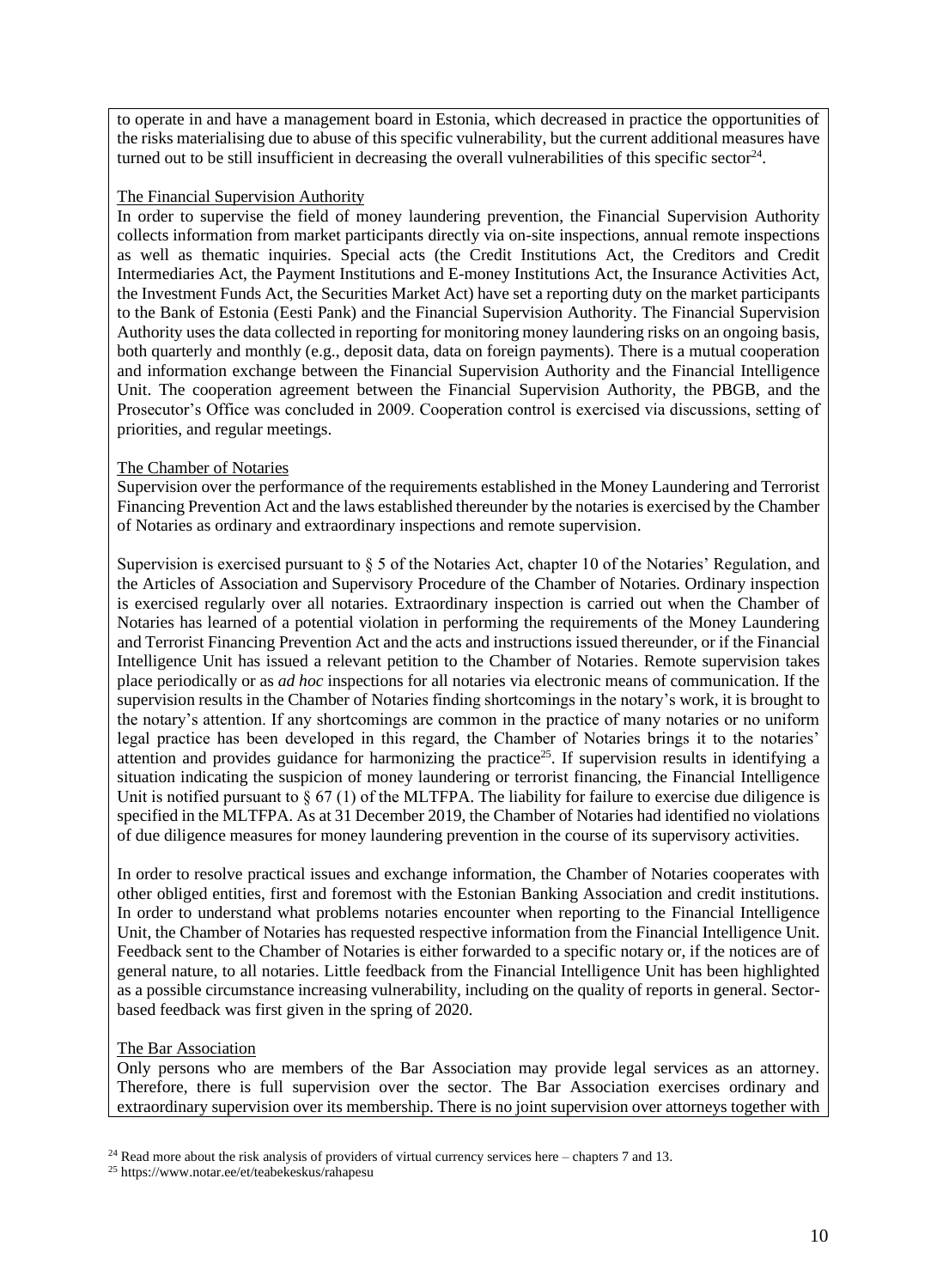any other institutions (e.g., the Financial Intelligence Unit) at the level of legal acts and practice. Supervision exercised by the Bar Association is regulated by the legal framework both as a law (the Bar Association Act) and at the level of acts within the association (rules of procedure, rules on the organization of supervision, the code of ethics). Supervision is exercised by the board of the Bar Association and disciplinary matters of attorneys are discussed by the court of honour of the association.

A supervision plan is drawn up for each calendar year. In the course of supervisory proceedings and court of honour proceedings, attorneys are obligated to provide the necessary information, explanations and documents at the association's request, therefore access to information is ensured. Employees of the Bar Association are bound with the confidentiality obligation under the law in regards to the protection of an attorney's professional secrecy, therefore the regulations of protection of an attorney's professional secrecy cannot be considered a hindrance when sharing information. The Bar Association employs three lawyers and one paralegal. 1 lawyer and the paralegal are involved in supervision. The activities of the Bar Association are funded from the membership fees of attorneys and partly also from the state budget as part of provision of state legal aid. The Bar Association has not developed separate IT systems for conducting supervision, there is also no direct need. Every year, the Bar Association provides an overview to the Financial Intelligence Unit on the supervisory activities carried out by the board of the association, about which the association has not received feedback.

Based on the above, it can be concluded that opportunities of accessing information, regulations and practice have no negative impact on the vulnerability of supervisory authorities and the vulnerability arising from the speed and access to information of the supervisory authorities is low (1.2).

# **7. Application of criminal penalties**

It was concluded as a result of the analysis conducted to prepare this Report that a sufficient legal framework has been established in Estonia in order to ensure the efficient and independent functioning of the work of investigating authorities, courts, and the Prosecutor's Office. More analyses on the application of the definition of money laundering in practice can be found in the chapter discussing national threats<sup>26</sup>. As the Estonian definition of money laundering has also been adapted to meet international standards, the problem is not so much in the definition of money laundering, but the constraints set by the Supreme Court's practice. For instance, the Supreme Court has established a constraint on the elements of money laundering via its resolutions regarding the influence on the economic system, the standard of proof and the crime of self-laundering.

1) The Supreme Court of Estonia has set constraining requirements on the elements of money laundering. In order to discuss the use of any criminal proceeds as money laundering, the subsumable act needs to have actual potential to damage the regular functioning of the economy. The subsumable act must have the potential to damage the functioning of the fiscal or economic system as a whole. Any use of criminal proceeds wherein the unlawful origin is attempted to be hidden cannot be handled as a money laundering crime (3-1-1-68-10, items 13, 14).

2) Even though the Warsaw Convention allows countries to not criminalize self-laundering, it is still treated as a crime in Estonian law. At the same time, several resolutions of the Supreme Court have resulted in an acquittal on the grounds that the Supreme Court has considered the concealment activity or purpose to be insufficient and has written that the concealment of the unlawful origin and the actual owner thereof must have a central role in the legal activities made with the criminal proceeds, because money laundering is not the case when, for instance, the concealment of the unlawful origin of the assets and the actual owner thereof is only a secondary objective or a consequence of the acts undertaken with the asset (3-1-1-34-05, item 25).

3) The Supreme Court has established the requirement that the standard of proof of a predicate offence cannot be too low. If the predicate offence is identified by the court conducting proceedings in a matter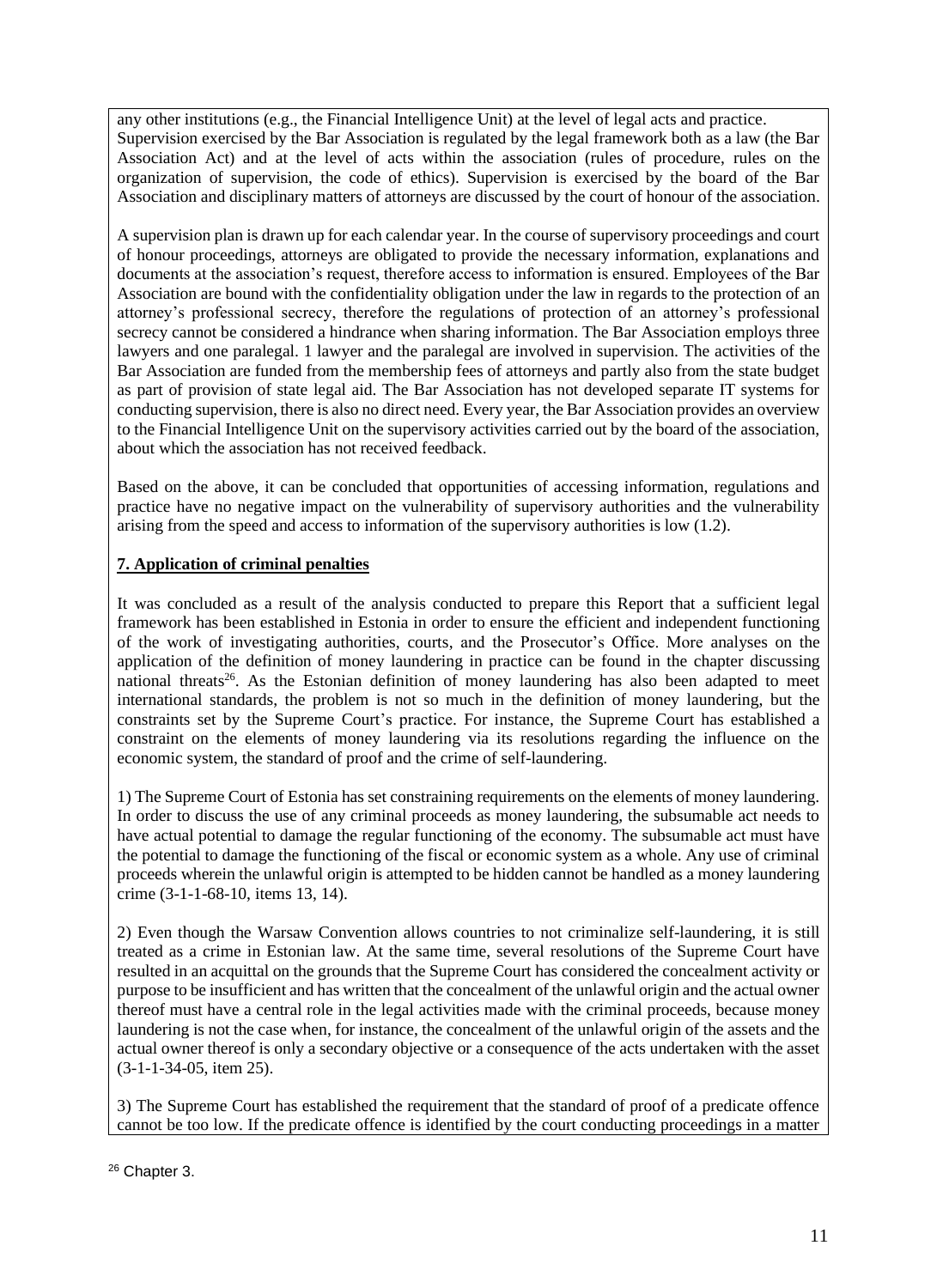of money laundering, the prosecution on money laundering must meet the same requirements in regards to the predicate offence as held to other elements of the offence, i.e., the circumstances concerning the predicate offence must be highlighted in the prosecution. The court conducting proceedings in a matter of money laundering must identify the occurrence of a predicate offence in the resolution alongside the other elements of an offence (3-1-1-94-14, item 170).

Even though the law contains a provision, according to which money laundering occurs also when the details of criminal activity that resulted in obtaining assets used in money laundering have not been identified, there is no court practice regarding the application of this provision. In the past, the requirement for the precise establishment of the predicate offence has been a hindrance particularly when the predicate offence has been committed abroad.

The aforementioned issues could be addressed at various round tables and training by both national and international lecturers, to ensure harmonized approach regarding the elements of money laundering offence. So far, the participation rate of judges in training has been relatively low.

A three-level court system has been established for all criminal proceedings. Even though the penalty rates provided for by the law are sufficient, the court practice of penalties imposed for economic crimes could be considered somewhat lenient in the Republic of Estonia. On average, penalties imposed for money laundering range within 2–4 years of imprisonment. At the same time, penalties imposed for money laundering crimes are in proportion with the penalties imposed for other economic crimes.

Safeguards have been established to ensure the integrity of judges and prosecutors. Judges are appointed for life, security checks are in place when they are appointed, their background and suitability of personality traits and values are checked<sup>27</sup>. With prosecutors, integrity is ensured by supervision of the higher level of the Prosecutor's Office, inspections of senior prosecutors, basis for recusing prosecutors, the option of disciplinary proceedings, and analyses of acquittals. The independence of prosecutors is ensured by the opportunity of reporting of any disturbances and threats addressed against prosecutors via a separate channel, the unlawful influencing of a prosecutor is also criminalized.

In regards to investigation authorities, the fight against money laundering has been improved as an additional department of economic crimes has been formed in the central criminal police of the Police and Border Guard Board; the Internal Security Service also supervises areas related to financial security. The Department of Internal Control is separate and under direct supervision of the head of the PBGB, with the task of performing service supervision over police officials and employees and conducting proceedings over the offences that they have committed. They are also involved in the application of preventive measures. The PBGB has also established measures to ensure the integrity of officials: a background check is performed before an investigator is employed.

In 2017–2019, the PBGB received additional resources for fighting against financial crimes. The additional resources were primarily used to increase the number of investigators of economic crimes and the officials in the Financial Intelligence Unit. In recent years (2018–2019), there has been a significant increase in officials who are involved in investigating white-collar crimes, incl. money laundering, and identifying criminal proceeds; specialization on tactical analysis of white-collar crimes is possible in intelligence analysis. Together with increased resources, additional resources were also allocated to train officials and acquire technical means. The PBGB has focused on increased efficiency of proceedingsrelated analysis and surveillance, better helping to identify persons who may be related to the commission of offences, and identifying criminal proceeds. The aim is to direct more investigations in discovering more complex and severe financial crimes. Efficiency is supported by the specialization principle utilized in the PBGB – the officials of one unit solve crimes related to a very specific field, ensuring that best practices are congregated in a specific unit and thereby the officials are able to improve via specific proceedings within the unit.

 $^{27}$  https://www.riigikohus.ee/et/kohtunikuamet/kohtunike-eetikakoodeks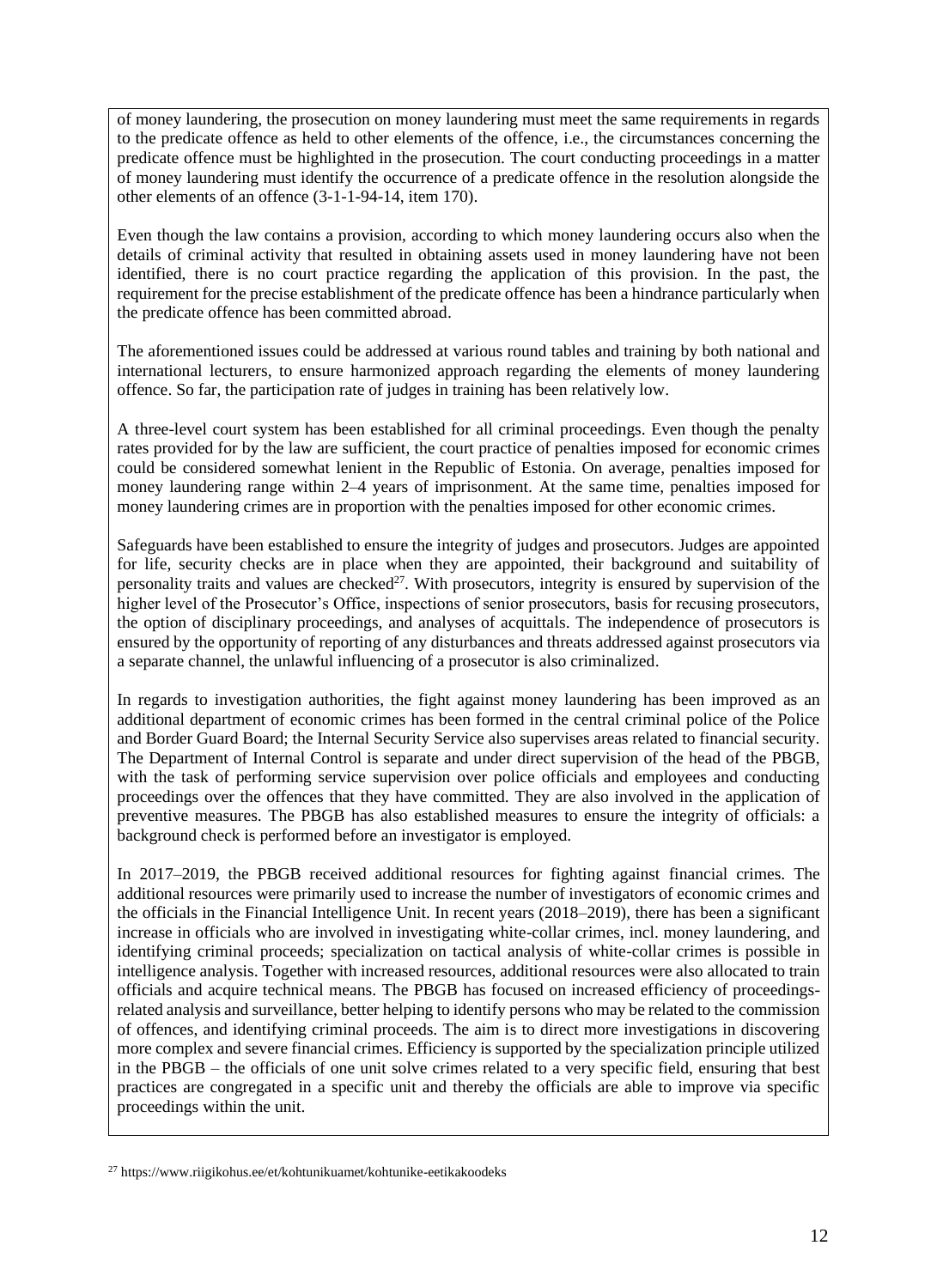One potential problem is the length of proceedings. As criminal schemes are complex and often also international, it takes time to collect evidence. Therefore, the time between the committed crime and the court judgment is often long. Unfortunately, complex cases have also resulted in the closure of criminal proceedings due to the expiry of a reasonable procedural deadline. Therefore, the state should review the existing processes and, if possible, economize the timing of procedural rules. However, one aspect mitigating the vulnerability is the significant change at the EU level – the establishment of the EIO (European Investigation Order), which has remarkably simplified international cooperation between EU member states (the format of international communication was simplified and deadlines were set).

In general, money laundering risks in Estonia are identified and mitigated and penalties are imposed on criminals, for which significant resources have been allocated: employment of additional investigators, additional knowledge obtained at training and a specific goal of focusing more attention on economic crimes in 2018–2019 are expected to provide visible results in the near future. Investigators, judges as well as prosecutors have an additional need for training, which would focus more on international requirements and practices in the area of money laundering and also help decrease fracturing in the procedural practices of various prefectures. For these reasons, the overall assessment on the national vulnerability related to the application of criminal penalties is low (1.7).

#### **8. Regulation on the confiscation of assets**

The existing regulation on the confiscation of assets is largely sufficient and functional, but could be applied more efficiently. By law the possibility of confiscating the instrument by which a criminal offence was committed or the direct object of a criminal offence has been established; assets acquired through offence and anything substituted by these assets; the extended confiscation institution has been created and is functional. In all cases, a confiscation decision can be made regarding assets which belong to the offender or a third party at the time of the of the judgment or ruling, and the third party has obtained the asset in full or in essential part on account of the offender, or knew that the instrument, substance, or object was transferred to them to avoid confiscation. In addition, in all cases where there are grounds for confiscation and the instrument of committing the offence or the immediate object of the offence has been transferred, used up, or the confiscation of which is impossible or imprudent for other reasons, the court may order an amount that meets the value of assets to be subjected to confiscation. Upon the petition of the Prosecutor's Office and with the ruling of the preliminary investigation judge, various protective measures can be applied to ensure the confiscation or replacement of confiscation, such as seizure of assets, court mortgage and all other measures that can be applied to protect the claim pursuant to the Code of Civil Procedure. Among others, seizure and confiscation have also been applied to cryptocurrency in Estonia<sup>28</sup>.

Despite the option provided by § 126 (2<sup>1</sup> ) of the Code of Criminal Procedure, pursuant to which *property seized in order to secure confiscation may be transferred at the request of the Prosecutor's Office and with the consent of the owner of the property on the basis of an order of a preliminary investigation judge. Property may be transferred without the consent of its owner if the costs of keeping thereof are unreasonably high or if this is necessary for the prevention of the decrease in the value of the property,*  the requirement of the statement of reasons by the law enforcement authority is vague in regards to the "significant decrease of the value of the property", which is why at present immediate transfer without the consent of the owner is not used as a replacement for confiscation of vehicles, and vehicles are realised years later, after a court judgment has entered into force. At that point, the proprietary value is lower by a third at the very least. In other words, the state loses a significant amount of criminal proceeds via confiscation and that should be discouraged. This means that the PBGB seizes approx. 50–250 vehicles per year. The value of some vehicles ranges between 100,000–300,000 euros. For example, the option of sale arises three years after the seizure upon a conviction – the value of the property has dropped to 50,000–150,000 euros. At the same time, unreasonable storage expenses have been incurred, ranging to

 $^{28}$  6.1496 BTC = 43,846.96 EUR was seized in 2019; 2.25628458 BTC= 18,524.00 EUR was seized in one matter and 2.25628458 BTC = 18,524.00 EUR in another matter in 2020, also later confiscated by the court.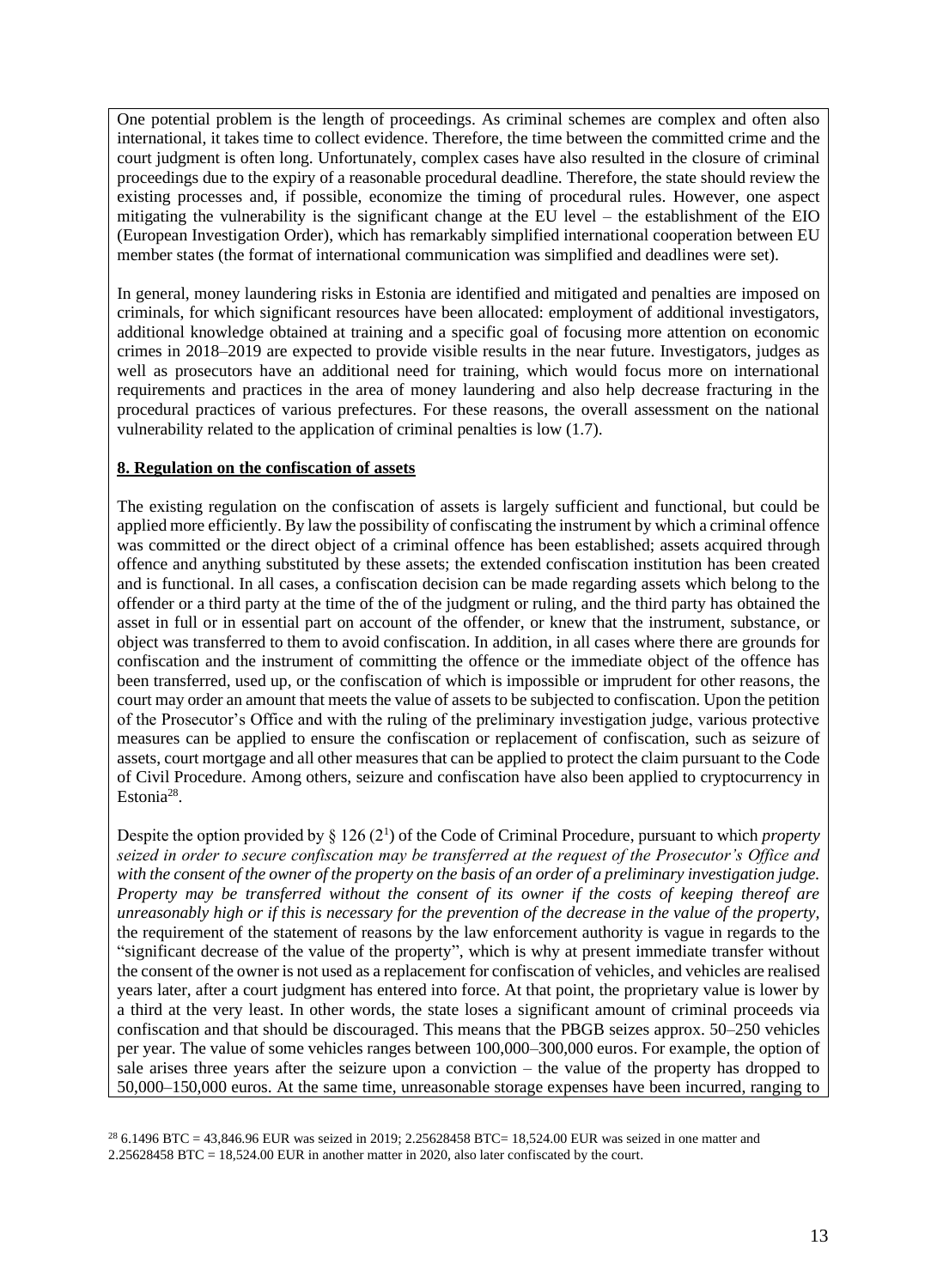several hundred thousand euros for a few years. In summary, the state is at a loss both from the decreased value of the sold vehicle and by paying the storage costs. Due to this, a proposal is made to analyse opportunities of alleviating the requirement of a statement of reasons by the law enforcement authority.

In order for the court to make decisions on confiscating property, evidence must be collected. The PBGB has a separate department of identifying criminal proceeds and also specialized investigators in prefectures. The department of identifying criminal proceeds in the Central Criminal Police investigates criminal proceeds in criminal matters processed by the Central Criminal Police and, in addition, also provides aid to other investigative authorities when necessary. An information day for criminal proceeds investigators has taken place every year, involving the PBGB officials as well as the criminal proceeds investigators at the Estonian Tax and Customs Board. The department of logistics of the PBGB is involved in asset management, whose task is to realise the confiscated assets in storage.

One systemic issue is that the grounds for confiscation listed above can be used only in the case of a conviction. There are no instruments in domestic law such as administrative confiscation and confiscation without conviction. There is also no option of confiscating assets if the proceedings are closed due to the severe illness or death of the accused. To a certain degree, these shortcomings are mitigated in practice by the right of the Financial Intelligence Unit to freeze suspicious transactions (§ 57 of the MLTFPA), including a regulation, pursuant to which in a situation, where the owner of an asset or the beneficial owner of assets on an account have not been successfully identified within one year after the restriction on the asset was established or if the possessor of the asset notifies the Financial Intelligence Unit or the Prosecutor's Office in writing of their desire to forgo the asset, then the Financial Intelligence Unit or the Prosecutor's Office may petition the administrative court for permission to transfer the asset to state property. This provision has also been successfully used in practice.

The legal norms concerning the confiscation of assets do provide various means of confiscating assets for authorities, but several confiscation methods listed in international standards and accepted as effective measures in money laundering prevention have not been introduced: confiscation without conviction, performance of confiscation resolutions without a foreign conviction and administrative confiscation – domestic law does not provide for such options. For this reason, seizure of illegal proceeds is not always ensured. It is also necessary to ensure that there is a sufficient number of officials responsible for the identification of assets, establishment of disposal limits, seizure, confiscation, and realisation, and that they have the necessary resources and training options.

The assessment of vulnerability related to the regulation of confiscation of assets is average-low for the above reasons (2).

## **12. Public awareness of the importance of ML/TF prevention**

The Yearbook of the Financial Intelligence Unit is published annually, also covered by the media. In addition, the website of the PBGB has had a separate section for the Financial Intelligence Unit<sup>29</sup>, disclosing all necessary information from guidelines to the FAQ. Cases of money laundering are also displayed in the media similarly to the Yearbook. The Internal Security Service also holds an annual press event introducing their Yearbook, also covering trends and topics of terrorist financing. Press releases (and also more involved articles covering cases) and Yearbooks are used to inform the public of the threats of money laundering and terrorist financing and also to send the signal that the state is committed to discovering such crimes and punishing the offenders. The department of corruption offences of the Central Criminal Police has been publishing overviews of the activities of the department for over two years, covering issues in the area, increasing awareness of corruption and the importance and opportunities of activities against related crimes, incl. money laundering. 30

 $29$  Due to the Financial Intelligence Unit moving under the Ministry of Finance, the website of the FIU has moved to a new address: fiu.ee

<sup>30</sup> https://www.politsei.ee/et/kasulikud-materjalid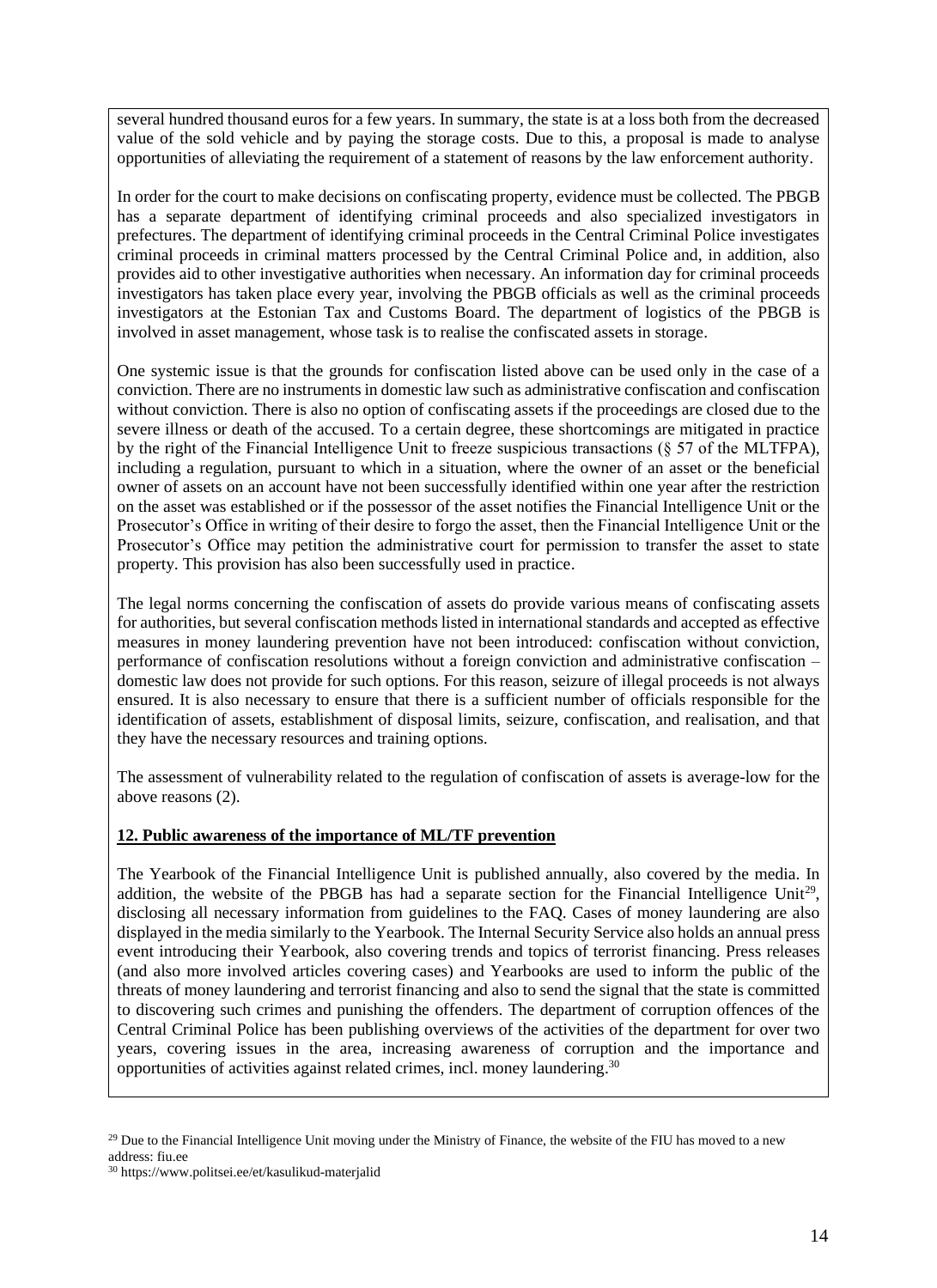The Tax and Customs Board has also utilised public campaigns for increasing tax compliance of the society, which has had a positive effect on overall legal compliance and public awareness, incl. from the aspect of the importance of discovering and preventing economic crimes. Publications are released by the Academy of Security Sciences, including scientific literature, which also cover problematic topics related to money laundering and terrorism. The publications increase the public attention and awareness.<sup>31</sup> Awareness-increasing materials are added to the updated website of the FIU on an ongoing basis<sup>32</sup>.

The relatively high awareness level of the society decreases national vulnerability to money laundering; therefore, the vulnerability has been assessed as low (1.5).

## **13. Efficiency of border and customs control**

It was concluded from the analysis conducted to prepare this Report that sufficient legal regulation has been established in Estonia, ensuring the efficiency of border and customs control. Efficiency is ensured first and foremost by suspending or detaining cash and goods upon suspicion of money laundering or incorrect declaration or that false information has been submitted. There are also sufficient control procedures and equipment as well as human resources for carrying out inspections and random or riskbased physical searches in order to identify unauthorized/unlawful transport of cash in vehicles and shipping containers entering or exiting the country, and such inspections and searches are done efficiently. There are also additional protective measures to ensure the integrity of border and customs control officials.

The geographic conditions and border control mechanisms protect the country against attempts of transporting cash, precious stones etc. into and out of the country as illicit goods, therefore the vulnerability assessment is low (0.75)

## **14. Ensuring the payment of taxes**

The working group concluded from the analysis that Estonia has an effective comprehensive legal framework, including sufficient opportunities for collecting tax debt, authorisations for collecting information, and adequate penalties for the prevention of violation of tax-related legislation and for punishing violators. Tax officials can perform their tasks without improper influence and with sufficient independence and autonomy.

The compliance with taxation legislation is ensured, the ETCB is operating fairly and consistently, therefore vulnerability is assessed as low (0.3).

## **15. Anonymity of financial transactions**

The primary instrument allowing for anonymity of financial transactions is cash. The Euro zone contains 1.29 trillion euros' worth of bank notes and this has grown by approx. 5% per year. Eesti Pank has issued over 2 billion euros' worth of cash into circulation since joining the euro (2011). Even though the amount of cash circulating in Estonia cannot be measured precisely, based on various statistical indicators we can see that the amount of circulating cash has been growing by the year to a small extent. For example, the annual growth of cash issued from ATMs has ranged between 1–2.5%.

The MLTFPA establishes an obligation of reporting cash transactions when cash used in a transaction exceeds a limit of 32,000 euros (or an equivalent amount in another currency) or is suspicious regardless of the limit, in order to mitigate cash-related risks. Meaning that obliged entities report each transaction exceeding this amount to the Financial Intelligence Unit<sup>33</sup>.

<sup>31</sup> https://digiriiul.sisekaitse.ee/discover

<sup>32</sup> https://www.fiu.ee/

<sup>&</sup>lt;sup>33</sup> An exception is the credit institutions that only report currency exchange transaction outside of a business relationship, which exceed this limit.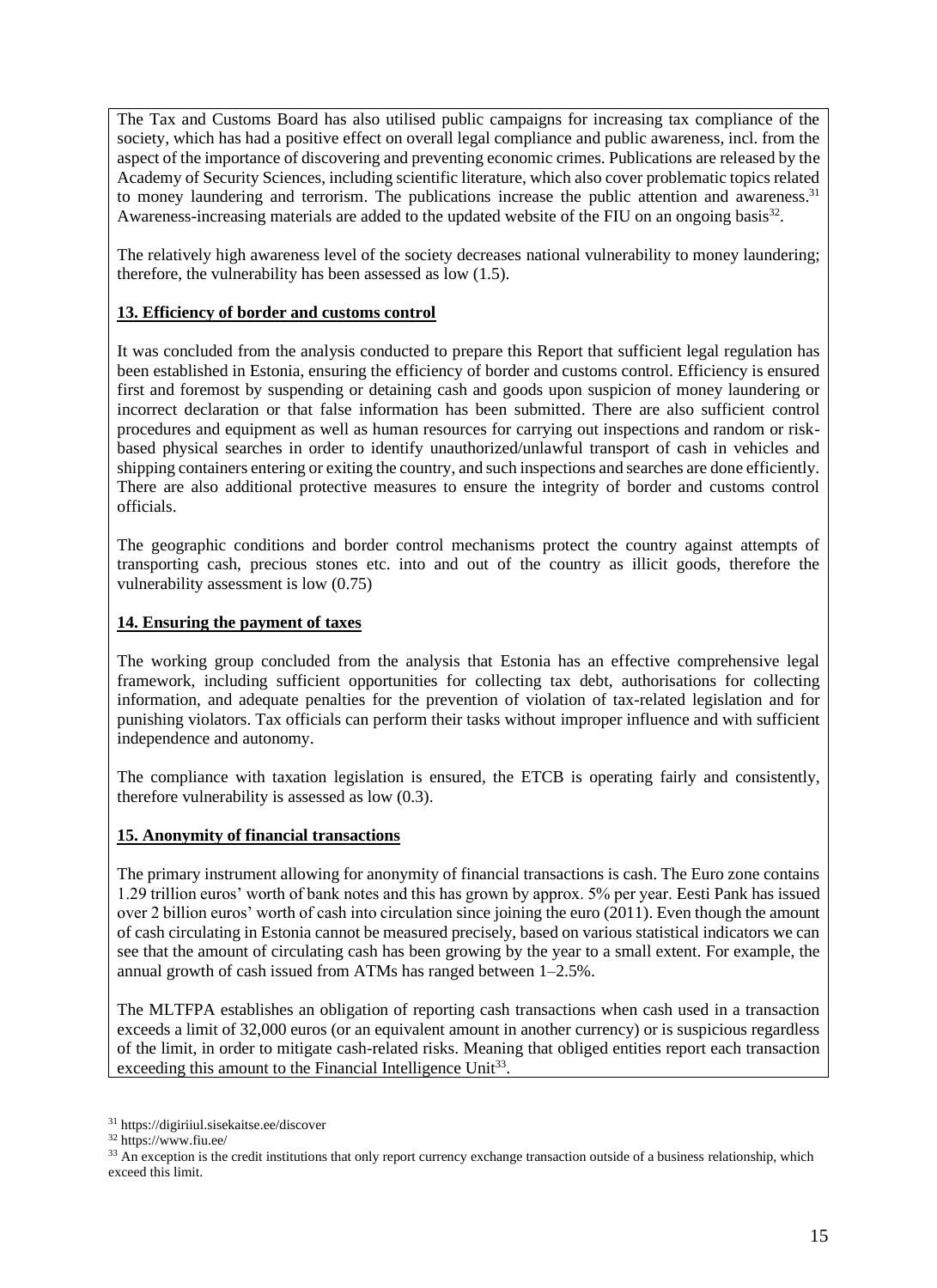A cash declaration must be submitted by a person entering the European Union when they bring 10,000 euros or more or another currency or freely exchanged assets in the same value (e.g., bonds, shares, travel cheques, or similar payment instruments). Based on the declarations of persons entering the European Union through Estonia, the following statistics can be presented regarding large-denomination euros entering and exiting the country:

| Value of €200 and €500 brought into Estonia, declared to the ETCB |                |            |  |
|-------------------------------------------------------------------|----------------|------------|--|
|                                                                   | € 200<br>€ 500 |            |  |
| 2017                                                              | 992,000        | 2,963,600  |  |
| 2018                                                              | 1,103,200      | 28,473,400 |  |
| 2019                                                              | 3,125,000      | 700,000    |  |

**Table 11.** Movement of large-denomination euros in 2017-2019

Value of €200 and €500 brought out from Estonia, declared to the ETCB

|      | € 200     | € 500     |
|------|-----------|-----------|
| 2017 | 115 400   | 1 304 600 |
| 2018 | 190 600   | 1842600   |
| 2019 | 4 215 200 | 2878600   |

In recent years, Eesti Pank has issued large-denomination bank notes as follows:

**Table 12.** Issue of large denomination bank notes in 2017–2020

| Value of bank notes issued by Eesti Pank as net issue |               |            |             |
|-------------------------------------------------------|---------------|------------|-------------|
|                                                       | €500          | €200       | €100        |
| 2017                                                  | -24,658,500   | 40,952,400 | -48,805,300 |
| 2018                                                  | 21,450,500    | 351,200    | -72,862,000 |
| 2019                                                  | $-88,543,000$ | 19,691,400 | -59,685,000 |
| 2020                                                  | -48,894,000   | 31,054,200 | -4,571,200  |

The net issue of  $\epsilon$ 500 and  $\epsilon$ 100 bills issued by Eesti Pank has been negative, i.e., these denominations return from circulation to the central bank more than they are issued, which has essentially not changed in recent years. The council of the European Central Bank decided to stop issuing the  $\epsilon$ 500 bills in 2019<sup>34</sup>, but it has not significantly increased the demand for  $\epsilon$ 200 bank notes. The demand for large denominations has not changed much according to information available to us. At the same time, these statistics do not allow for conclusions about the actual use of cash in Estonia, as no statistics are collected about the movement of cash within the EU. For this reason, measures and restrictions established across the EU would be effective to mitigate vulnerabilities arising from the use of cash.

The Estonian MLTFPA did not use the so-called e-money exception in the previous years, i.e., did not use the exception allowed in the AMLD for establishing thresholds, therefore general rules for due diligence measures as well as reporting suspicions had to be used for e-money as well. The use of emoney is also not very common in Estonia, as people can comfortably use other alternatives and means of payment which are not anonymous and are less risky. A more detailed analysis of other virtual currencies and means of payment is in chapter 7.

<sup>&</sup>lt;sup>34</sup> The Council decided to permanently stop the production of the 500-euro bill and leave this denomination out of the second series of euro notes, because the use of the 500-euro bill may ease illegal activities, https://www.eestipank.ee/press/ekp-lopetab-500-eurose-pangatahe-tootmise-ja-ringlusse-laskmise-04052016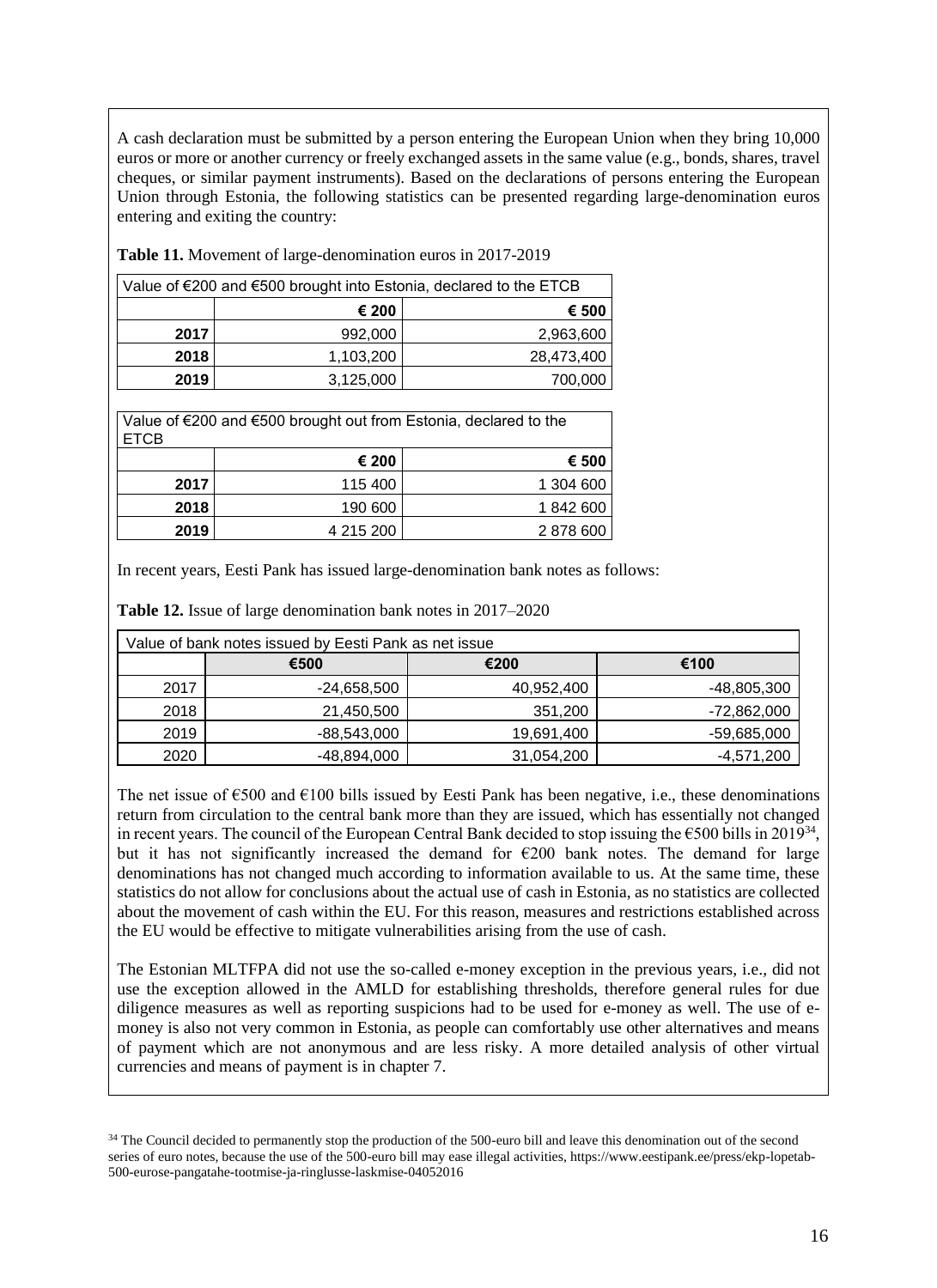It is difficult to assess the share of virtual currencies in the Estonian economy: the providers of virtual currency services are often connected to Estonia to a minimal extent, limited only to applying for an activity licence. This in turn does not prevent the holder of Estonian activity licence to also apply for an activity licence in another EU or third country jurisdiction. Nearly 40% of companies who have an activity licence for virtual currency had an account in Lithuania at the time of responding to the survey of the FIU, 25% in United Kingdom and only 10% in Estonia. According to the survey, the share of Estonians in all consumers of virtual currency services is only 0.15%<sup>35</sup>. For these reasons, it is incorrect to relate the approximate turnovers of providers of virtual currency services to Estonia. When looking at the volumes of cash transactions and the approximate cryptocurrency transactions and comparing them to the financial transaction volumes that take place via credit institutions<sup>36</sup>, the conclusion is that the share of potential anonymous financial transactions is still very small in the Estonian economy.

Due to the small proportion of anonymous financial transactions, the vulnerability is considered low (1).

## **16. Economic and geopolitical factors**

When taking a closer look at the impact of economic and geopolitical factors on money laundering and terrorist financing prevention and their potential impact on Estonia's vulnerability, it was found that:

- the share of shadow economy of the GDP of the state is decreasing  $(2017: 18.2\%, 2018: 16.7\%;$ in comparison, the European average in the years  $2010$ - $2015$  according to the IMF report<sup>37</sup> was  $20.2\%)^{38}$ ;
- the country is considered relatively attractive by foreign financial institutions, even though the small size of our market does not provide for many opportunities to generate profit;
- the number of immigrants and petitioners for refuge is not increasing in the country; at the same time, here we can see a trend where the immigration quota has remained the same in recent years but filled up earlier every year (July 2017, June 2018, and March 2019);
- According to the annual corruption perception survey organized by Transparency International, Estonia has continued to achieve positive results in 2017–2019, reaching the top 20 of world countries where corruption is perceived less<sup>39</sup>);
- Foreign geopolitical risks that may undermine financial stability (such as connection with international conflicts) are not foreseen in the near future.

The influence of economic and geopolitical factors on national vulnerability is low (1.6).

## **17. Remedying findings of previous assessments**

In the previous NRA (2015), the weakest aspect of state vulnerability in terms of preventive mechanisms (in this NRA methodology also referred to as "control measure") was the quality of identifying beneficial owners and the data of the commercial register. In 2018, provisions entered into force, creating a mechanism for disclosing beneficial owners to the Commercial Register, which is available for free for everyone, including obliged entities (and obviously for competent authorities).

In addition, amendments have already been adopted to clarify the definition of a beneficial owner, developments to create a database of beneficial owners and a mechanism for increasing its quality are being prepared.

The assessment of the following preventive mechanisms also reached the average level according to the

<sup>&</sup>lt;sup>35</sup> See the survey of providers of virtual currency services, FIU 2020, available at

https://www.politsei.ee/files/Rahapesu/virtuaalvaeaeringu-teenuse-pakkujate-uuring.pdf?9fd7e5611b

<sup>36</sup> https://statistika.eestipank.ee/#/et/p/147/r/3610/3359

<sup>37</sup>https://www.imf.org/~/media/Files/Publications/WP/2018/wp1817.ashx#:~:text=The%20average%20size%20of%20the,and%20 Switzerland%20with%207.2%20percent.

<sup>38</sup> SSE (Stockholm School of Economics) Shadow Economy Index for the Baltic Countries

<sup>39</sup> https://www.transparency.org/en/cpi/2019/index/nzl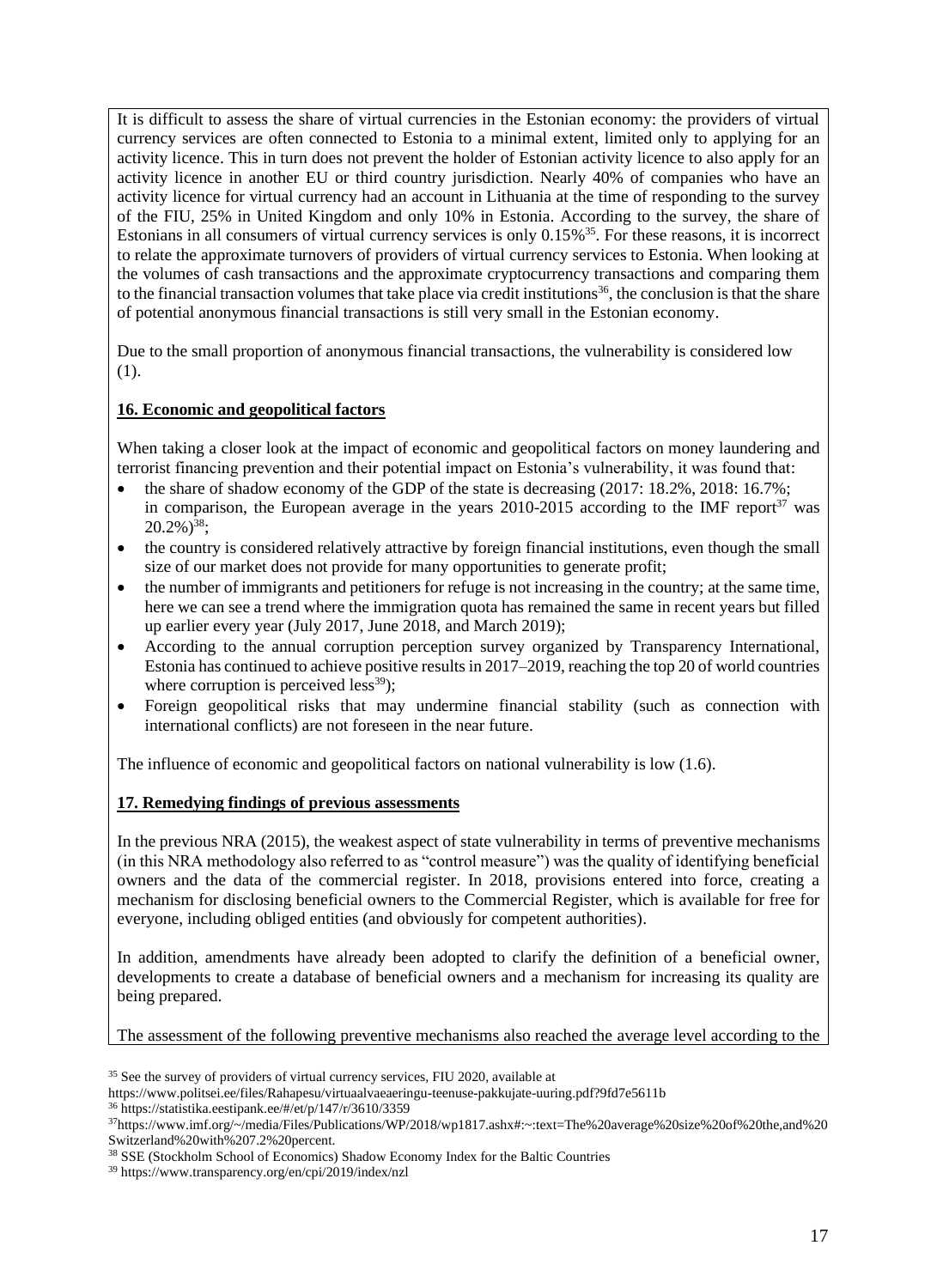### NRA (2015):

- Insufficient resource of investigators of ML crimes;
- Impossibility of confiscating assets from third parties.

The increase in the investigation capabilities of economic crimes has already been discussed in this chapter (see section 7).

On 10 January 2017, amendments to the Penal Code entered into force, which regulate confiscation of assets from third parties, including the principle that in order to avoid confiscation, the party must prove that the assets are not criminal proceeds. In addition, a so-called substitutive confiscation was established, allowing also to confiscate an amount equivalent to the assets directly obtained from the crime instead of such assets. 40

The shortcomings identified in the NRA 2015 have been addressed in Estonia in recent years and significant legal amendments have entered into force and also applied in practice by now. However, not all recommendations of the NRA 2015 could be entered into force by the due date (by 2016–2017), indicating a lack of mechanisms needed to ensure the execution of the action plan. By the time of preparation of this Report, however, the organisational side of the NRA is also regulated with more clarity – this is a statutory obligation, a specific responsible entity has been established (the AML/CFT committee<sup>41</sup>), and, pursuant to the action plan of the NRA 2015, new methodology for carrying out the NRA has also been created.

Additionally, execution of the recommendations and improvement proposals of the assessment report carried out on Estonia by MONEYVAL was analysed. The 2014 MONEYVAL report was relatively positive, but shortcomings were still identified in Estonia's system at the time, the remedying of which was reported to MONEYVAL regularly by Estonia's representatives. In summer 2019, MONEYVAL decided<sup>42</sup> that Estonia has achieved enough, having previously executed significant legal amendments: in relation to establishing the obligation to identify and disclose beneficial owners, in relation to increasing the efficiency of the confiscation system, specifying the definitions of money laundering and terrorist financing and a clearer organisation of the application of international sanctions. For the above reasons, the practice of remedying shortcomings identified during previous assessments

does not have an impact that would increase Estonia's vulnerability and it is low (1.8).

## **4.1.2. Additional vulnerabilities that can be derived from Estonia's international ratings**

At the time of preparing this Report, various indicators, analyses and international comparisons with other countries were analysed.

Based on the Basel money laundering index<sup>43</sup>, Estonia takes first place globally in terms of efficiency of its money laundering system (in 2017, we took  $3<sup>rd</sup>$  place; in 2018,  $2<sup>nd</sup>$  place, and in 2019, 1<sup>st</sup> place). The Basel index is based on indicators of the country and most recent available data on international assessments.

Based on the corruption perception index, Estonia takes 18<sup>th</sup> place globally (among 180 countries).

Based on the Fragile States Index, Estonia is a stable country, improving its ranking every year (Finland is at the top).

The share of shadow economy is decreasing in Estonia, as well as the tax gap as a general trend (the tax

<sup>40</sup> Also see subchapter 8

<sup>41</sup> MLTFPA § 11 and § 12.

<sup>42</sup> https://rm.coe.int/moneyval-2019-13-ee-4thfollowuprep/16809805e3

<sup>43</sup> https://baselgovernance.org/publications/basel-aml-index-2020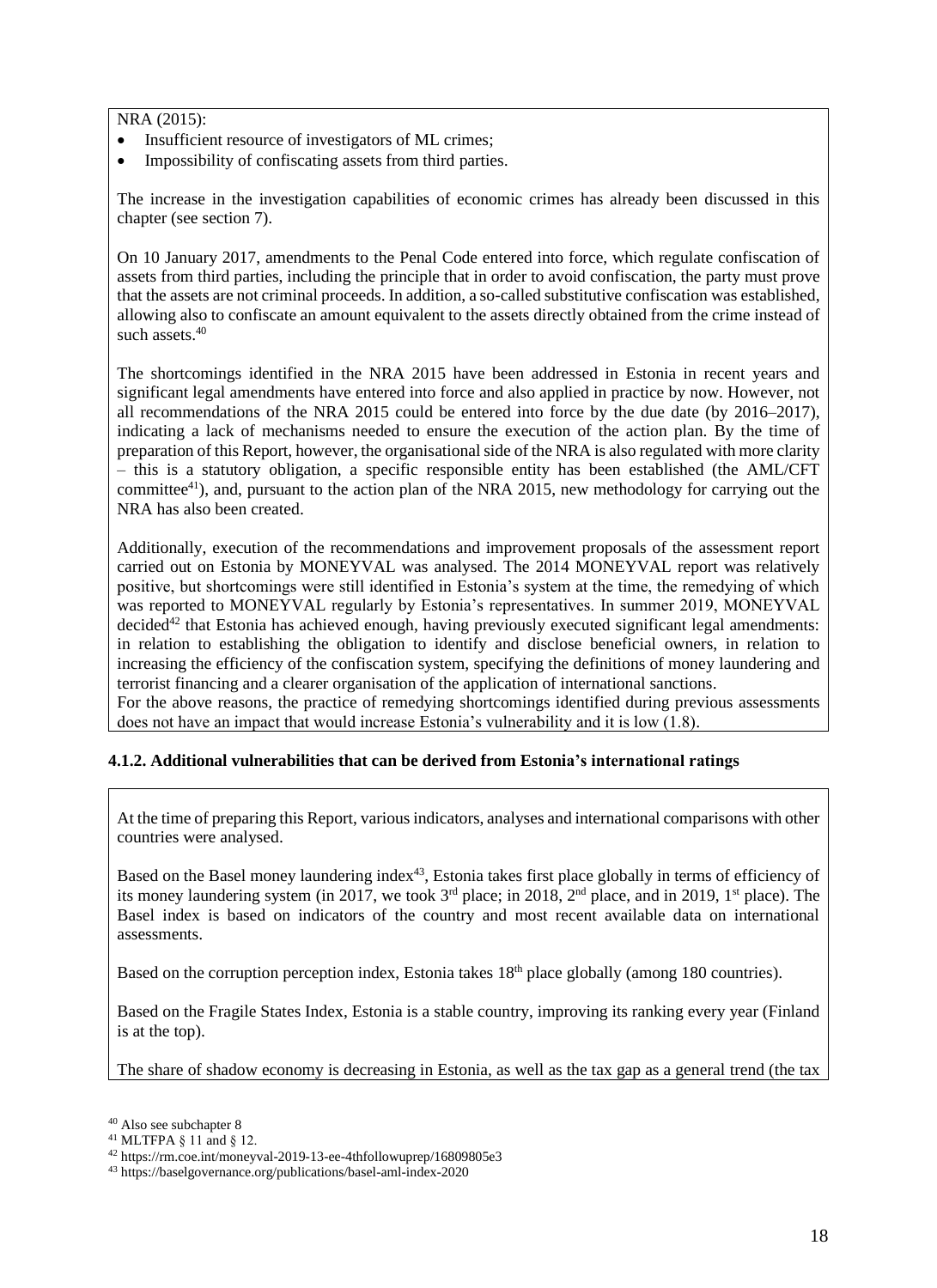gap was assessed at 362 million euros in 2017, at 321 million euros in 2018, at 351 million euros in 2019).

The demographic scene and national economy indicators of Estonia show a positive trend (the Covid crisis of 2020 and the impact thereof have not been taken into account here).

Therefore, international rating institutions have given Estonia a positive assessment and no additional vulnerabilities are related to it that would require in-depth analysis.

### **4.1.3. Conclusions**

State vulnerabilities were assessed pursuant to the risk assessment methodology on the basis of FATF efficiency indicators (or Immediate Outcomes). FATF had described eleven immediate outcomes (provided in the table below) which constitute the topical objectives of a money laundering and terrorist financing prevention system that efficiently protects the integrity of the financial sector and supports safety and security. The assessment of national vulnerability of Estonia is structured based on their direct results, also considering additional indicators/aspects.

The analysis in this chapter was based on the following sources and documents:

- a) the legal framework effective in 2017–2019 (acts and regulations governing the field);
- b) the planned and executed legal amendments (drafts and explanatory memorandums of 2019–  $2020$ :
- c) court decisions on money laundering (2017—2019);
- d) instructions, guidelines, internal rules of procedure, and regulations of competent authorities;
- e) materials and information concerning the resources of competent authorities (budget, statistics, number of employees, etc.);
- f) risk analyses of competent authorities, incl. SNRA 2017 and 2019 and the Estonian NRA 2015;
- g) materials, assessments, and reports of international organizations and rating agencies concerning Estonia;
- h) reports, reviews, and statistics of competent authorities concerning money laundering and terrorist financing prevention related activities;
- i) meeting discussions of the national vulnerability working group and the opinions and positions of the experts involved.

Based on these materials and the methodology used, assessment was conducted across the IOs of FATF for the eleven efficiency indicators and four additional aspects regarding the control measures at national level, control measures at the stakeholder level and overall IT control measures both in terms of efficiency of setup and efficiency of functioning.

The result was the following assessments on national vulnerability concerning money laundering<sup>44</sup>:

| IO / additional aspect | <b>Short description</b>                                                                                                                                                                                              | Assessment (on a scale of 0-<br>$4^{45}$ |
|------------------------|-----------------------------------------------------------------------------------------------------------------------------------------------------------------------------------------------------------------------|------------------------------------------|
| IO <sub>1</sub>        | Money laundering and terrorist<br>financing risks are understood<br>and, where appropriate, actions<br>coordinated domestically to<br>combat money laundering and<br>the financing of terrorism and<br>proliferation. | 1.42                                     |

**Table 13.** Assessments of national vulnerability across IOs

<sup>44</sup> This subchapter does not focus on the assessments of efficiency indicators directed at terrorist financing in particular, these can be studied in part 4.1.4 of the next subchapter.

<sup>45</sup>,  $0^{\omega}$  = no vulnerability;  $.4^{\omega}$  = the state is completely vulnerable due to lacking control mechanisms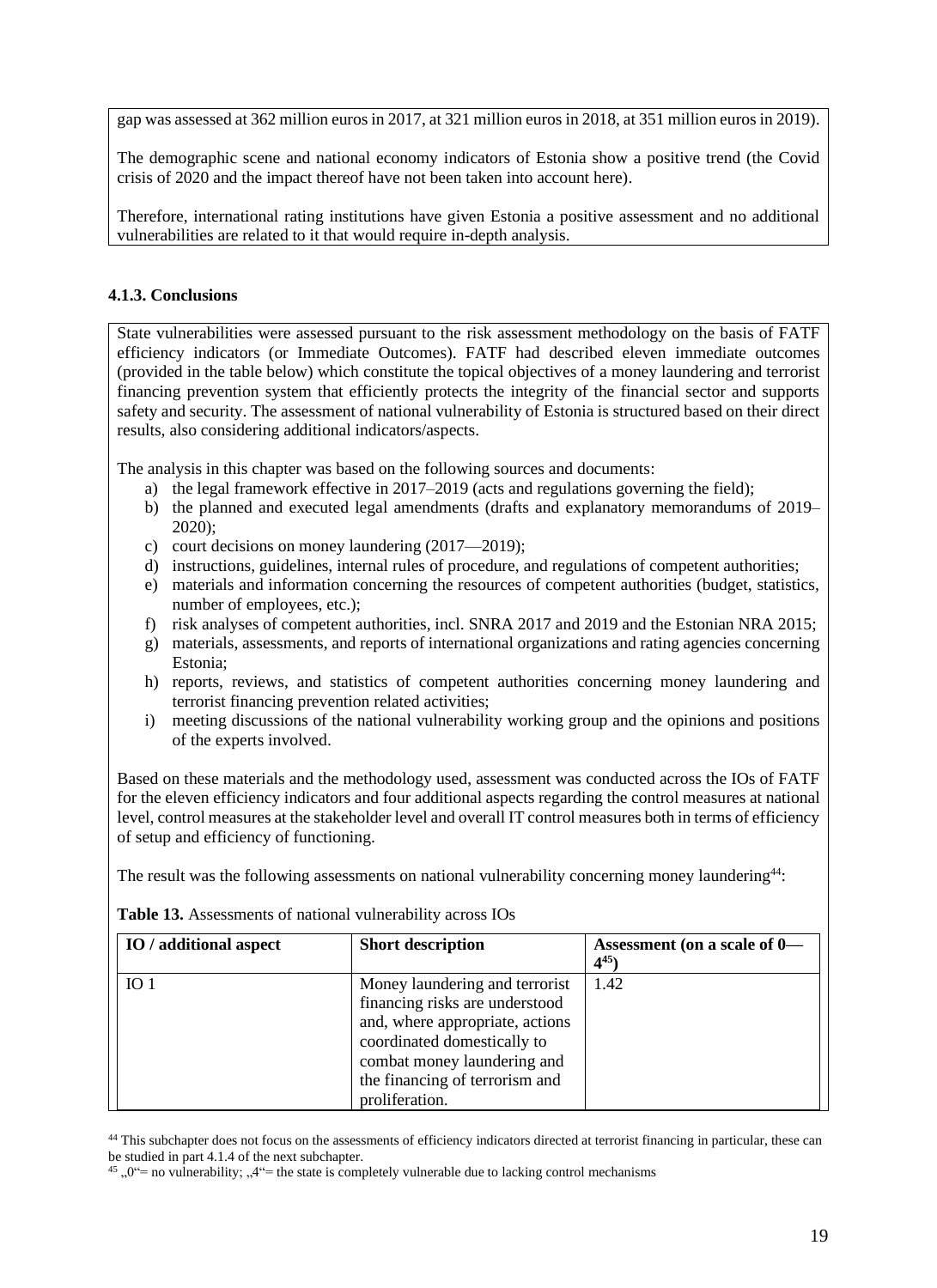| $IO$ $2$              | International cooperation       | 0.6            |
|-----------------------|---------------------------------|----------------|
|                       | delivers appropriate            |                |
|                       | information, financial          |                |
|                       | intelligence, and evidence, and |                |
|                       | facilitates action against      |                |
|                       | criminals                       |                |
|                       | and their assets.               |                |
| $IO$ 3                | Supervisors appropriately       | 1.5            |
|                       | supervise, monitor and regulate |                |
|                       | financial                       |                |
|                       | institutions, DNFBPs and        |                |
|                       | VASPs for compliance with       |                |
|                       | <b>AML/CFT</b>                  |                |
|                       | requirements commensurate       |                |
|                       | with their risks.               |                |
|                       |                                 | $\overline{2}$ |
| IO <sub>4</sub>       | Financial institutions, DNFBPs  |                |
|                       | and VASPs adequately apply      |                |
|                       | <b>AML/CFT</b>                  |                |
|                       | preventive measures             |                |
|                       | commensurate with their risks,  |                |
|                       | and report                      |                |
|                       | suspicious transactions.        |                |
| IO <sub>5</sub>       | Legal persons and arrangements  | 2.75           |
|                       | are prevented from misuse for   |                |
|                       | money laundering or terrorist   |                |
|                       | financing, and information on   |                |
|                       | their beneficial ownership is   |                |
|                       | available to competent          |                |
|                       | authorities without             |                |
|                       | impediments.                    |                |
| IO $6$                | Financial intelligence and all  | 1.21           |
|                       | other relevant information are  |                |
|                       | appropriately used by           |                |
|                       | competent authorities for       |                |
|                       | money laundering                |                |
|                       | and terrorist financing         |                |
|                       | investigations.                 |                |
| IO 7 a                | Money laundering offences and   | 1.31           |
|                       | activities are investigated.    |                |
| $\overline{IO}$ 7 $b$ | Offenders are prosecuted and    | 1.15           |
|                       | subject to effective,           |                |
|                       | proportionate                   |                |
|                       | and dissuasive sanctions.       |                |
| $IO$ $8$              | Proceeds and instrumentalities  | $\overline{2}$ |
|                       | of crime are confiscated.       |                |
|                       |                                 | 1.5            |
| <b>Additional 1</b>   | Attitude of the society         |                |
| <b>Additional 2</b>   | Border and customs control      | 0.75           |
| <b>Additional 3</b>   | Ensuring the payment of taxes   | 0.33           |
| <b>Additional 4</b>   | Opportunities of control of     | $\mathbf{1}$   |
|                       | financial transactions          |                |
| Additional 5          | Economic and geopolitical       | 1.6            |
|                       | factors                         |                |
| Additional 6          | Efficiency of addressing        | 1.87           |
|                       | systemic shortcomings           |                |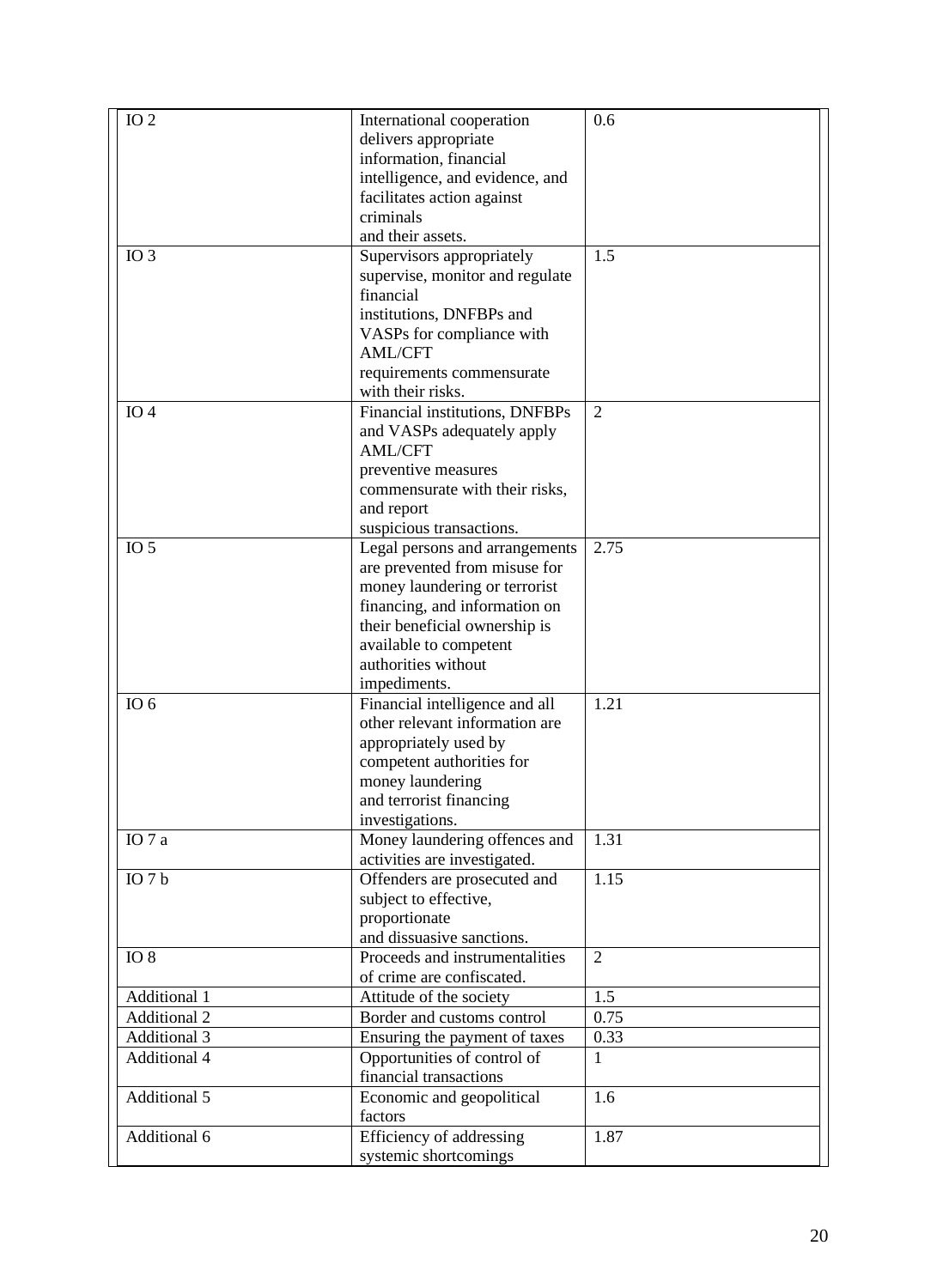| $\sim$<br>previous<br>″۵∩<br>hv<br>ັ<br>$\sim$ |  |
|------------------------------------------------|--|
|                                                |  |

In summary, the level of national vulnerability to money laundering is **average low (2.57)**.

**Table 14.** Level of vulnerability to money laundering at the national level

|                | Level of vulnerability to money laundering |         |
|----------------|--------------------------------------------|---------|
| national level | 2.73                                       | average |

#### **Summary**

The national vulnerability to money laundering is **average**, i.e., **2.73**, which in turn arises from the fact that the national vulnerability to money laundering is rated 2.57 and the aggregated vulnerability of sectors involved is 2.97.

#### **4.1.4. The assessment of compliance with SNRA 2017 and 2019 recommendations in Estonia at the national level**

The SNRA 2017 report identified that business operations utilising cash and payments in cash, as well as the non-profit sector and e-money products are areas to which member states should pay due attention in national risk assessments and establish relevant mitigating measures. The Commission repeated this recommendation in the 2019 report. Estonia has followed this recommendation in the 2020 NRA, taking a closer look at the sector of cash traders (chapter 9), the non-profit sector (chapter 8), and the sector of financial technology, including the sector of providers of virtual currency services (chapter 7). E-money as a service has been regulated in the Estonian context in such a manner that its use does not require a separate risk assessment and measures: a significant restriction was in force in the Payment Institutions and E-money Institutions Act until 13 January 2018: up to 1000 euros of e-money could be stored on an e-money device if the e-money device does not allow repeated storage of e-money (hereinafter recharging). If the e-money device allowed recharging, up to 2500 euros of e-money could be stored or recharged on the e-money device during a calendar year. Estonia's first (and so far, the only) e-money institution started operating only in 2019. E-money institutions fall under financial service providers in Estonia and for this reason, they were discussed in detail in chapter 5.

The 2017 SNRA report suggested that member states adopt measures regarding information collected on beneficial owners that would ensure that the information is correct, precise, and up to date. First and foremost, measures had to be adopted in order for the beneficial owner to be identified as due diligence is exercised. The SNRA 2019 report repeats this recommendation. Estonia has been applying a mechanism of notifying of beneficial owners as a solution integral to the Commercial Register since 2018. In summer 2020, the Parliament (*Riigikogu*) adopted additional amendments in the regulation of beneficial owners – the definition was clarified and a legal basis was founded to establish a database of beneficial owners. However, additional steps are needed to improve the quality of data on beneficial owners, which is also indicated in this chapter of the Risk Assessment (see 4.1. subclause 5). Identifying the beneficial owner is specified in the Estonian law as a mandatory due diligence measure (MLTFPA §  $20(1)3$ ).

The SNRA reports have held that member states should exercise additional effort so that supervisory authorities responsible for money laundering and terrorist financing prevention are able to perform their tasks. Estonia agrees with that recommendation and has directed additional resources to supervisory authorities. In 2019, all supervisory authorities received additional resources, the Financial Intelligence Unit and the department of economic crimes of the PBGB was enhanced – a separate unit for investigating financial crimes was formed, the budget of the Financial Supervision Authority has grown steadily, the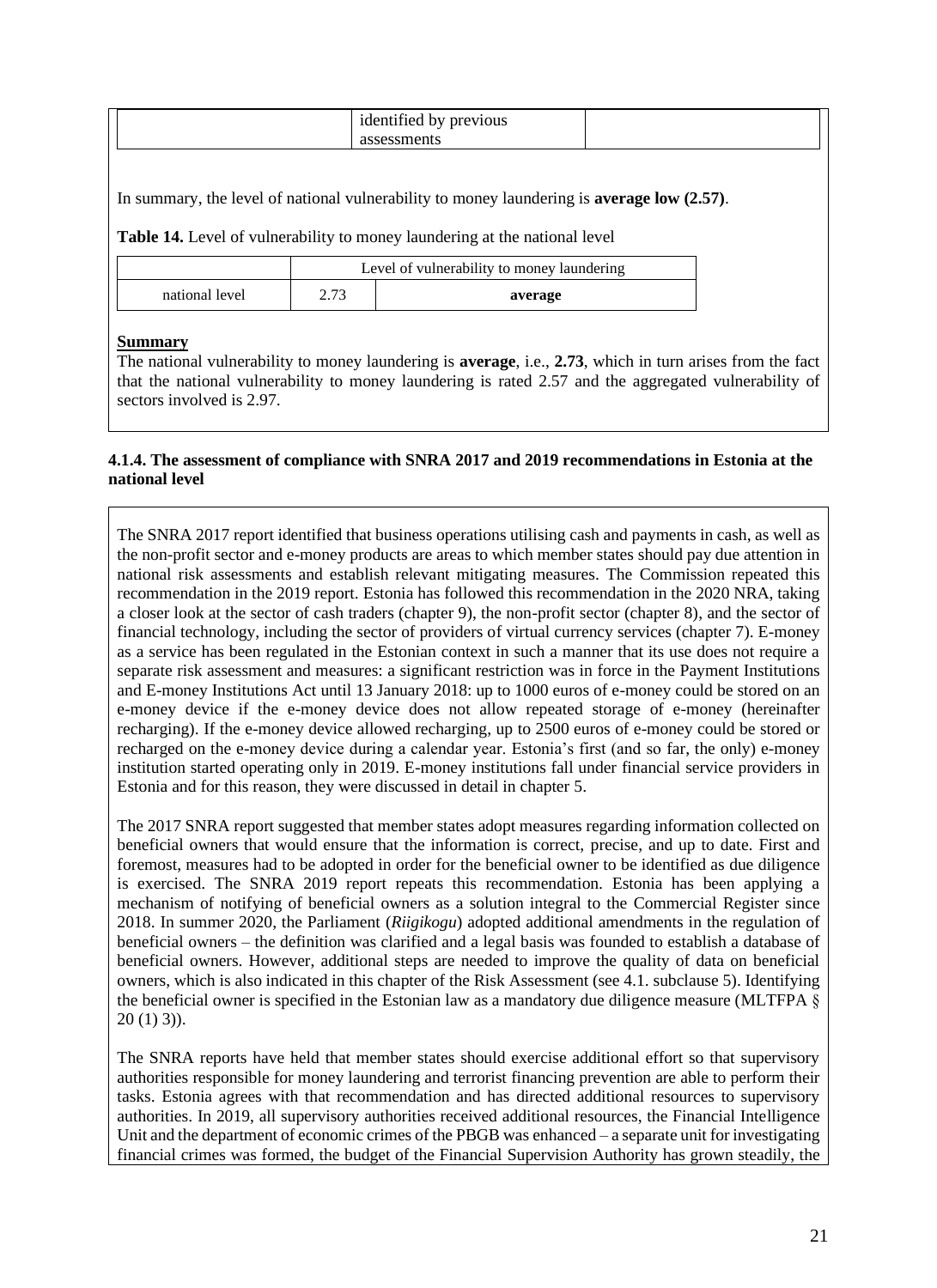position of a supervisory official on money laundering / terrorist financing was created at the Chamber of Notaries in 2019. Also see more in clause 3 in this chapter.

Both the reports of 2017 and 2019 indicate the need to carry out thematic and risk-based supervisory activities in the financial sector. Specifically, it is recommended that supervisory authorities focus attention on the practices of identifying the beneficial owner (in the context of payment mediators). The Financial Supervision Authority has increased thematic and risk-based supervisory activities in the financial sector, more can be read about the supervisory activities in the financial sector in chapter 5 of this NRA.

The SNRA report of 2017 and 2019 also urge supervisors of the non-financial sector to direct their attention to traders with high-value goods, real estate, and antiques. The Financial Intelligence Unit has performed supervision in these sectors during this time, more about supervisory activities in these sectors can be read in chapters 9 and 6.

The MLTFPA, adopted in 2017, established that all traders using cash (starting from a cash payment of 10,000 euros as required by the AMLD) and providers of virtual currency service are obliged entities. Therefore, Estonia already complied with the Committee's recommendation to increase attention on the new sectors of obliged entities in 2017 (real estate mediators, art and antique traders, and providers of virtual currency services $46$ ).

Both the SNRA report of 2017 and 2019 urge member states to clarify due diligence measures to be applied to transactions carried out occasionally and to ensure that currency exchangers and money transferors do not avoid the obligation to apply due diligence in situations of occasional transactions. In Estonia, the law has uniformly specified that an obliged entity shall apply due diligence measures upon making or mediating occasional transactions outside a business relationship where a transaction with a value of over 15,000 euros or an equivalent sum in another currency is made, regardless of whether the financial obligation is performed in the transaction in a lump sum or in several related payments over a period of up to one year, unless otherwise provided by law.<sup>47</sup> The provider of a payment service to the payer as well as the recipient identifies the client for each money transfer which complies with Regulation (EU) 2015/847 of the European Parliament and of the Council of 20 May 2015 on information accompanying transfers of funds and repealing Regulation (EC) No 1781/2006 (ELT L 141, 05.06.2015, pp 1–18), article 3 clause 9, and the amount of financial obligation of which exceeds 1000 euros regardless of whether the financial obligation is performed in the transaction in a lump sum or in several related payments over a period of up to one month. Providers of currency exchange services are considered financial institutions in the context of the MLTFPA (see MLTFPA  $\S 6 (2) 1$ )) and therefore its obligations to apply due diligence measures outside of a business relationship are uniformly specified in the law. The definition of a business relationship is also in the law: pursuant to  $\S 3$  (4) of the MLTFPA, a "business relationship" means a relationship that is established upon conclusion of a long-term contract by an obliged entity in economic or professional activities for the purpose of provision of a service or sale of goods or distribution thereof in another manner or that is not based on a long-term contract, but whereby a certain duration could be reasonably expected at the time of establishment of the contact and during which the obliged entity repeatedly makes separate transactions in the course of economic, professional or official activities while providing a service or official service, performing official operations or offering goods. Therefore, a lack of a business relationship and the situation of an occasional transaction cannot be relied on as justification, for the absence of a long-term contract would not constitute an absence of a business relationship as long as a certain duration of the relationship and repetition of service provision could reasonably be expected at the time of providing the service. Therefore, both currency exchangers and money transferors are obliged to apply due diligence in situations clearly defined by the law.

<sup>46</sup> The MLTFPA that was valid in 2008–2017 involved providers of virtual currency services under a different name: providers of alternative means of payment services (see resolution no. 3-3-1-75-15 of the Supreme Court). <sup>47</sup> MLTFPA § 19 (1) 2).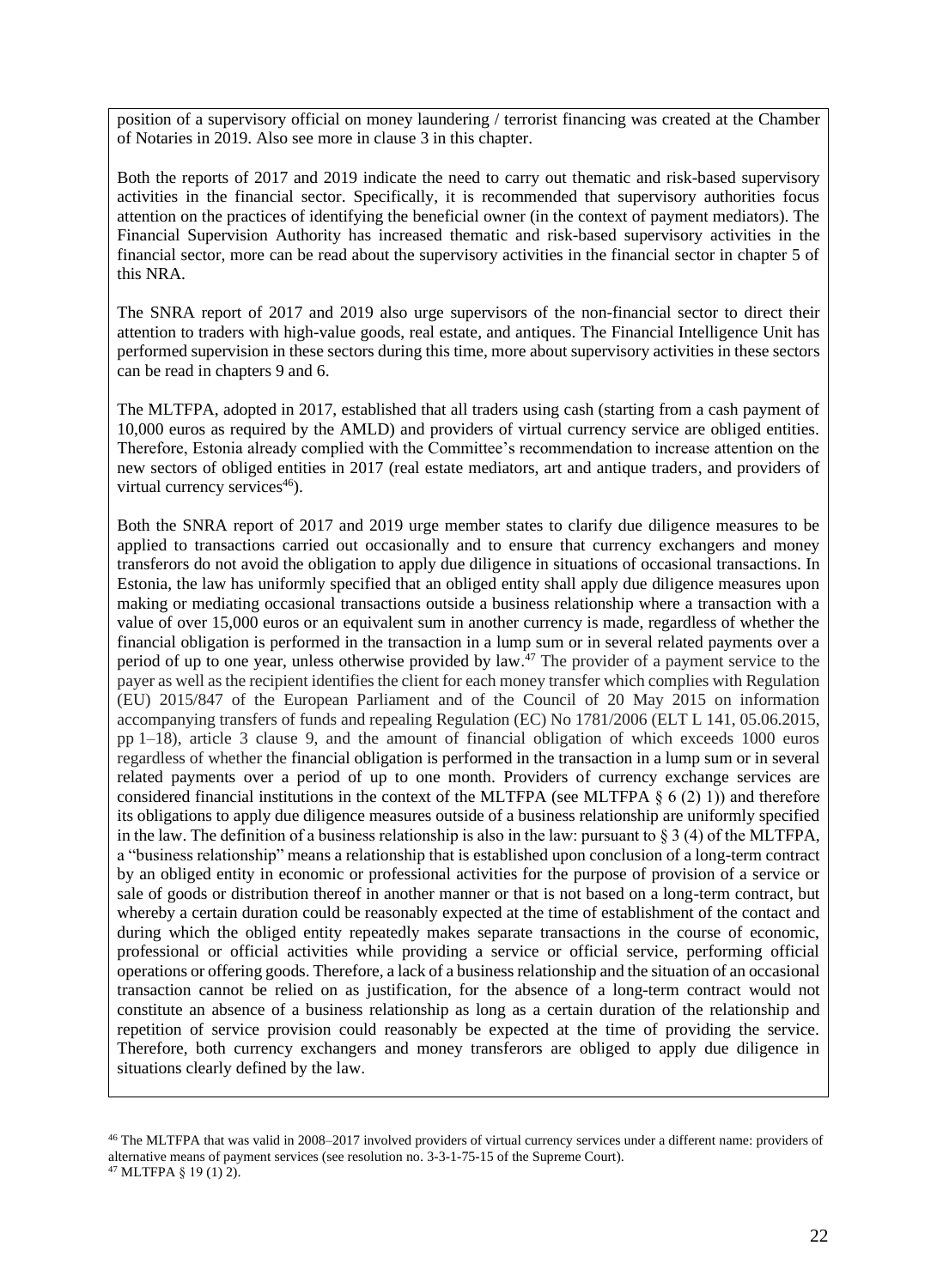The report of 2017 recommends that member states regulate safe custody services from the perspective of money laundering and terrorist financing prevention, regardless of who is providing such services. The Credit Institutions Act § 6 (1) 14) establishes "safe custody services" as a financial service and in clause 15) also all other "transactions and acts" which are essentially similar to the financial transactions specified in clauses 1)-14) of this section. Estonia has also met this recommendation, as in general, the duty of applying due diligence extends to all services provided by credit and financing institutions, incl. for instance the rent of safe deposit boxes, etc. Additionally, credit and financing institutions are not allowed at all to provide services, the clients of which may remain anonymous – which is based on the text of the MLTFPA adopted as early as  $2007^{48}$ .

As a horizontal recommendation, SNRA 2019 also indicates a report that discusses the cooperation and framework of financial intelligence units in the European Union and highlights the shortcoming of lacking feedback of financial intelligence units to obliged entities. Cooperation between the Financial Intelligence Unit and obliged entities must be improved. This NRA 2020 has also touched upon this topic and first and foremost found it necessary for the Financial Intelligence Unit to also give feedback on reports regarding suspicious transactions even in a generalized manner. This feedback, particularly for sectorbased reports, has a large practical value for stakeholders and market participants. In Estonia, sectorbased feedback has been given since 2020. Read more in subchapter 6 of this chapter.

Estonia has also addressed the need of training for obliged entities (see sector chapters 5 to 11) and the role of the Chamber of Notaries and the Bar Association in exercising supervision in their sectors, which is listed as issues requiring additional attention in SNRA 2017 and SNRA 2019. Inter alia, the MLTFPA regulates that by April 15 of every year, other supervisory authorities report to the Financial Intelligence Unit about their supervisory activities (MLTFPA  $\S$  67 (2)) and all supervisory authorities cooperate (MLTFPA § 64 (5)).

The topic of cash has also gained attention in the risk assessments of the Commission. Member states are recommended to analyse the matter in national risk assessments and allow reacting also in situations where amounts remain below 10,000 euros if there is suspicion of criminal activity.

- Estonia analysed the risks of using cash in the NRA of 2015. Available at: https://www.rahandusministeerium.ee/et/finants-ja-ettevotluspoliitika/rahapesu-ja-terrorismirahastamise-tokestamine , see Annex 2, *Sularaha analüüs*.
- The right of the Estonian customs to seize cash is not limited to violations of the declaration obligation – if the customs have reason to believe that the cash is criminal proceeds or is related to money laundering or terrorist financing, the customs have the right to seize the cash for up to 48 hours for carrying out customs control and ascertain facts (Customs Act § 29 (4)).
- The activities of law enforcement and supervisory authorities is also not limited to any amounts upon suspicion of money laundering or terrorist financing crimes.

## **4.1.5. Vulnerabilities to terrorist financing identified at the national level**

## **1. Policy development and application**

In Estonia, money laundering and terrorist financing prevention is regulated centrally by the same act – the Money Laundering and Terrorist Financing Prevention Act. Therefore, a lot of obligations and measures arising from this Act are directed both against money laundering and terrorist financing. At the same time, it is not directly possible to highlight the specificity of terrorist financing prevention in regulations. Similarly, terrorist financing is not separately highlighted in policies (the coalition agreement) or strategic documents. For this reason, compared to vulnerability to money laundering, the development and application of state politics is in a weaker situation in regards to terrorist financing,

<sup>48</sup> MLTFPA (2008) § 15 (2): *A credit institution and a financial institution is not allowed to provide services that can be used without identifying the person participating in the transaction and without verifying the submitted information. Credit institutions and financial institutions are required to open an account and keep an account in the name of the account holder.*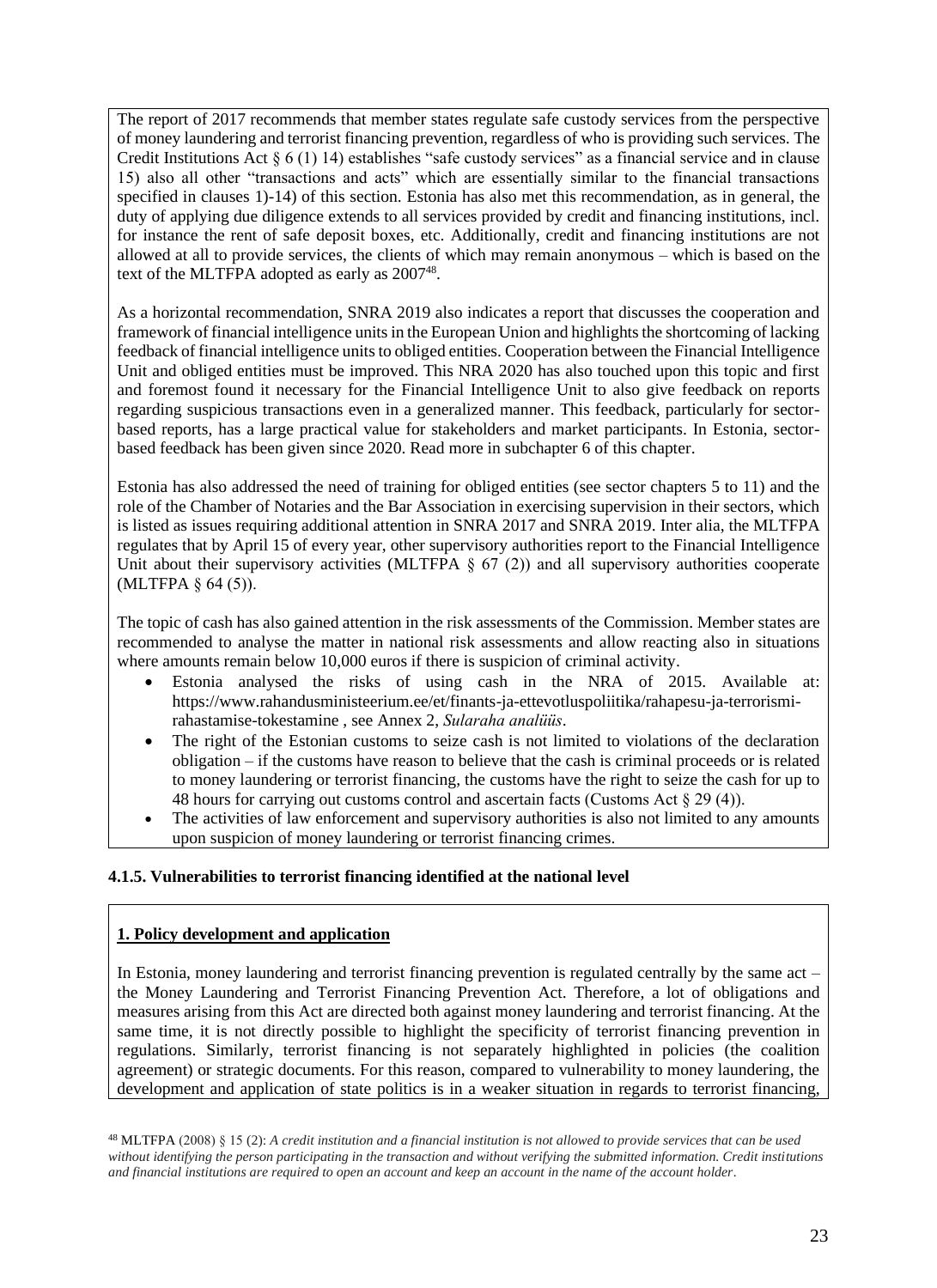which is why it is difficult to prove political desire to prevent terrorist financing based on existing evidence. At the same time, there is also no evidence to the contrary – that terrorist financing is not as important as money laundering prevention. Similar to a clear state policy and strategy on money laundering, there is also no such document in the area of terrorist financing. Pursuant to § 6 of the Security Authorities Act, the functions of the Estonian Internal Security Service include prevention and combating terrorism and terrorist financing and support and collection and processing of information necessary for such purpose. Therefore, in practice it is interpreted that the Security Authorities Act refers to terrorist financing in the meaning of the MLTFPA and more broadly, and the task of the Internal Security Service is to be responsible for all related strategies in the scope of terrorist financing prevention and combating, including with the use of its membership in the governmental committee specified in  $\S$  12 of the MLTFPA, who also has the mandate to develop terrorist financing prevention policies pursuant to (1) 4) of the same section. Even though reports on transactions with suspicion of terrorist financing are formally received by the Financial Intelligence Unit, it is important to see the desire of the legislator, particularly from the perspective of terrorist financing, to separately regulate the cooperation of the Financial Intelligence Unit and the Internal Security Service, to which a separate section is contributed in the MLTFPA, section 62: *The Financial Intelligence Unit and the Security Police Board cooperate in investigation of transactions suspected of terrorist financing through mutual official assistance and exchange of information.* The state assessment of terrorism and the financing thereof via regulation under penal law also deserves a separate mention, by declaring several offences related to terrorism and the financing thereof as crimes in the Penal Code as offences against the public authority, which allow the application of more severe penalties for committing such acts.

The total assessment of the vulnerability of terrorist financing prevention policy and coordination activities is low (1.8).

#### **2. International cooperation in criminal matters**

As with money laundering, international cooperation in criminal matters of terrorist financing also takes place in cases of terrorist financing, which is why the text of subchapter 2 in this chapter 4.1 also applies in the context of terrorist financing.

A sufficient legal framework has been established for international criminal cooperation, allowing possibilities for efficient international cooperation in investigating terrorist financing. Efficient international cooperation is first and foremost possible via requests for judicial assistance and European Investigation Orders and Estonia is also actively using those opportunities. Also, the legal framework currently in force allows to coordinate actions with colleagues in other countries via the option of creating international investigation teams. International law enforcement networks such as Egmont, Interpol, Europol, Sirene, Eurojust are used actively. There is also active cooperation between law enforcement and security authorities / special services of partner states.

International cooperation and the internal coordination mechanisms of ensuring thereof are efficient and allow Estonia to offer substantial and valued cooperation to its international partners, which is why the level of international cooperation has a clear mitigating effect on the overall vulnerability of the state.

The vulnerability of international cooperation in processing crimes of terrorist financing has been assessed at 0.4, i.e., vulnerability is extremely low.

#### **3. Capability of supervisory authorities**

Supervision over market participants is exercised by supervisory authorities similarly over regulations of money laundering prevention and regulations of terrorist financing prevention, as the legal norms are the same. Therefore, the capabilities and assessments of supervisory authorities described in subchapter 3 of this chapter 4.1 also apply in the context of terrorist financing.

Certain specificities may occur only as a result of risk assessments of supervisory authorities: terrorist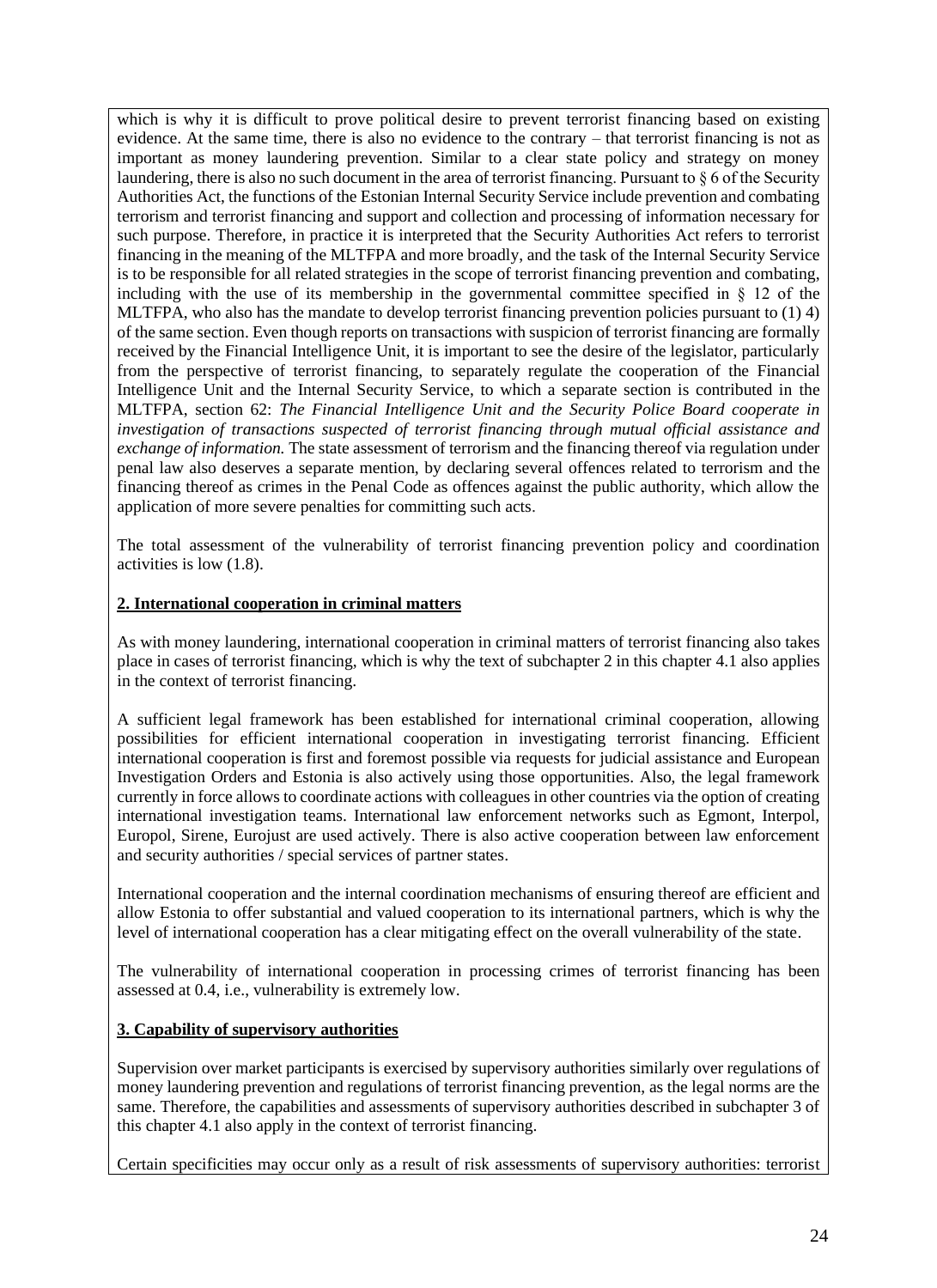financing starts from small amounts and the indicators in monitoring suspicious transactions are different than those of money laundering. But this is more about the setup of the first line of defence than an actual subject of supervision as such. At the same time, when awareness is low, the number of reports is also non-existent (e.g., the sector of NPOs, chapter 8).

According to the MLTFPA, the authorities performing supervision over the compliance with the requirements of money laundering and terrorist financing prevention are the Financial Intelligence Unit, the Board of the Estonian Bar Association, and the Ministry of Justice, who may (and has) delegate supervision to the Chamber of Notaries.

The Financial Intelligence Unit exercises supervision over subjects who they authorize (issue licences to). The Bar Association exercises supervision over the performance of requirements of professional activities and professional ethics of members of the Bar Association and foreign attorneys operating in Estonia. The Chamber of Notaries supervises the performance of the requirements of the MLTFPA and legislation established thereunder by the notaries. The Financial Supervision Authority exercises national supervision over subjects that the Financial Supervision Authority has authorised.

Statutory supervisory activities and the structure thereof are the same for money laundering and terrorist financing, meaning that it is based on risk, in order to identify abuses of the system and anomalies. For example, relevant instructions of the Financial Intelligence Unit direct to identify transactions indicating money laundering as well as terrorist financing, and help notice and report transactions indicating suspicion of terrorist financing.

The Internal Security Service carries out activities arising from the Security Authorities Act to prevent terrorist financing.

The capability of supervisory activities and the efficiency of its structure has been assessed at 1.5 in terrorist financing prevention, i.e., the vulnerability is low.

## **4. Use of reporting suspicious transactions and preventive measures**

§§ 49 and 50 of the MLTFPA establish a reporting duty on all obliged entities in the case of suspicion of money laundering. The reporting duty can be performed electronically via an online form or the X-Road service. If the person has no such options, they can also send an e-mail to the Financial Intelligence Unit as a last measure and the information received is registered as a report. There are also instructions regarding the format and filling of a report issued to the Financial Intelligence Unit on the website of the Financial Intelligence Unit, helping an obliged entity in submitting a report.<sup>49</sup>

As preventive measures for money laundering, the MLTFPA specifies the management of risks related to money laundering and terrorist financing (chapter 2) and the application of due diligence measures (chapter 3).

One vulnerability is the fact that movements of money related to terrorist financing are not easily monitored by obliged entities. Reports of terrorist financing generally arrive based on connection to countries at risk, actual suspicion in relation to terrorist financing is often not found because identification is difficult or, in certain cases, impossible from the perspective of the obliged entity. Additionally, it should be considered that most of the due diligence measures, both in Estonia and internationally, are established for the purpose of money laundering prevention and there are no effective due diligence measures, the application of which would ensure a better functioning of the terrorist financing prevention system.

For these reasons, the assessment of vulnerability is average-low (2).

<sup>49</sup> https://www.fiu.ee/oigusaktid-ja-juhendid/juhendid#juhend-kahtlaste-teh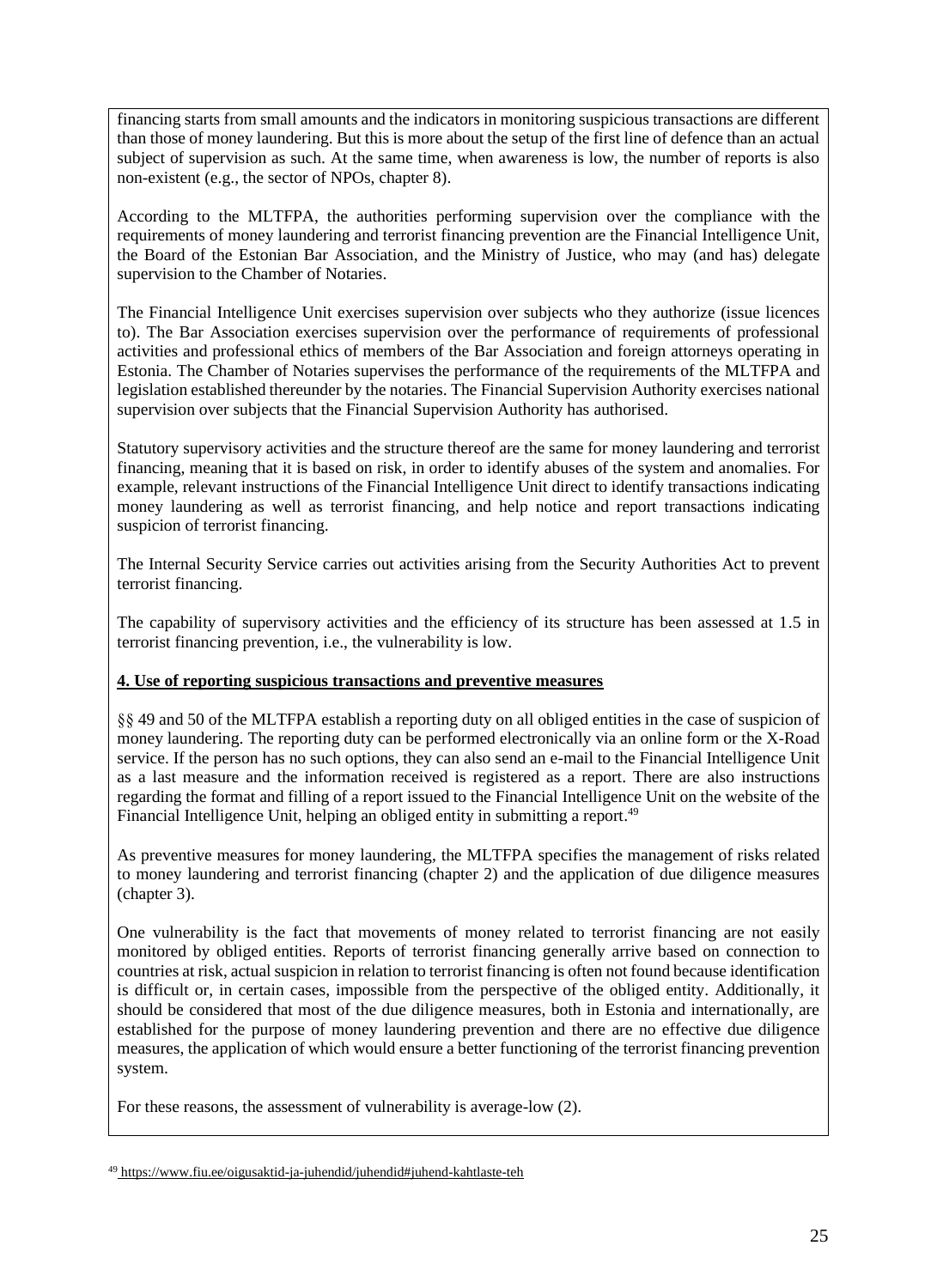#### **5. Opportunities for the misuse of legal persons**

Additional specificities in comparison with clause 4.1.3 of this Report cannot be highlighted in regards to terrorist financing. However, increasing the quality of data of beneficial owners would significantly aid in terrorist financing prevention, which is why it is necessary in this aspect to apply additional measures to increase the transparency of owners and beneficial owners of legal persons. In the case of abusing Estonian companies, vulnerability to terrorist financing is assessed to be even higher than in terms of money laundering, as vulnerability is increased by lower awareness, also see section 2 of this chapter and chapter 8 on NPOs.

The assessment of vulnerability is average-high, 3.16.

#### **6. Timeliness of supervisory authorities' access to information**

The right of the Financial Intelligence Unit to access information and the speed thereof is ensured with laws across sectors and in the same way across money laundering and terrorist financing prevention, therefore the description of the situation in subchapter 6 of chapter 4.1. also applies in the context of terrorist financing. § 58 of the MLTFPA establishes the rights of the Financial Intelligence Unit to request information, the general principle being that to perform the duties arising from law, the Financial Intelligence Unit has the right to receive information from the competent supervisory authorities, other state authorities, and local authority agencies, and, based on a precept, from obliged entities and third parties by the deadline set by the Financial Intelligence Unit. The law ensures the Financial Intelligence Unit access to banking and business secrets and to data collected during intelligence. Pursuant to  $\S 58 (4)$ of the MLTFPA, the right to receive information does not apply to an attorney unless the attorney provides the services specified in subsection 2 of  $\S 2$  of the Act or a report given by the attorney to the Financial Intelligence Unit does not meet the established requirements, is not accompanied by the required documents, or is accompanied by documents that do not meet the requirements. The overall opportunity of receiving information is good based on the legal framework, as rights are ensured and in general, responses are sent within 5–10 days. In the case of urgent information requests, the Financial Intelligence Unit can also receive information faster and in the case of large information requests, a longer deadline is granted for performing the request. The Financial Intelligence Unit has access to the primary state registers and information systems, in which the Financial Intelligence Unit can access information without delay.

The only vulnerability is the opportunity and speed of gaining access to information in a situation where persons have given incorrect contact information.

In order to supervise the field of terrorist financing, the Financial Supervision Authority collects information from market participants directly via on-site inspections, annual remote inspections as well as topical inquiries. Special acts regulating the activities of subjects operating on the basis of an activity licence from the Financial Supervision Authority have set a reporting duty on the market participants to Eesti Pank and the Financial Supervision Authority with the required frequency. The Financial Supervision Authority uses the data collected in reporting for monitoring terrorist financing risks on an ongoing basis, both quarterly and monthly (e.g., deposit data, data on foreign payments. There is a mutual cooperation and information exchange between the Financial Supervision Authority and the Financial Intelligence Unit. The cooperation agreement between the Financial Supervision Authority, the PBGB, and the Prosecutor's Office was concluded in 2009. Cooperation control is exercised via discussions, setting of priorities, and regular meetings. The Financial Intelligence Unit and the Financial Supervision Authority also cooperate with other competent authorities such as the Internal Security Service.

No direct contact with terrorist financing has been identified in notarised transactions. However, in late 2020, the Internal Security Service directed attention of supervisory authorities to potential risks in real estate transactions where the purchasers are persons from a country of risk.

Pursuant to § 24 of International Sanctions Act, notaries are obliged to identify whether a person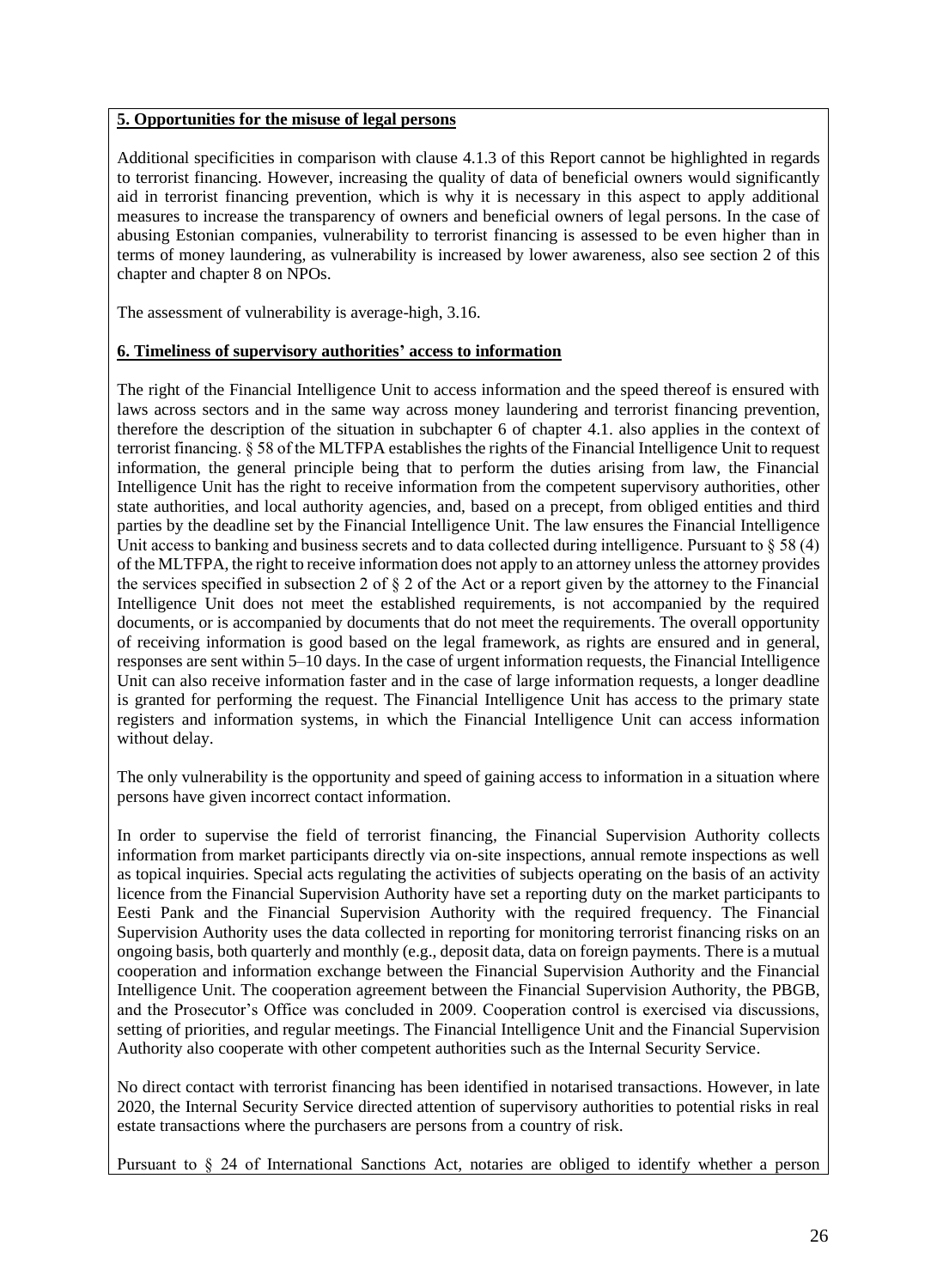participating in a transaction, including the beneficial owner, is subject to international financial sanctions. The notary identifies this via the e-notary, which has interfacing to the EU and UN list of sanctions. If the notary has identified that the person has been entered in the international list of financial sanctions or has found a person with a similar name in the international list of financial sanctions, they will not carry out the transaction and will send a report of international sanctions to the Financial Intelligence Unit.

Specificities regarding terrorist financing prevention cannot be brought up from the perspective of supervision by the Bar Association. In practice, contact in the sector of attorneys is even less likely for terrorism than for money laundering.

Authorities competent to combat terrorist financing utilise financial data and all other necessary information in a relevant manner to investigate money laundering and terrorist financing, therefore the assessment of vulnerability is low, 0.9.

# **7. Application of criminal penalties**

The framework of criminal law generally does not differ when processing crimes of money laundering or terrorist financing and here, too, the Prosecutor's Office is responsible for the proceedings; preliminary investigation is conducted by the Internal Security Service in this case.

A sufficient legal framework has been established for crimes of terrorist financing in order to ensure the efficient and independent functioning of the work of investigating authorities, courts, and the Prosecutor's Office. Protective measures are established to ensure the integrity of the judges and prosecutors. Judges are appointed for life. A three-level court system has been established for all criminal proceedings in Estonia. With prosecutors, integrity is ensured by supervision of the higher level of the Prosecutor's Office, inspections of senior prosecutors, a basis for recusing prosecutors, the option of disciplinary proceedings, and analyses of acquittals. The independence of prosecutors is ensured by the opportunity of reporting disturbances and threats via a separate channel, the unlawful influencing of a prosecutor is also criminalized.

The penalty rates provided for in the law are proportionate. The competence of the pre-trial investigation of financing and supporting terror crimes and activities directed in committing terror crimes is vested in the Internal Security Service.

Vulnerability level is assessed at 1.1, i.e., vulnerability is low.

## **8. The regulation on confiscation of assets**

The effective regulation on confiscation of assets is largely sufficient and functional, but could be made more efficient. The law has established the possibility of confiscating the instrument by which a criminal offence was committed or the direct object of a criminal offence; assets acquired through the offence and anything acquired on account of these assets; the extended confiscation institution is established and is functional. In all cases, a confiscation decision can be made regarding assets which belong to the offender or a third party at the time of the judgment or ruling, and the latter has obtained it in full or in essential part on account of the offender, or knew that the instrument, substance or object was transferred to them to avoid confiscation. In addition, in all cases where there are grounds for confiscation and the instrument of committing the offence or the immediate object of the offence has been transferred, used up, or the confiscation of which is impossible or imprudent for other reasons, the court may order that an amount that meets the value of the assets be subjected to confiscation.

Upon the petition of the Prosecutor's Office and with the ruling of the preliminary investigation judge, various protective measures can be applied to ensure the state confiscation or replacement of confiscation, such as seizure of assets, court mortgage, and all other measures that can be applied to protect the claim pursuant to the Code of Civil Procedure.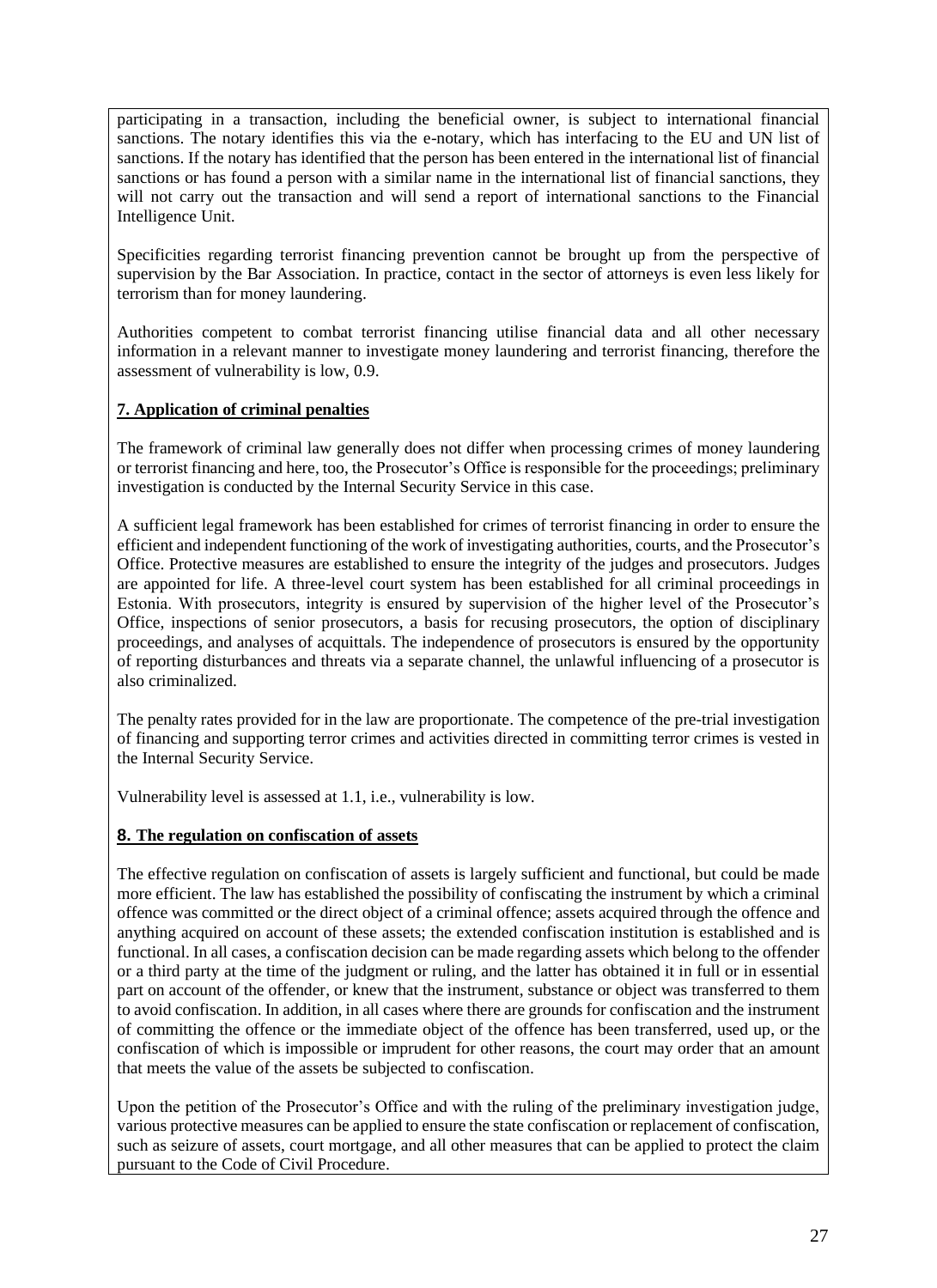One systemic issue is that the grounds for confiscation listed above can be used only in the case of a conviction. There are no instruments in domestic law such as administrative confiscation and confiscation without conviction. There is also no option of confiscating assets if the proceedings are closed due to the severe illness or death of the accused.

Pursuant to a regulation of investigative jurisdiction between the Police and Border Guard Board and the Internal Security Service, pre-trial investigation in offences of funding and supporting a terror crime and activities directed towards committing a terror crime is carried out by the Internal Security Service.

The working group assessed the vulnerability of confiscating assets from the perspective of terrorist financing at 2, i.e., average-low.

#### **9. Identification of cases related to terrorist financing and use of preventive measures**

The Internal Security Service investigates crimes related to terrorist financing. A sufficient and functioning legal framework and systems have been established. In order to ensure a specific definition, an amendment to the Penal Code entered into force in 2019, establishing as crimes: § 237<sup>2</sup> Preparation of and incitement to acts of terrorism, § 237<sup>5</sup> Travel for terrorist purposes, 237<sup>6</sup> Organisation, funding and support of travel for terrorist purposes. The court may order an imprisonment for such crimes. So far, there has been 1 conviction, in 2016.

The Internal Security Service is involved in increasing public awareness of terrorism-related crimes through various channels. For example, the Internal Security Service Yearbook is published every year, covering these topics. Many obliged entities are also reached via special training, directed towards increasing awareness in vulnerable sectors. In addition to the above, the Internal Security Service also increases awareness through data procurements.

In identifying cases of terrorist financing, the primary vulnerability is the transactions via virtual channels, as they are difficult to identify and process. Vulnerability has been assessed at 2.75, i.e., average in this risk assessment. The main sources of vulnerability are the potential problems arising from the application of international sanctions. Therefore, it is necessary to continue increasing awareness of the topic of sanctions, improve cooperation between institutions and enhance information exchange, with the use of the cooperation and coordination format executed by the Ministry of Foreign Affairs at the end of 2020, and the Governmental Committee of Money Laundering and Terrorist Financing Prevention.

#### **10. Opportunities of abuse of the NPO sector for TF and the prevention thereof**

The largest vulnerability of the NPO sector is a lack of sufficient awareness and shortcomings of the legal framework which do not obligate the NPOs to apply sufficient due diligence measures or the basis for their application does not cover the practical necessities (at present, obliged entities only include cash within one transaction exceeding 5000 euros). For example, a very small part of the sector has reported to the Financial Intelligence Unit, which, considering the activities of the sector, the potential risks and threats, including transactions with third countries and unknown origin of assets, the performance of the reporting duty is clearly disproportionate with the potential points of contact of the sector with TF. It can also be concluded that the sector is particularly vulnerable in regards to background checks of transactions carried out with foreign countries: the summary of the responses to the questionnaires sent out during the NRA 2020 clearly showed that NPOs do not exercise a lot of effort to determine the background of the transaction partner. At the same time, there are also no national special directions, guidelines and training for NPOs that would help easily identify and recognize the risk indicators characteristic to this sector, which would point to the unreliability of the transaction partner. The sector can be guided by the overall guidelines of the Financial Intelligence Unit, but it can be presumed that it would also be necessary to establish special guidelines with consideration for the vulnerability of the sector.

The overall vulnerability assessment is 2.75 both for the reasons above and also considering that so far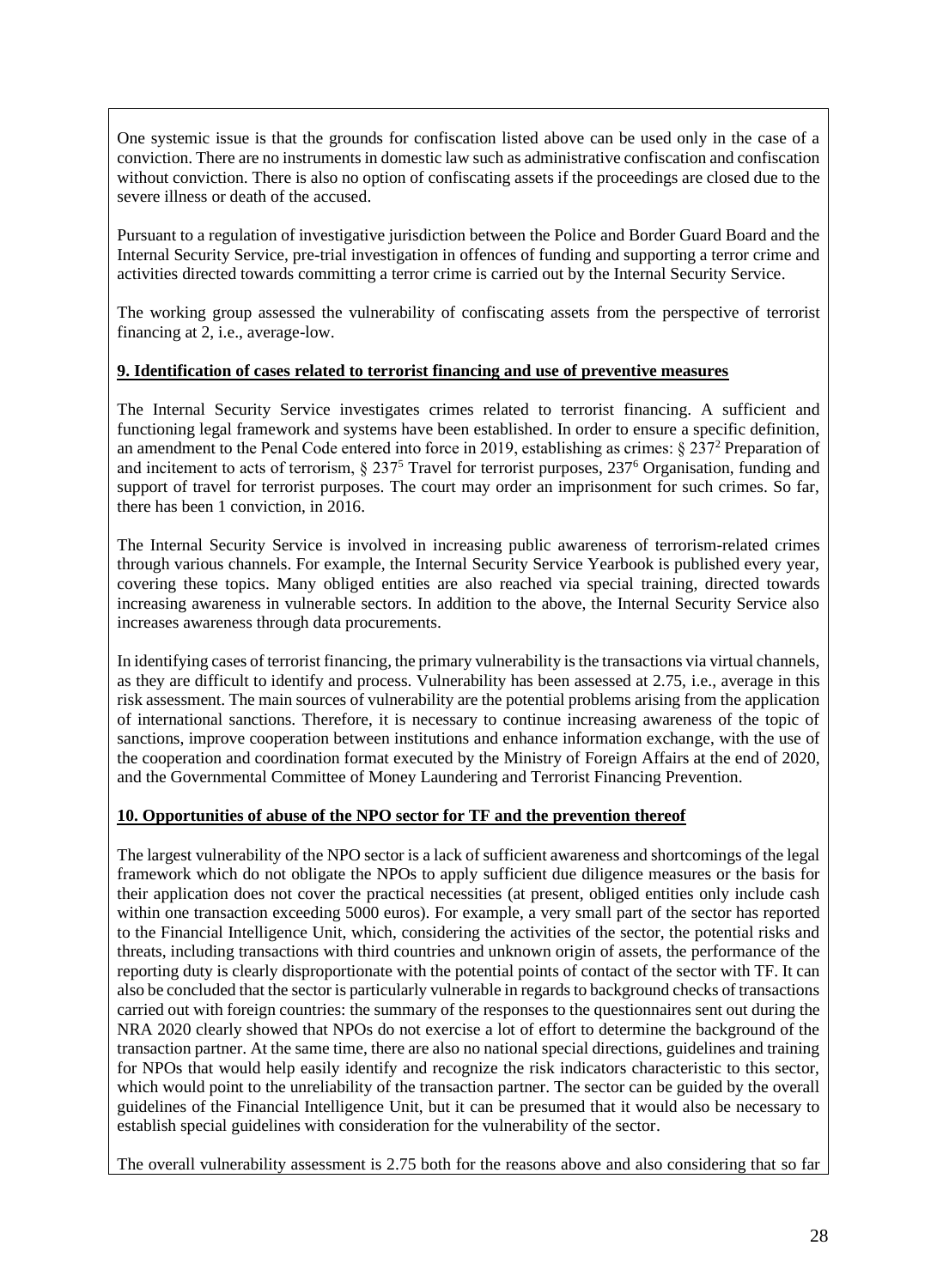there has been a lack of

- definition of the nature of risks for NPOs by terrorist organizations by the state;
- information on how terrorists abuse NPOs;
- the state checking the sufficiency of measures, including legal norms, related to the part of the NPO sector that may be abused for the purpose of supporting terrorist financing, in order to adopt proportional and efficient measures to mitigate the identified risks (also read more in chapter adressing the NPO sector).

## **11. Following and applying the resolutions of the UN Security Council**

Sufficient legal regulation and systems have been established. The resolutions of the UN Security Council are used to prevent the collection, movement, and disposal of money by persons and units related to the distribution of weapons of mass destruction. This is first and foremost achieved by cooperation and coordination mechanisms of competent authorities to prevent the financing of distribution of weapons of mass destruction. Read more in chapter 12.

In cooperation with the relevant resolutions of the UN Security Council, the collection, movement, and disposal of money by persons and units related to the distribution of weapons of mass destruction is prevented. Even though coordination activities in the few recent years assessed have been insufficient, at the end of 2020, a working group operating within the Ministry of Foreign Affairs has been founded to coordinate the internal application of UN resolutions related to sanctions and weapons of mass destruction. Due to this, the overall assessment of vulnerability is average-low (2).

# **12. Public awareness of the importance of ML/TF prevention**

The Internal Security Service is involved in increasing public awareness of crimes related to terrorism via various channels. For instance, the Internal Security Service Yearbook is published every year, covering these topics. Many subjects of the society are also addressed via special training directed at increasing awareness in vulnerable sectors. In addition to the above, the Internal Security Service also increases awareness via a call for data. It is planned to consolidate topical information on the new FIU website regarding both money laundering and terrorist financing, and terrorist financing prevention is also covered in FIU yearbooks, publications and literature of the Estonian Academy of Security Sciences, as well as the overviews of the department of corruption crimes of the Central Criminal Police.

National vulnerability in this issue is 1.75, i.e., the grade shows vulnerability to be low.

# **13. Efficiency of border and customs control**

Sufficient legal regulation has been established, ensuring the efficiency of border and customs control. Efficiency is ensured first and foremost by detaining cash and goods upon suspicion of terrorist financing<sup>50</sup> or wrongful declaration or that false information has been submitted regarding them. There are also sufficient control procedures and equipment as well as human resources for carrying out inspections and random or risk-based physical searches in order to identify unauthorised/unlawful transport of cash in vehicles and shipping containers entering or exiting the country, and such inspections and searches are done efficiently. There are also additional protective measures to ensure the integrity of border and customs control officials. The technical solutions used on the border and by the customs are constantly upgraded, there is cooperation with international partners and the option of receiving tips has been created, including for applying in situations of suspicion of terrorist financing.

Vulnerability related to the efficiency of border and customs control is low (0.75).

# **14. Ensuring the payment of taxes**

 $50 \text{ }$  § 29 (4) of the Customs Act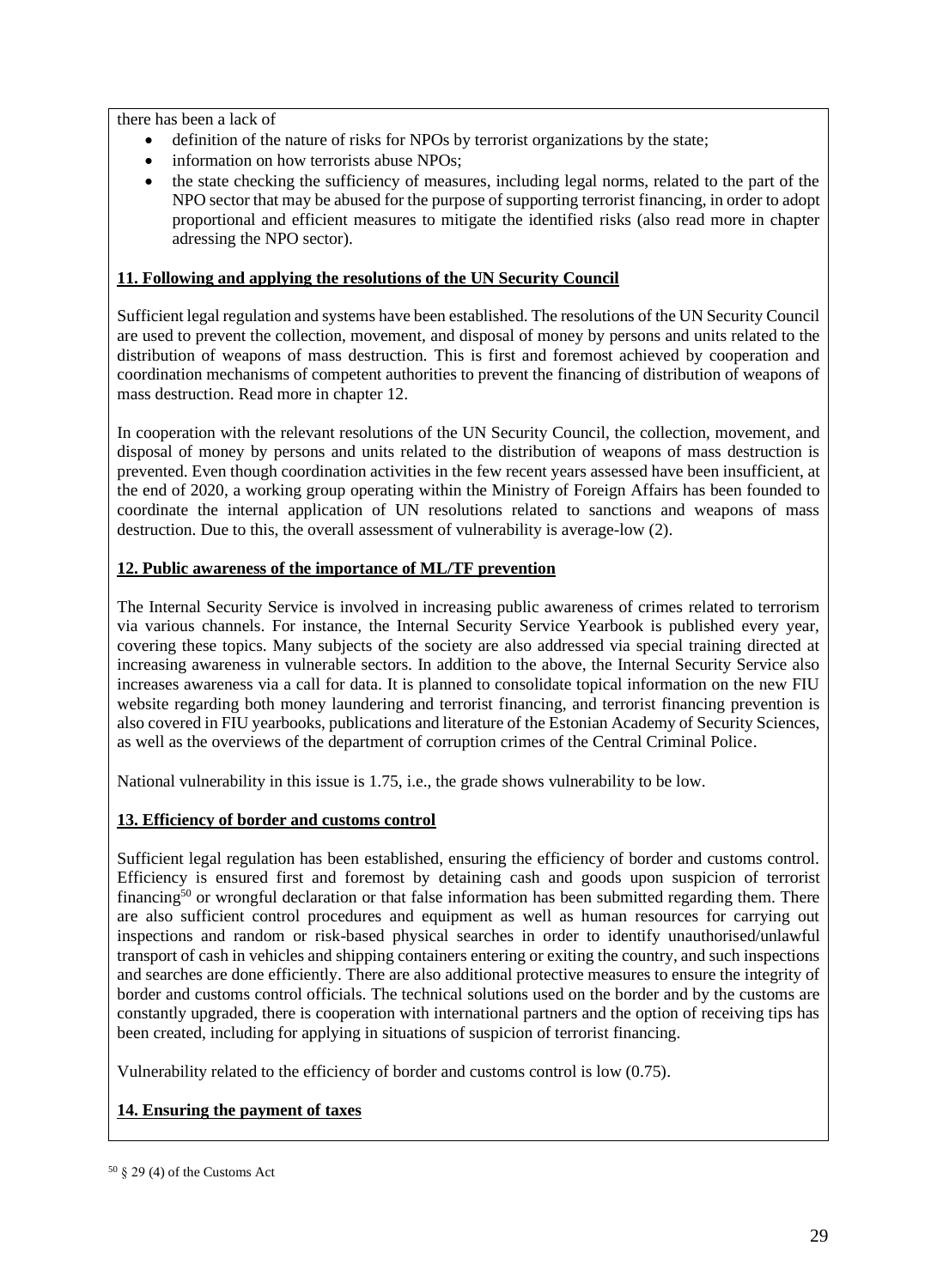An effective comprehensive legal framework has been established, including sufficient opportunities for collecting tax debt, authorizations for collecting information, relevant penalties for prevention of violation of tax-related legislation, and for punishing violators. Tax officials can perform their tasks without improper influencing and with sufficient independence and autonomy.

Vulnerability related to ensuring the payment of taxes is very low (0.3).

# **15. Anonymity of financial transactions**

The primary instrument allowing for anonymity of financial transactions is cash. The Euro zone contains 1.29 trillion euros' worth of bank notes and this has grown by approx. 5% per year. The Bank of Estonia has issued over 2 billion euros' worth of cash into circulation since joining the euro. Even though the amount of cash circulating in Estonia cannot be measured precisely, based on various statistical indicators we can see that the amount of circulating cash has grown by the year to a small extent. For example, the annual growth of cash issued from ATMs has ranged between 1–2.5%.

The MLTFPA establishes an obligation of reporting cash transactions when the cash used in a transaction exceeds the limit of 32,000 euros (or an equivalent amount in another currency) or is suspicious regardless of the limit, in order to mitigate cash-related risks. This means that obliged entities report each transaction exceeding this amount to the Financial Intelligence Unit<sup>51</sup>.

The Estonian MLTFPA did not use the so-called e-money exception in the previous years, i.e., did not use the exception allowed in the AMLD for establishing thresholds, therefore general rules for due diligence measures as well as reporting suspicions had to be used for e-money as well. The use of emoney is also not very common in Estonia, as people can comfortably use other alternatives and means of payment which are not anonymous and are less risky. A more detailed analysis of other cryptocurrencies and means of payment is in chapter 7.

Nowadays, virtual currencies are used increasingly in financial transactions. Virtual currencies allow criminals to store assets outside of the formal financial system, digitally, in order to conceal its origin and eventual acquirer. Several properties of virtual currencies, such as the complexity or in some cases also the impossibility of identifying the beneficiary, the ease, speed, and low cost of international transactions, and in certain cases also lack of mediators make it difficult to connect assets to the actual owner even for publicly monitored transactions, and therefore also to confiscate assets in criminal proceedings. In addition, virtual currencies are used to pay for unlawful acts as well as to trade "dirty" cash. Mixers are used to hamper the monitoring of cryptocurrency transactions, used to mix illegal and legal proceeds at different points of a chain of transactions. This in turn makes it more difficult to identify the actual owner of the assets. 52

One problem with transactions related to virtual currencies is also exchanging it for regular currency (*fiat* money) and vice versa, with the use of ATMs, wherein the provider of mediation service has not properly exercised due diligence and thus the actual owner of the assets is not known. The volumes (turnover) of the sector of virtual currency are difficult to assess and it would be incorrect to connect the turnovers of all service providers authorised to operate in Estonia with the Estonian economy.

Due to the small share of anonymous financial transactions, vulnerability is assessed as low (1).

#### **16. Economic and geopolitical factors**

The impact of economic and geopolitical factors was also assessed in regards to terrorist financing.

<sup>&</sup>lt;sup>51</sup> An exception is the credit institutions that only report currency exchange transaction outside of a business relationship, which exceed this limit.

<sup>52</sup> https://fiu.ee/aastaraamatud-ja-uuringud/uuringud#virtuaalvringu-tee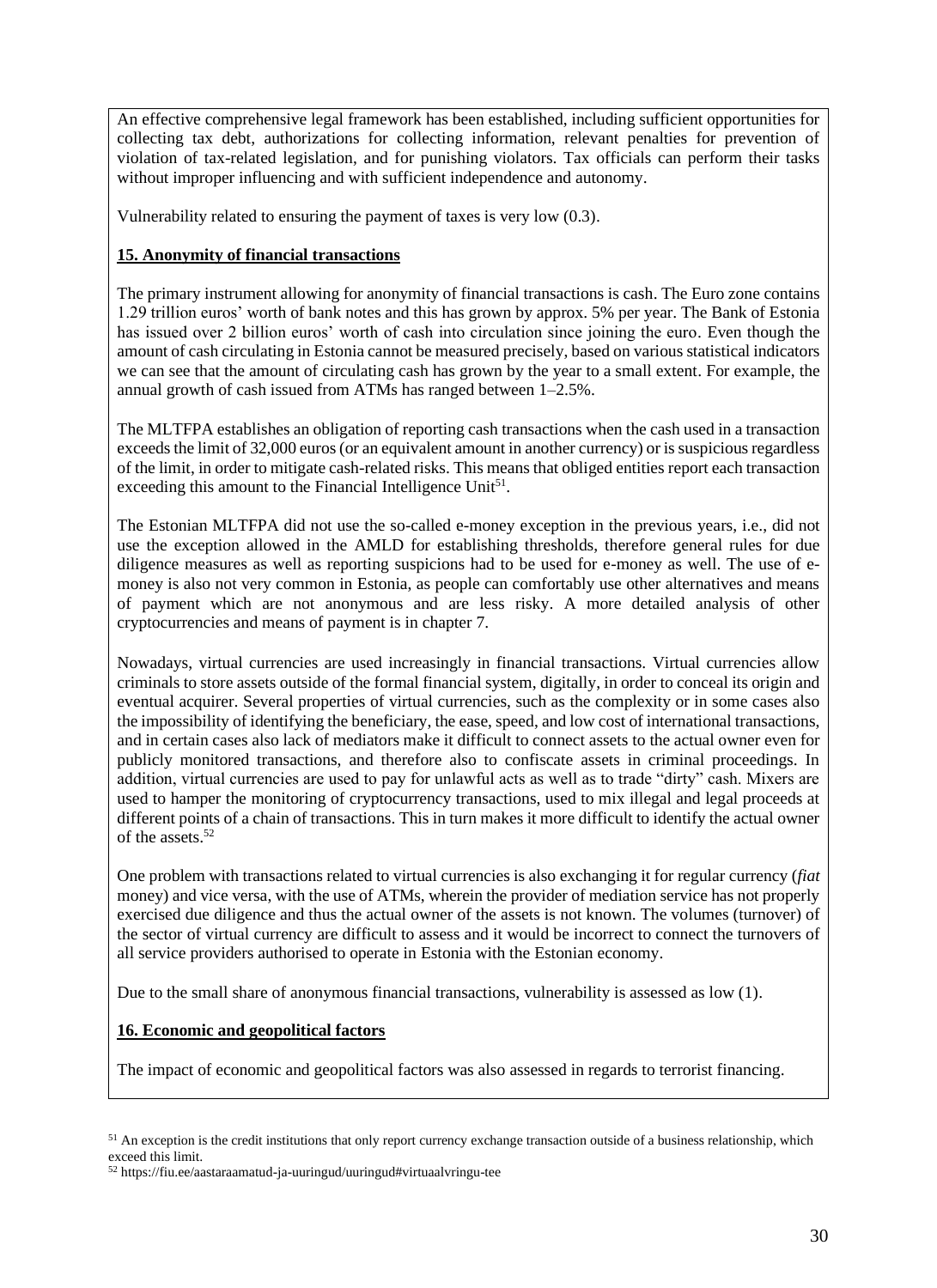Out of the economic/geopolitical factors assessed more closely, the following are of relevance:

- the share of shadow economy of the GDP of the state is decreasing<sup>53</sup>;
- the number of immigrants and petitioners for refuge is not increasing in the country; at the same time, here we can see a trend where the immigration quota has remained the same in recent years but filled up earlier every year (July 2017, June 2018, and March 2019);
- foreign geopolitical risks are unlikely to influence the country in the near future (e.g., Estonia does not have much perceivable connection with international conflicts).

The influence of economic and geopolitical factors on state vulnerability is low (1.75).

#### **17. Remedying findings identified during previous assessments**

Recommendation no. 21 of the Financial Action Task Force, from the previous assessment highlights the need to monitor transactions carried out with countries of risk more carefully. For example, there was a lack of requirement to investigate the nature, purpose, or background of a transaction if a transaction is discovered that has no apparent economic or legal purpose and which is related to a country of higher risk. This shortcoming was resolved with amendments of the MLTFPA and has also been approved for compliance by MONEYVAL<sup>54</sup>.

The previous assessment also indicated an issue where a technical problem existed in regards to, for example, applying due diligence to a client or person from a given (high risk) country. This shortcoming is also resolved with the new version of the MLTFPA adopted in 2017 and the amendments are confirmed to comply with the requirement.

One dedicated recommendation of the MONEYVAL assessment was about shortcomings regarding elements of the crime of terrorist financing. In order to ensure a clearer definition of the law, an amendment of the Penal Code entered into force in 2019 where the elements of the offence were defined: § 237<sup>2</sup> Preparation of and incitement to acts of terrorism, § 237<sup>5</sup> Travel for terrorist purposes, § 237<sup>6</sup> Organisation, funding and support of travel for terrorist purposes. Amending the Penal Code allows to prevent as well as investigate crimes more effectively. It also gives a clear warning to persons whose criminal behaviour was previously defined less clearly but the purpose of whose activity is related to terrorism.

An ongoing topic for the recommendations is also increasing the capability of supervision exercised by the Financial Intelligence Unit. During the past three years, additional finances have been allocated to the Financial Intelligence unit in order to improve the efficiency of the unit, including recruiting more officials for supervision. A separate group for financial crimes has been created with the same financial allocations to the PBGB, focusing on preventing economic crimes. The analysing capability of the Financial Intelligence Unit has also been increased.

The cooperation of various domestic authorities is of great importance. Various ministries and authorities under their jurisdiction take part in terrorist financing prevention. The Internal Security Service is involved in the prevention of terrorism and the financing thereof. The Prosecutor's Office and the Internal Security Service have investigation capability in this matter and supervision over measures adopted for terrorist financing prevention is exercised over subjects distributed with the law by the Financial Intelligence Unit and the Financial Supervision Authority. During the previous assessment, insufficient cooperation was highlighted as a shortcoming. Even though provisions regarding cooperation have been added to the MLTFPA and information exchange among supervisory authorities has become efficient, it would also be necessary to create a format of operative cooperation among these parties.

Therefore, the practice of eliminating deficiencies identified during previous assessments does not have

<sup>53</sup> Based on the assessments of SSE (Stockholm School of Economics) 2017, 2018.

<sup>54</sup> See the Exit-Follow-up Report, available at https://www.coe.int/en/web/moneyval/jurisdictions/estonia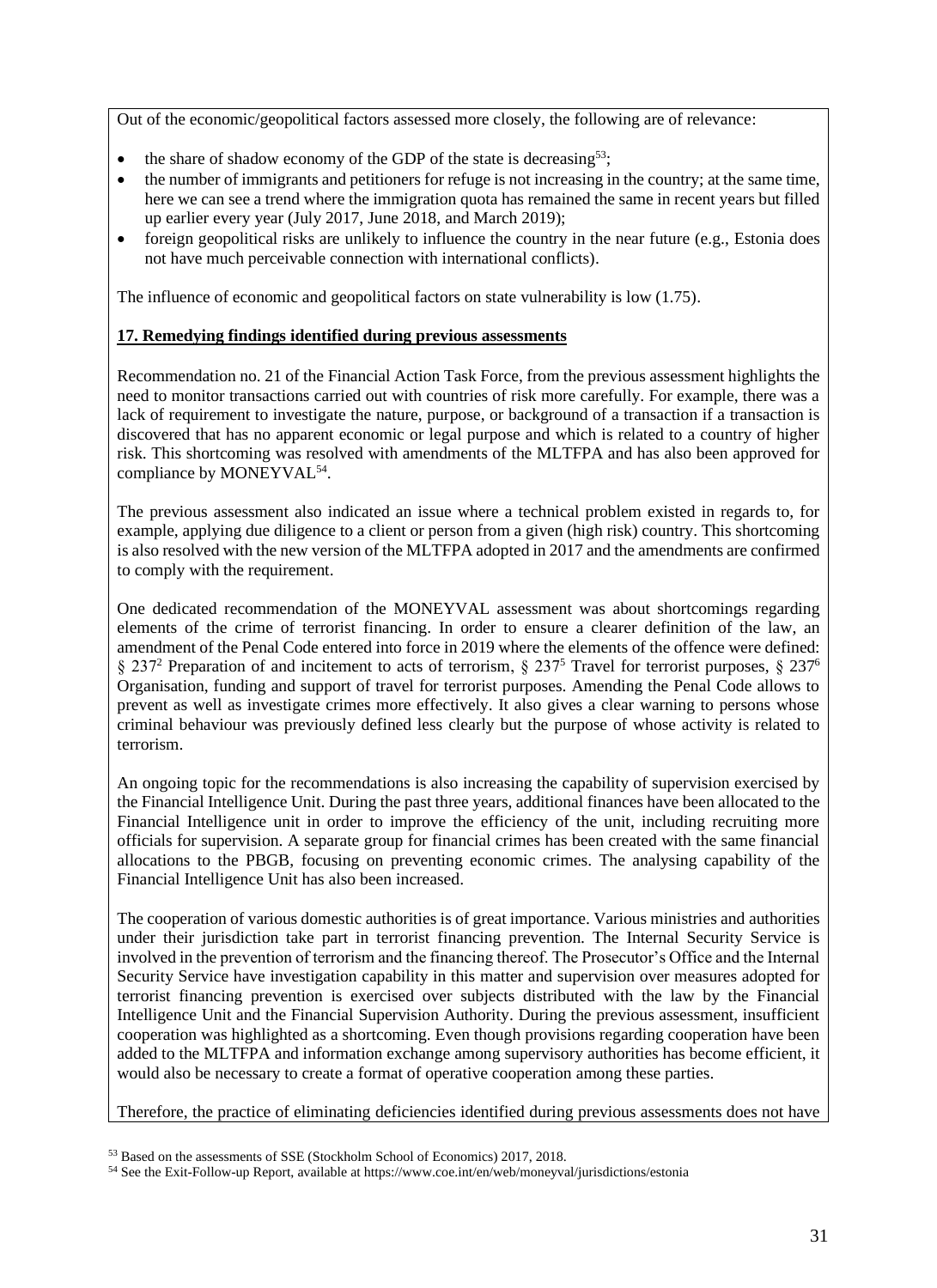an impact increasing Estonia's vulnerability and it is low (1.8).

#### **4.1.6. Additional vulnerabilities that can be derived from Estonia's international rating analysis**

There are no terrorist financing vulnerabilities in regards to assessments of Estonia carried out by international rating agencies. The risks of terrorist financing arising from the geographic location are relatively low<sup>55</sup>. The demographic distribution of the Estonian population is relatively stable, annual quotas are established for immigrants and petitioners for asylum and as at 2020, there were only 531 persons who received international protection.

Even though the share of Estonians in the general population has decreased in recent years, if the same patterns continue, the share of Estonians should increase again in the near future, due to the age proportions, immigration, and emigration. 56

Based on international rating assessments and local indicators, no additional vulnerabilities have been identified in regards to terrorist financing. Vulnerabilities related to the providers of virtual currency services, e-residency, and founding of companies have been analysed in the corresponding chapters.

## **4.1.7. Conclusions**

State vulnerabilities were assessed pursuant to the risk assessment methodology on the basis of the FATF efficiency indicators (or Immediate Outcome). FATF had described eleven immediate outcomes (provided in the table below) which are the topical objectives of a money laundering and terrorist financing prevention system that efficiently protects the integrity of the financial sector and supports safety and security. The assessment of vulnerability of the Estonian state is structured based on their direct results, also considering additional indicators.

The analysis in this chapter was based on the following sources and documents:

- a) the legal framework valid in 2017–2019 (acts and regulations governing the field);
- b) the planned and executed legal amendments (drafts and explanatory memorandums of 2019– 2020);
- c) court resolutions on money laundering (2017—2019);
- d) instructions, guidelines, internal procedure rules and regulations of competent authorities;
- e) materials and information concerning the resources of competent authorities (budget, statistics, number of employees, etc.);
- f) risk analyses of competent authorities, incl. SNRA 2017 and 2019 and the Estonian NRA 2015;
- g) materials, assessments, and reports of international organisations and rating agencies concerning Estonia;
- h) reports, reviews and statistics of competent authorities concerning money laundering and terrorist financing prevention related activities.
- i) meeting discussions of the national vulnerability working group and the opinions and positions of the experts involved.

Based on these materials and the methodology used, assessment was conducted across the IOs of FATF for the eleven efficiency indicators and four additional aspects regarding the control measures at the national level, control measures at the stakeholder level and overall IT control measures both in terms of efficiency of setup and efficiency of functioning. The same IOs were assessed in terms of terrorist financing, but in sepcific regards to the relevance of terrorist financing, which varied somewhat for different IOs. Even though all IOs were assessed and the assessments of terrorist financing could also

<sup>&</sup>lt;sup>55</sup> Leaving aside some specificities arising from the varying definition of terrorism in different countries.

<sup>56</sup> Data from Statistics Estonia and the Ministry of the Interior.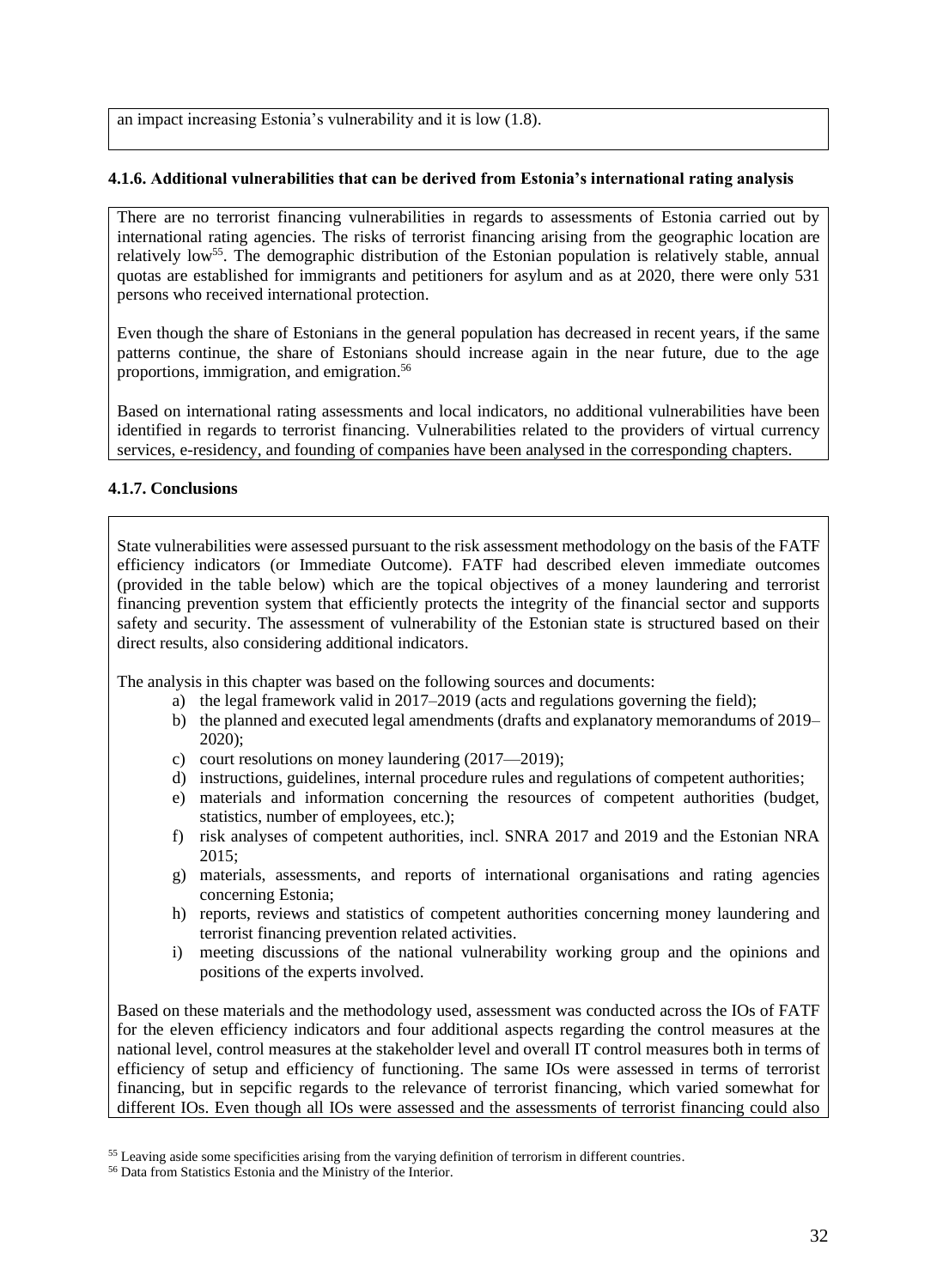vary somewhat, the specificities are discussed in the corresponding subsection 4.2, together with the relevant arguments, which is why the assessments below are only in summary of the IOs which have a more significant impact on the assessment of vulnerability to terrorist financing and which were assessed differently from the aspect of money laundering and the aspect of terrorist financing.

| IO / additional aspect | <b>Short description</b>         |              |
|------------------------|----------------------------------|--------------|
|                        |                                  | 4)           |
| IO <sub>1</sub>        | Money laundering and terrorist   | 1.8          |
|                        | financing risks are understood   |              |
|                        | and, where appropriate, actions  |              |
|                        | coordinated domestically to      |              |
|                        | combat money laundering and      |              |
|                        | the financing of terrorism and   |              |
|                        | proliferation.                   |              |
| IO <sub>2</sub>        | International cooperation        | 0.4          |
|                        | delivers appropriate             |              |
|                        | information, financial           |              |
|                        | intelligence, and evidence, and  |              |
|                        | facilitates action against       |              |
|                        | criminals and their assets.      |              |
| IO <sub>5</sub>        | Legal persons and arrangements   | 3.16         |
|                        | are prevented from misuse for    |              |
|                        | money laundering or terrorist    |              |
|                        | financing, and information on    |              |
|                        | their beneficial ownership is    |              |
|                        | available to competent           |              |
|                        | authorities without              |              |
|                        | impediments.                     |              |
| IO $6$                 | Financial intelligence and all   | 0.9          |
|                        | other relevant information are   |              |
|                        | appropriately used by            |              |
|                        | competent authorities for        |              |
|                        | money laundering and terrorist   |              |
|                        | financing investigations.        |              |
| IO <sub>9</sub>        | Terrorist financing offences and | 2.75         |
|                        | activities are investigated and  |              |
|                        | persons who finance terrorism    |              |
|                        | are prosecuted and subject to    |              |
|                        | effective, proportionate and     |              |
|                        | dissuasive sanctions.            |              |
| <b>IO</b> 10           | Terrorists, terrorist            | 2.75         |
|                        | organisations and terrorist      |              |
|                        | financiers are prevented from    |              |
|                        | raising, moving and using        |              |
|                        | funds, and from abusing the      |              |
|                        | NPO sector.                      |              |
| <b>IO11</b>            | Persons and entities involved in | $\mathbf{1}$ |
|                        | the proliferation of weapons of  |              |
|                        | mass destruction are prevented   |              |
|                        | from raising, moving and using   |              |
|                        | funds, consistent with the       |              |
|                        | relevant UNSCRs.                 |              |
| Additional 1           | Attitude of the society          | 1.5          |

**Table 15.** Assessments of vulnerability to terrorist financing